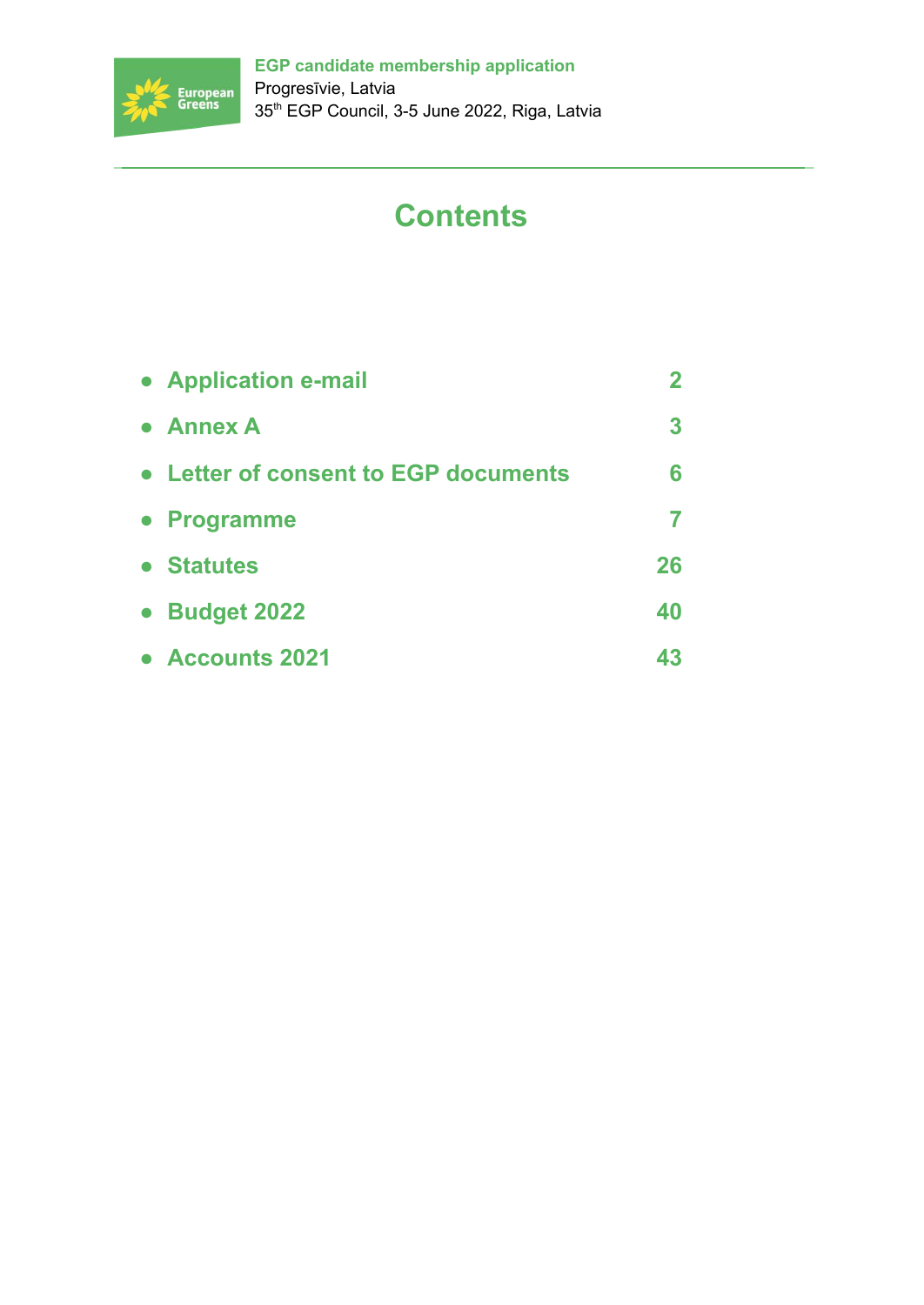

**EGP candidate membership application** Progresīvie, Latvia 35<sup>th</sup> EGP Council, 3-5 June 2022, Riga, Latvia

13/04/2022, 12:34

Email - Greg Csaszar - Outlook

#### On application to become EGP Candidate Member

Justine Pantelejeva < Mon 27/12/2021 15:40

To: Mar Garcia <mar.garcia@europeangreens.eu>

Cc: Petra Skuljevic <petra.skuljevic@europeangreens.eu>;Vesna Jusup <vesna.jusup@europeangreens.eu>;Greg Csaszar <greg.csaszar@europeangreens.eu>;Lelde Vaivode :Edmunds Cepuritis

Dear all.

hope you are well and the Holiday season is peaceful!

Last week, just before Christmas, PROGRESIVIE board met in order to discuss applying for EGP's Candidate member status - and I am really happy to write to you that we unanimously voted in favor of starting the process. Therefore, I wanted to ask - how do we proceed? I have put our GenSec, Lelde Vaivode, in the cc - she will help on our side with all the documentation needed to proceed. Who on your side would be the contact person - Vesna?

Additionally, considering we also have some questions about the next Council and prep work. I would propose we set a date in January for a meeting?

Thanks in advance!

Best regards, Justine Pantelejeva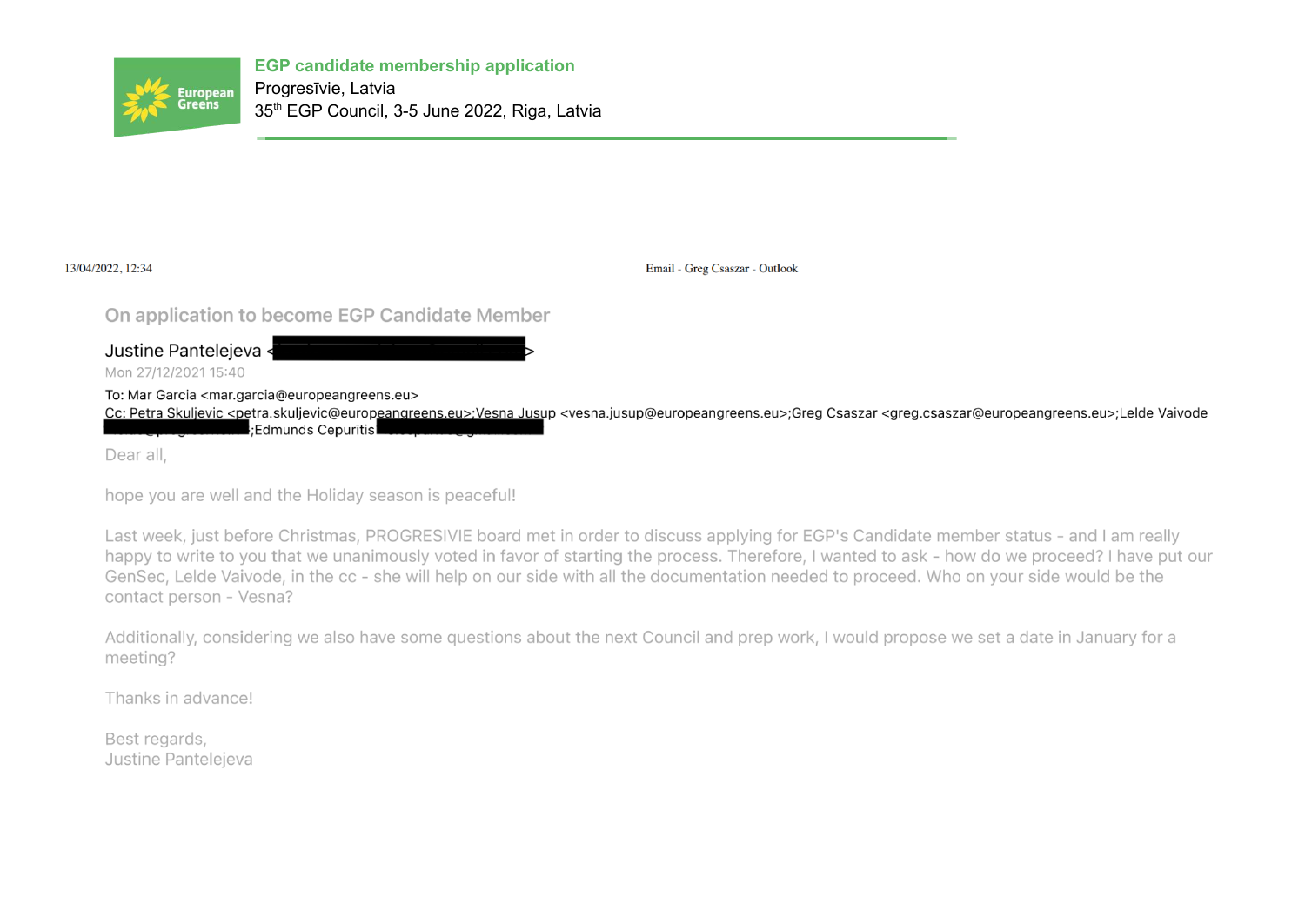# **EGP Membership application / The PROGRESSIVES, Latvia**

- **1. Party Name:** PROGRESĪVIE (The PROGRESSIVES)
- **2. Territory:** Latvia
- **3. Web address:** www.progresivie.lv
- **4. Email address:** esam@progresivie.lv
- **5. Postal address:** E. Birznieka-Upīša 20-9, Rīga, LV-1050, Latvia
- **6. Phone number:** +371 24 223 500
- **7. Fax number:** -
- **8. MEP group/delegation Web link:** -
- **9. Logo:**



**10. Leader(s): co-chairs of the party board Antoņina Ņenaševa, Atis Švinka**, board members Edmunds Cepurītis, Dāvis Lodziņš, Jana Simanovska, Justīne Panteļējeva, Leila Rasima, Mārtiņš Kossovičs, Viesturs Kleinbergs

## **11. MPs 12. Senators (or equivalent):** -

**13. Ministers:** -

**14. Local Councillors (number of):** 11 members in Riga city council (Agnese Logina, Antonina Nenaševa, Edmunds Cepurītis, Justīne Pantelējeva, Mairita Lūse, Mārtinš Kossovičs, Miroslavs Kodis, Rūta Mežavilka, Viesturs Kleinbergs, Alija Turlaja (independent activist), Selīna Vancāne (independent activist)), 2 members in Smiltene city council (Ervins Labanovskis, Otārs Putrālis), 1 member in Rezekne city council (Leila Rasima), 1 member in Ventspils municipality council (Dace Vašuka).

**15. Existence of youth organisation:** a cooperation agreement is in place with the youth organisation "Protests"

**16. Number of registered members:** 782 (However, due to the low political engagement in Latvia – only slightly above 20 000 people are members of any party – the PROGRESSIVES was the  $7<sup>th</sup>$  largest party in Latvia in 2021.)

**17. Party officers:** 6 officers - Secretary-General Lelde Vaivode, Campaign manager Kristafers Zeiļuks, Office administrator Daiga Rutka, Digital communication manager Ričards Miezītis, Digital communication specialists Leila Rasima and Marta Kraujiņa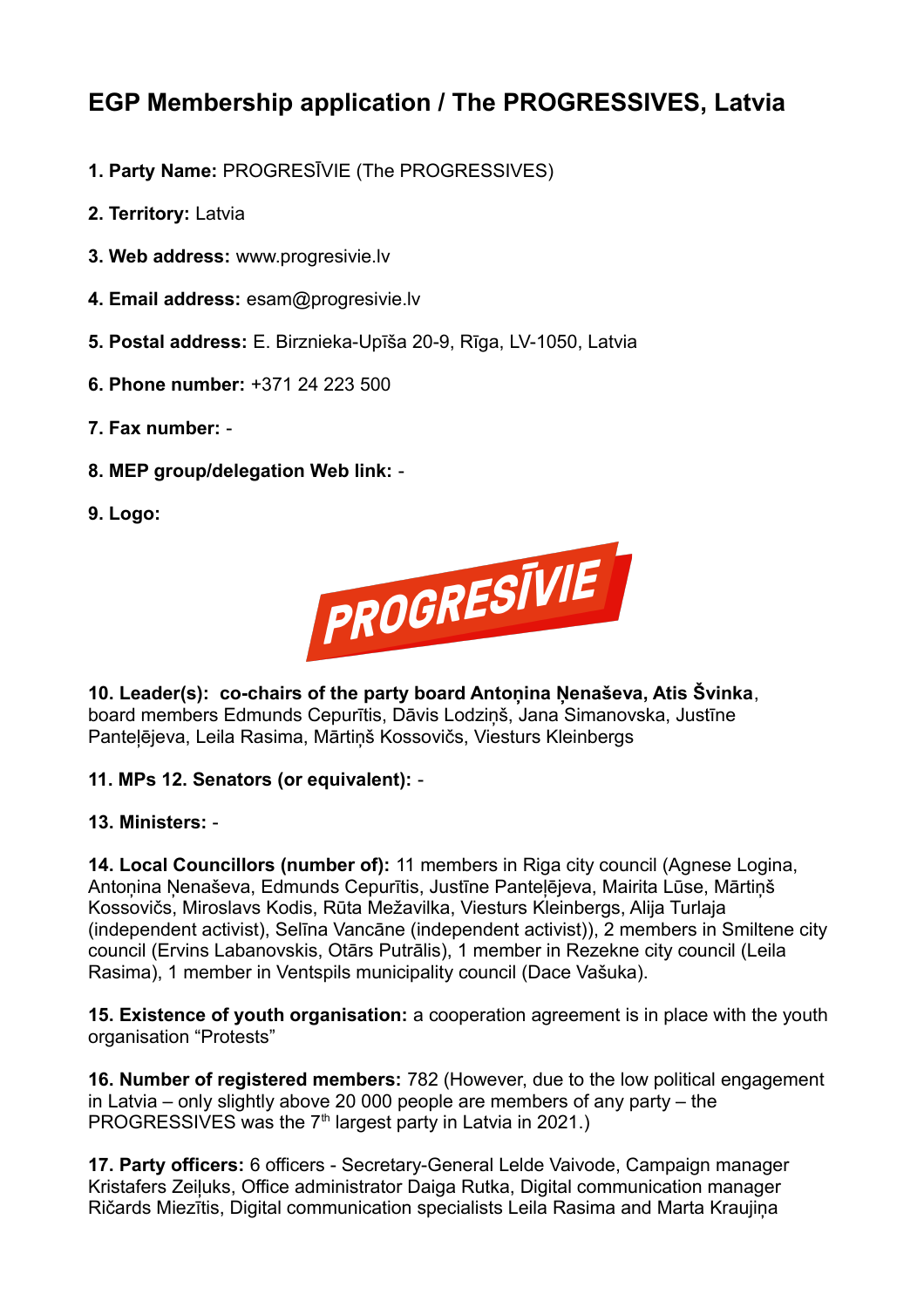#### **18. Leader(s) biography:**

**Antoņina Ņenaševa** is one of the founders of the PROGRESSIVES. She has been engaged with civil society and politics from a very young age, while still in school, taking part in the Riga City Youth council. Antonina implemented various socio-political and development projects when she worked as a librarian in a university. She briefly collaborated with the social democratic political party "Harmony Centre" and was the leader of its youth organisation. However, disappointed with the ideological icongruencies, lack of social-democratic policies that would strengthen equality within the society, she cut all ties with the party in 2011. While studying for her Bachelor's degree in Political science, she also worked as an assistant and consultant to a member of the Saeima, focusing on bills related to education and the youth. Antonina has been the PROGRESSIVES co-chair since 2019 and notable achievements have been made under her leadership, such as excellent results in the 2020 Riga city council elections. Since 2020 she is also a member at the Riga city council, the Vice-Chair of the City Property Committee. She has a Master's degree from The London School of Economics and Political Science and has worked as a teacher and lecturer at the Riga Stradins University for several years. In 2021 she received the Gender equality prize by the Women's NGOs Cooperation Network of Latvia and the Latvian Association of Local and Regional Governments, celebrating her contributions towards understanding and implementation of gender equality in her political work.

**Atis Švinka** is the co-chair of the PROGRESSIVES since 2021. He was previously the chair of the New Economics working group within the party and ran for the Riga City Council in 2020. He is an entrepreneur and in the 1990 developed the curriculum for learning economics in Latvian schools. He is one of the founders of "Junior Achievement Latvia", and has also developed various teaching tools outside the classroom setting – leadership programmes, study enterprises, job shadowing. As a result of these initiatives he received the Spīdola prize by the Latvian Culture foundation for his contributions to developing the Latvian economy in 1998. He also provides a scholarship fund for students of the University of Latvia via the Vītoli foundation.

#### **19. Party biography**

The PROGRESSIVES are a new and growing political party in Latvia that stands for social justice, green new deal, gender and social rights, and a proactive role for the state in the economy. Furthermore, the party has a strict anti-corruption stance and is passionate about good governance and internal democracy. The PROGRESSIVES are adamant about maintaining financial independence from wealthy lobbyists, relying mostly on membership fees and small donations as well as the state funding acquired after the 2018 elections.

The party is a successor of a social-democratic NGO of the same name that was founded on March 26, 2011. The NGO was active in popularising political ideas and values, organised seminars and discussions, submitted proposals in the parliament and various ministries to decrease social and economic inequality and eradicate corruption. Most notably – the NGO successfully collected more than 10 000 signatures to submit an initiative calling for a progressive tax system. The party itself was founded on 25 February 2017. Since 4 September 2021 its leaders have been Antoņina Ņenaševa and Atis Švinka.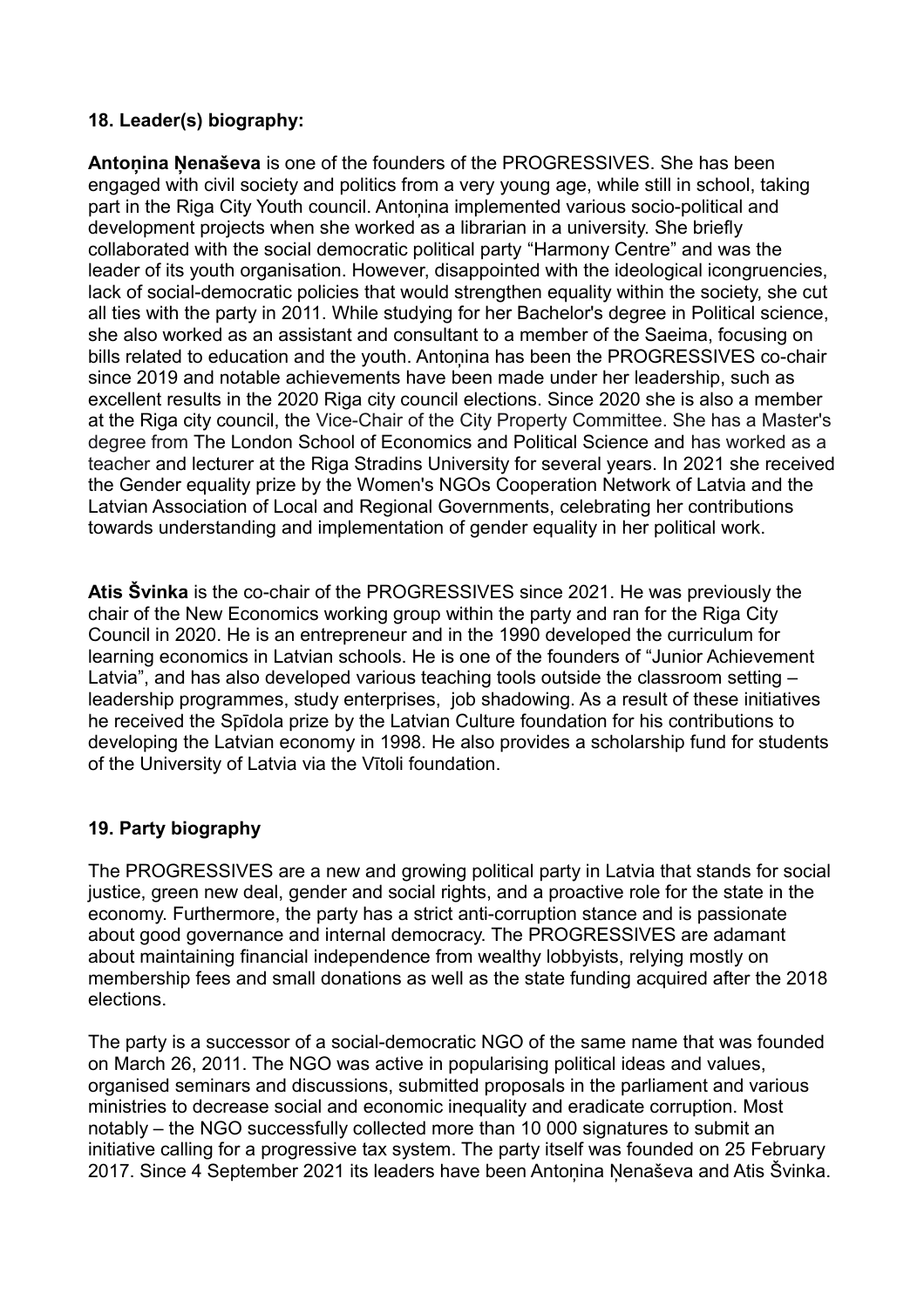The party participated in the 2017 municipal elections in four municipalities and won seats in two of them. Right after the municipal election two other significant initiatives were pushed by the PROGRESSIVES – re-opening of a large-scale investigation into corruption and abuse of power at the highest level of government in 2009-2011 as well as pointing out the risks within the planned healthcare reform, which would leave a significant part of the society without full access to healthcare.

Its first national election participation took place in 2018 where The PROGRESSIVES had a unique gender parity principle on their ballots, with all election list leaders being women. Prior to the election, the party declined to join an alliance with centre and right-wing liberal parties arguing that it would compromise the party's left-wing credentials and high standard for political donations. The party did not win any seats, receiving 2.61% of the vote which did, however, qualify them for state funding in the future.

In 2019, the PROGRESSIVES participated in the European Parliament election. They ran with the slogan "More Europe" on a federalist platform, with their main proposals concerning social policy and green politics. Although polling at 4.5% in March and 4.3% in April they ultimately received only 2.9% of the vote and thus did not get any seats at the European Parliament.

In early 2020, the Riga City Council was dismissed and a snap election was called. Due to technicalities and the COVID-19 pandemic, the election was postponed until 29 August. The PROGRESSIVES formed a common electoral list with the liberal Development/For! Alliance claiming that ideological differences are not as important at the local level and stressed the importance of toppling Riga's ruling SDP Harmony–Honor to serve Riga coalition that had been involved in multiple corruption scandals. The common electoral list won the election with 18 out of 60 seats, of which nine were members of the PROGRESSIVES and 2 were independent city activists with ties to the PROGRESSIVES.

The PROGRESSIVES have high hopes for the 2022 national parliamentary elections as the party has grown significantly over the years attracting more popular support. As part of its institution-building exercise, it has created a platform for professionals and experts to foster mutual intellectual exchange and develop meaningful policy proposals. The party aims to lead the country toward a sustainable, just and inclusive future by promoting and building grassroots engagement while striving for national representation in order to effect systemic change already now.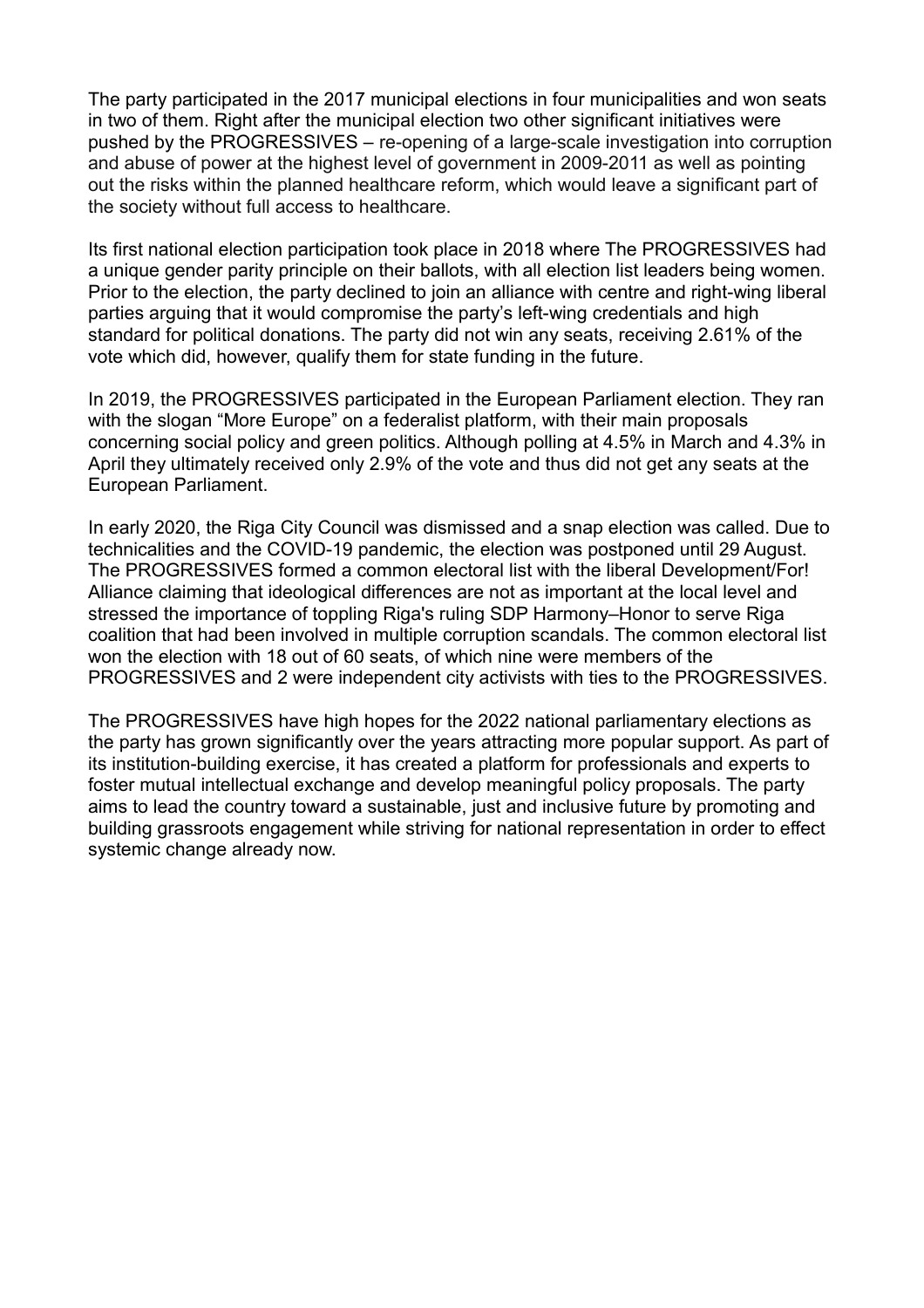

**Politiskā partija PROGRESĪVIE** Reģistrācijas nr. 40008262104

Birzieka-Upīša iela 20, LV1050, Rīga

www.progresivie.lv

The European Green Party mar.garcia@europeangreens.eu greg.csaszar@europeangreens.eu

#### Political party The PROGRESSIVES esam@progresivie.lv

Riga, April 6, 2022

No.V/2022/6

By this letter we, the co-chairs of the PROGRESSIVES, Antonina Ņenaševa and Atis Švinka, would like to express our consent - with the caveat that the unique geopolitical situation of the Baltic countries is taken into account in relation to foreign and security policy as well as transition to renewable alternative energies - to the content of the Green Charter of the European Green Party, Global Greens Charter, the EGP Statutes, and the EGP Rulebook to follow the process of the application to be a member of the European Green Party initiated on December 27, 2021.

Co-chairs of the PROGRESSIVES Antonina Nenaševa

Atis Švinka

Rekvizīti Politiskā partija PROGRESIVIE<br>Konta nr. LV06HABA0551043288778 Banka "SWEDBANK" AS SWIFT HABALV22

Kontakttālr. +371 23771339

 Facebook fb.me/PROGRESIVIE

 Twitter @PROGRESIVIE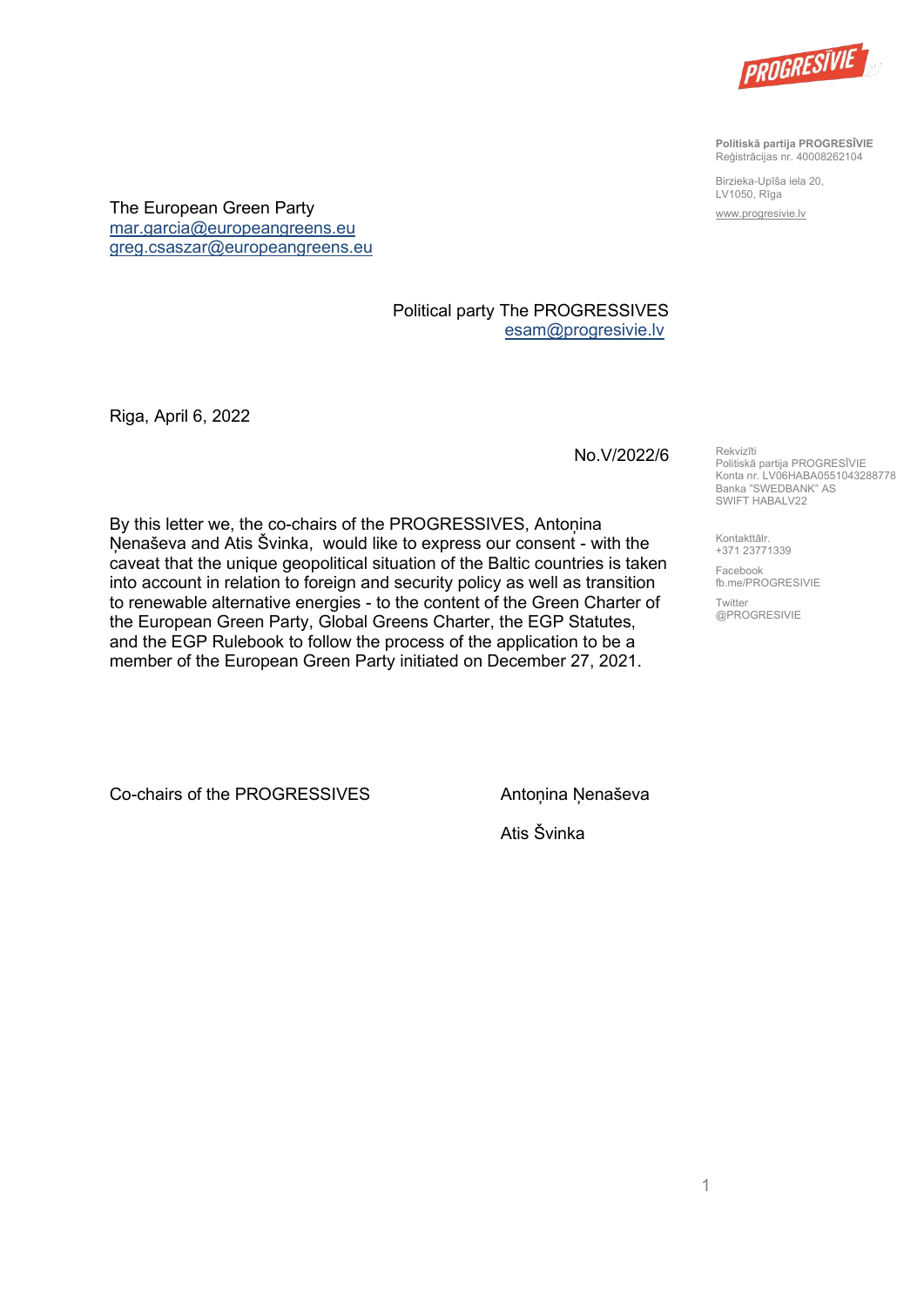# **Basic principles of the PROGRESSIVE program**

# **Contents**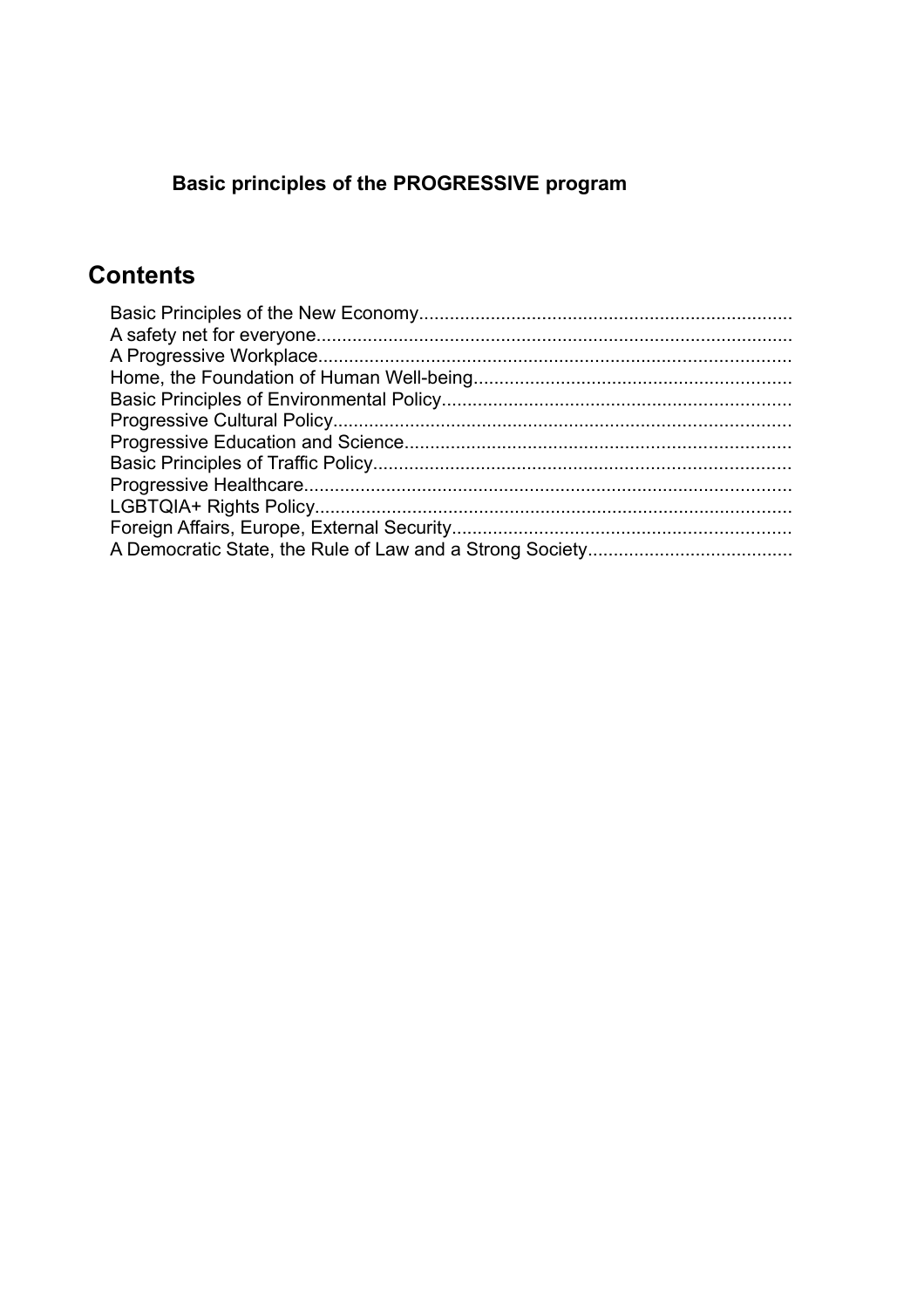# **Basic Principles of the New Economy**

*Our economy has to be built like a road network — on top of the needs of society — that allows everyone to get where they need to in order to live a happy, prosperous and fulfilled life. It's not possible to achieve that by merely focusing on gross domestic product indicators.* 

#### **Tax and economic policies must be complementary, so that we may:**

- turn Latvia into a high-income country,
- $\bullet$  lower inequality and consolidate society,
- $\bullet$  provide equal job opportunities for everyone,
- **transition to a green economy in an ethical manner.**

#### **THE ROAD TO MAKING LATVIA A HIGH-INCOME COUNTRY**

- 1. We need to ensure a sufficient budget for quality public services (healthcare, education, etc.), public infrastructure, innovations and ethical transition to a green economy.
- 2. In order to make Latvia a high-income country, a clear industrial policy must promote those sectors of the economy that can deliver higher wages. Investment in research and education, as well as targeted support for innovation, is the key to realising Latvia's full potential.
- 3. Latvia should make available low-interest financing for business development in highincome economies and accelerate the implementation of green technologies. To achieve this, it should first use existing institutions (Altum), existing sources of finance and bestpractice from other countries to build and strengthen development banks and credit institutions.
- 4. An attractive and effective ecosystem for start-ups and innovations has to be created, and risk capital must be made available for job creation and new factory deployment in Latvia (under certain conditions).
- 5. The role of education in the transition to a high-wage economy must be strengthened. This will result in Latvia benefitting from every single person that gets a chance to devote a certain part of their life to pursuing higher education in order to acquire skills required for any high-wage economy. The role of education is to develop one's knowledge and personality throughout life and to connect with the jobs that allow them to realise their full potential.

#### **LOWER INEQUALITY**

6. High inequality in Latvian society is a major obstacle to the country's development. By progressively empowering every citizen to reach their full potential, society benefits as a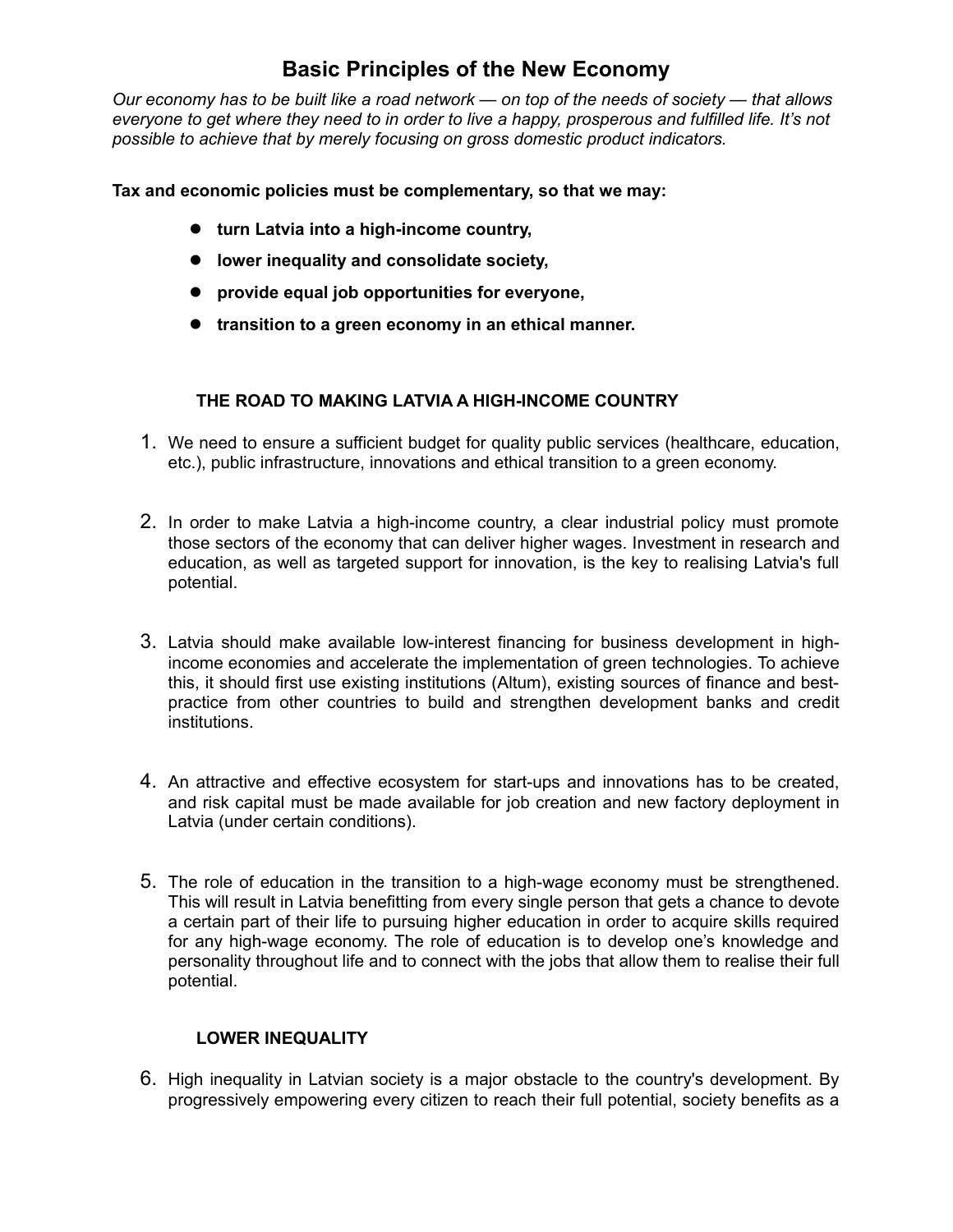whole.

- 7. Latvia needs a fair and progressive tax system. When all types of tax payments are added together, low and middle income earners should pay a lower proportion of taxes than high income earners. It is this tax system that has historically underpinned the success of the wealthy countries of Western Europe.
- 8. In a fair tax system, all types of income should be taxed at the same rate; the rules should be the same for recipients of both salaries and dividends. Tax relief and exemptions should be applied  $-$  on the basis of evidence  $-$  in order to achieve common economic objectives, not to serve the vested interests of a few.
- 9. The extent to which the shadow economy operates in Latvia is unacceptable; it not only causes losses for the honest workers, but also creates insecurity for those who work and live "in the shadows". Trust and practical solutions must be gradually built that reduce the opportunities for legal and illegal tax evasion in Latvia each year. This is the basis for social security, trust in the state and a cohesive society.

#### **EQUAL JOB OPPORTUNITIES FOR EVERYONE**

- 10. Employment must be at the heart of social policy, providing opportunities for everyone to work for decent pay, according to their skills and aspirations.
- 11.A large proportion of people in Latvia work part-time or are self-employed. These groups should not be taxed more heavily or otherwise restricted in their ability to combine work and other life goals flexibly. Social security and communication with public authorities should be improved for workers in these new forms of employment.
- 12. Community-based finance initiatives should be developed. A wider network of credit unions should promote the development of high-wage jobs outside the economic centres and help provide reliable and affordable financial services for a variety of needs.

#### **JUST TRANSITION TO A GREEN FUTURE ECONOMY**

- 13. The goal of the state is to ethically transition to a new, greener economy that averts a climate crisis and promotes prosperity. When imposing pollution charges and restrictions, care must always be taken to ensure that the costs are not passed on to middle and low-income groups in society that are least responsible for pollution.
- 14. Because of the natural gas lobby, Latvia has made very little use of opportunities for investment in energy production, energy efficiency, etc. Financial instruments at various levels need to be deployed rapidly to ensure that buildings, energy systems, transport systems and production meet 21st century needs. Without adequate public investment, the costs will fall disproportionately on citizens.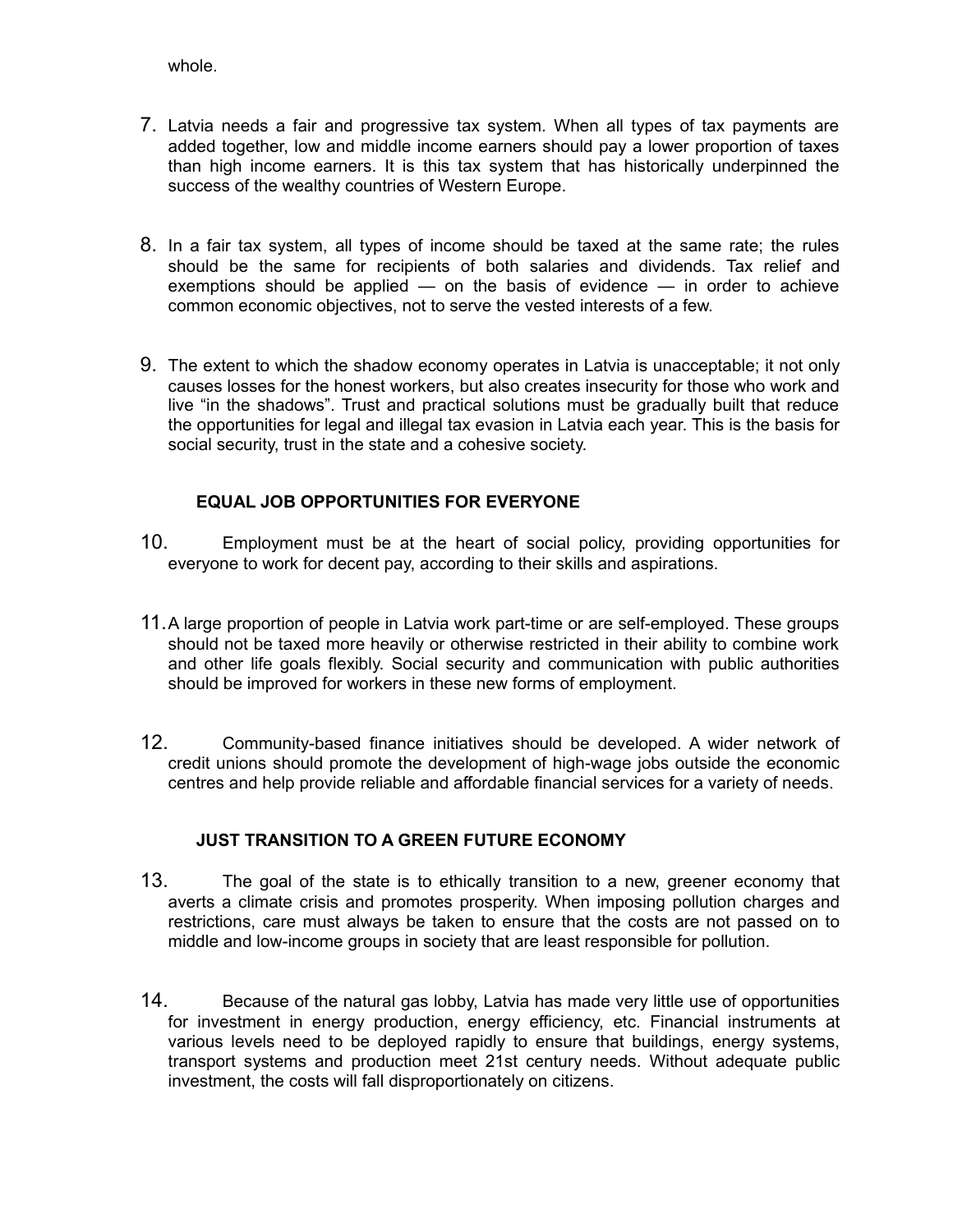- 15. Latvia's energy policy should promote a shift to cheap, environmentally friendly domestic resources to end dependence on Russian gas. Reducing imports of natural gas by several hundred million euros would create high-paid jobs in future technologies.
- 16. Latvia's natural resources in forestry, agriculture and other sectors of the biobased economy must be used wisely and sustainably. The role in political decisionmaking of the lobby groups that are concerned with these resources must be reduced they hamper Latvia's growth. The country's industrial policy should be geared towards independently promoting extraction of higher value from natural resources, while simultaneously reducing the extraction itself.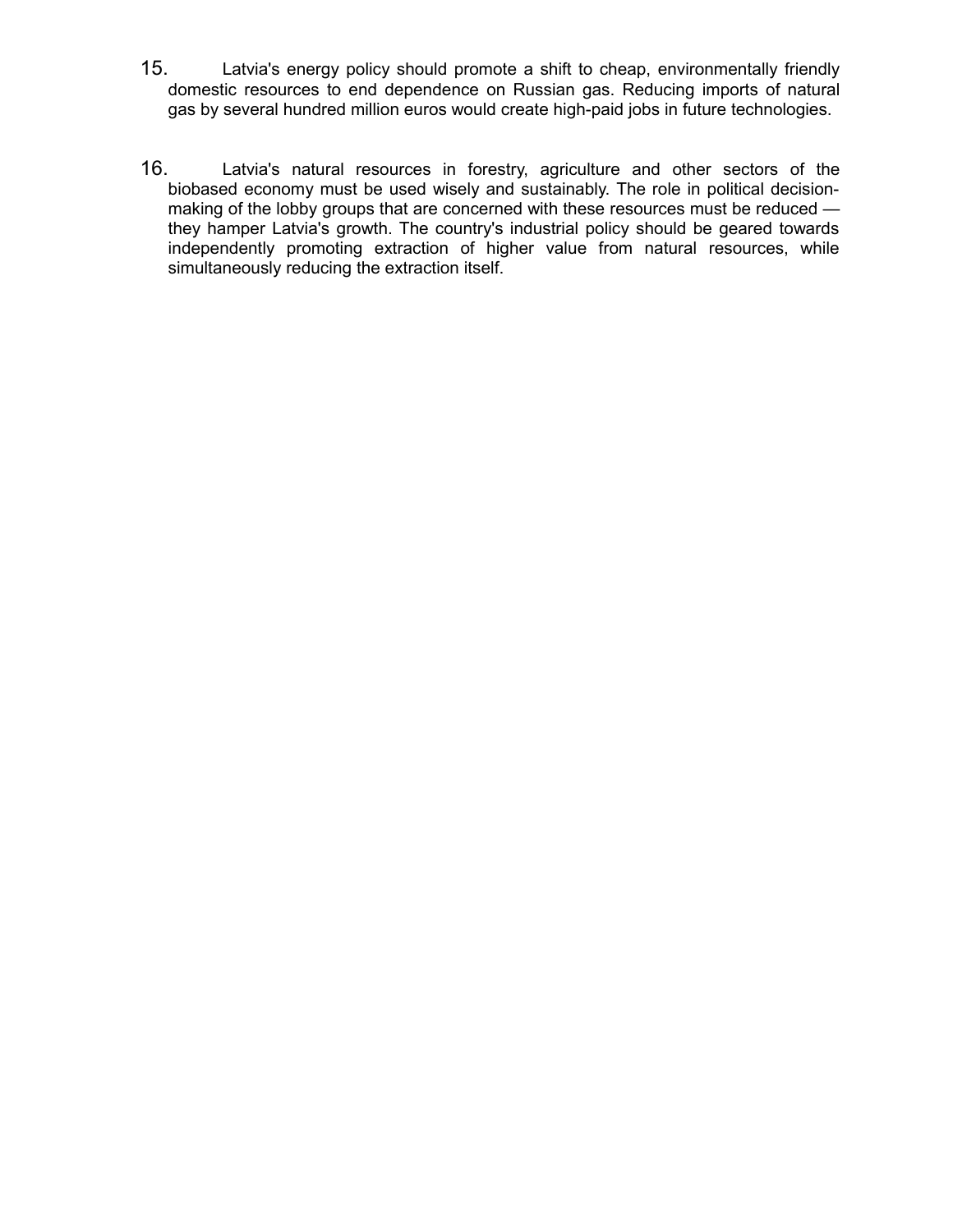# **A safety net for everyone**

*The "PROGRESSIVE path towards a social security net for all lies in creating an inclusive and cohesive society.*

- 1. **The State must guarantee the social security of every Latvian citizen.** The quality of life of the population must gradually increase through accessible health care, education, social services, social assistance and social insurance. Social policy should be implemented in an inclusive and non-discriminatory manner. Social protection of the population should be ensured proactively by systematically collecting and analysing data on various vulnerable groups.
- 2. **State family policy must be up-to-date and adapted to the needs of society** throughout the whole family life cycle and in all family forms, providing comprehensive support and a violence-free environment — from a safe and development-friendly childhood to an active and dignified old age.
- 3. **Reducing social inequalities and poverty is a key precondition and indicator of national growth.** This should be a cross-sectoral overarching objective of Latvian policy.
- 4. **The minimum income must be enough to provide for a decent living; it must be systematically defined based on objectively measurable data and regularly indexed.** These principles should include a guaranteed minimum income, social relief, minimum pension, survivor's pension and minimum wage.
- 5. **The social security system must be reliable and stable, covering the reduction in income of workers in the event of a social risk situation.** However, it must not be seen as the only and sufficient instrument of social protection, especially when it fails to address the risks of poverty among the elderly or other social groups.
- 6. **An obligatory package of social services should be available in all municipalities,** and the state should use subsidies to stimulate its expansion with a wider range of innovative and necessary services. Social relief should serve as a means of increasing people's autonomy.
- 7. **The cornerstone of a working welfare system are well-paid, qualified social workers who receive systematic methodological support and supervision.** Social work needs to be regulated by law and social workers need to have access to effective tools (services, rehabilitation programmes, specialist consultations, financial and organisational support), as well as have greater discretionary authority in order to increase motivation and achieve better results.
- 8. **The principles of work-life balance must be upheld** by providing incentives for employers to enable flexible working hours and work environments. It is important to increase the availability of short-term childcare services as well as to ensure that all pre-school children can attend pre-school free of charge. **The State should play a more active role in monitoring working time to prevent employees from**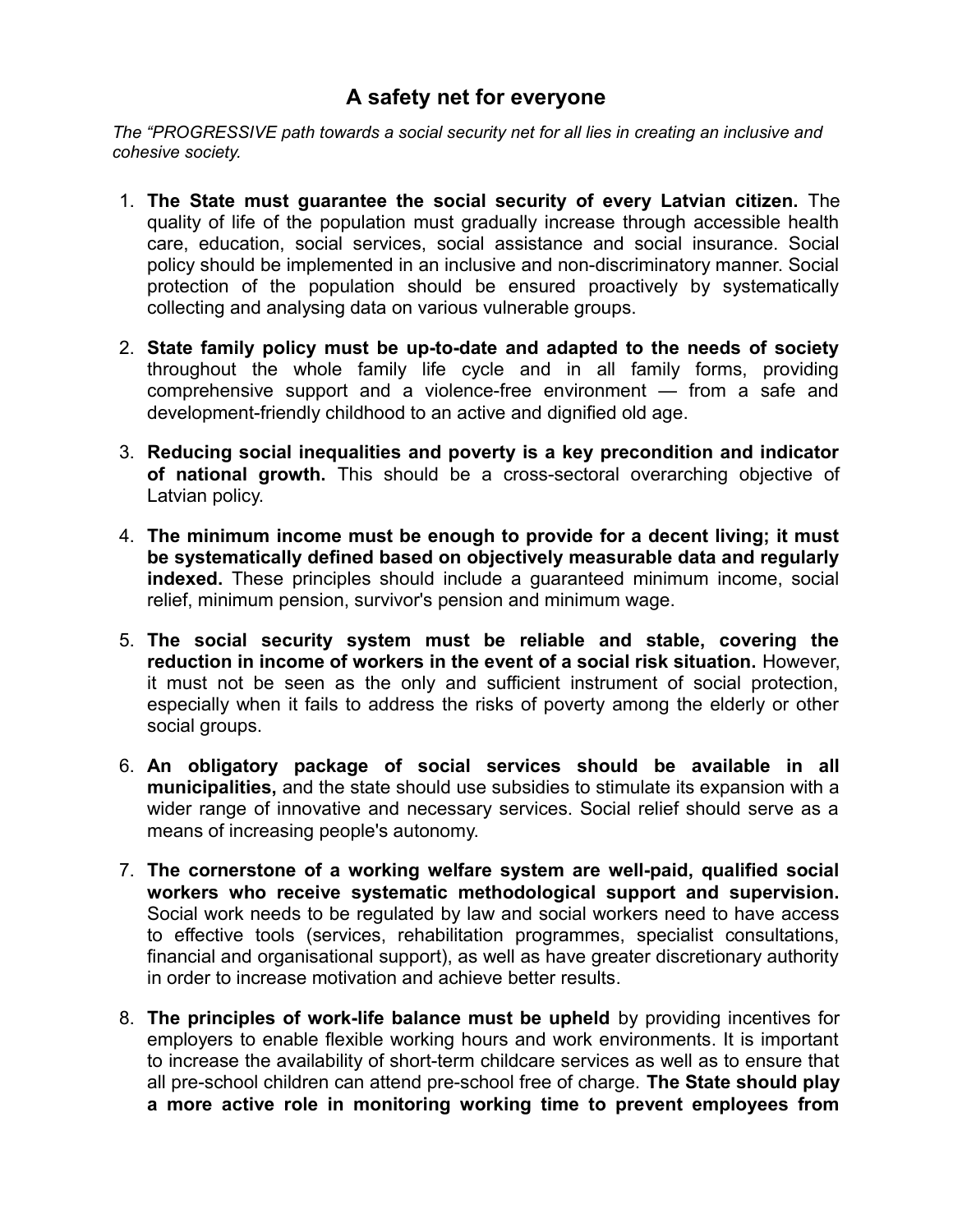#### **being exploited and working longer hours than is stipulated in their contracts.**

- 9. **Employment policies must ensure high employment rates, gender equality and reduce social exclusion and social dumping.** Employment policies must be open to the needs of the national economy and respectful of the human right to selffulfilment, as well as take notice of new forms of employment. Labour protection must not be sacrificed for greater profits.
- 10.**We advocate for opportunities for people with disabilities to function autonomously in society (work, education, leisure) and to reduce stigma against them.** We need to create a barrier-free public space where buildings, infrastructure and the information environment allow people to live autonomous and free lives regardless of their disability. Inclusive education and equitable coverage of social services must be ensured. Accessible services for families with children with disabilities and socially inclusive attitudes should be the norm, not the exception.
- 11. **Addressing social problems (addictions, violence, etc.) requires an intersectoral and long-term approach.** Effective rehabilitation programmes tailored to the needs of specific target groups should be available free of charge and with adequate territorial coverage.
- 12.Business activities that pose significant social risks to society must be limited and responsibly regulated. "The Progressives" advocate for a gradual ban of private gambling houses that operate gambling machines, and for stricter regulation of micro loan services.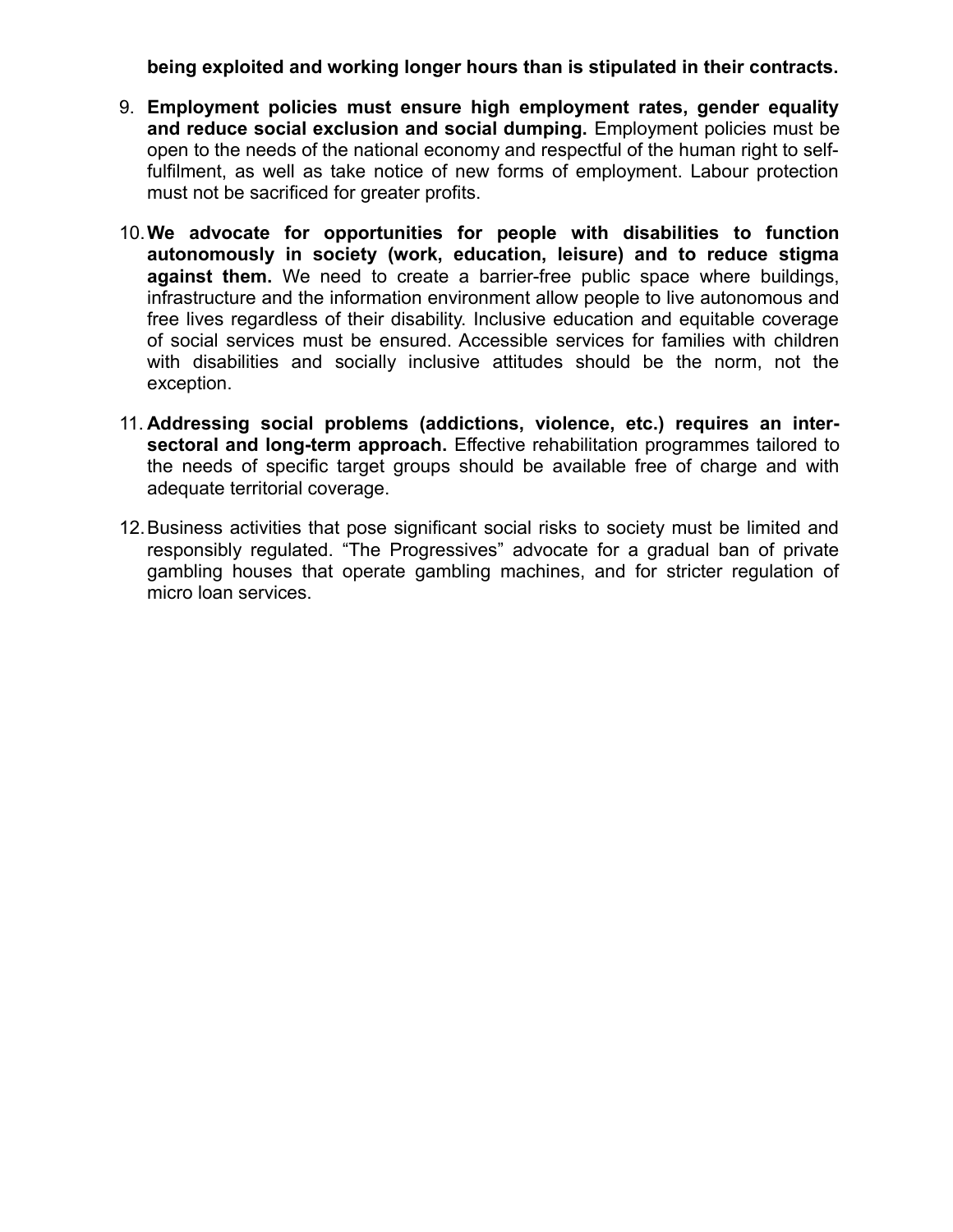## **A Progressive Workplace**

*To tackle pay and job security, environmental and other problems, we need to promote greater opportunities for workers to participate in decisions about their workplace. Experience from other European countries shows that such involvement reduces the focus of company management on short-term profits and ensures long-term growth and benefits for all concerned.*

- **1.** A State can provide general protection for workers, but cannot anticipate each individual situation. **Participation in active trade unions is one of the most effective tools for promoting labour rights, and should therefore be encouraged and supported.**
- **2.** Employment that does not follow the traditional wage model is becoming more common. **New forms of employment must not offer workers less labour and social protection or higher taxes than others.**
- **3.** Unfair treatment of workers is still widespread in Latvia. **Employees should be supported and protected against fraud and illegal activities.**
- **4.** Often, only experienced people in their "prime" are welcome. **Young and preretirement people should not experience unfair treatment on the labour market because of their age.**
- **5. Discrimination of social groups at a workplace is unacceptable.** The State must help create inclusive workplaces that promote equal opportunities for people with disabilities and other groups facing obstacles and stigma. This is a matter of human dignity as well as economics, because an unfair labour market harms us all.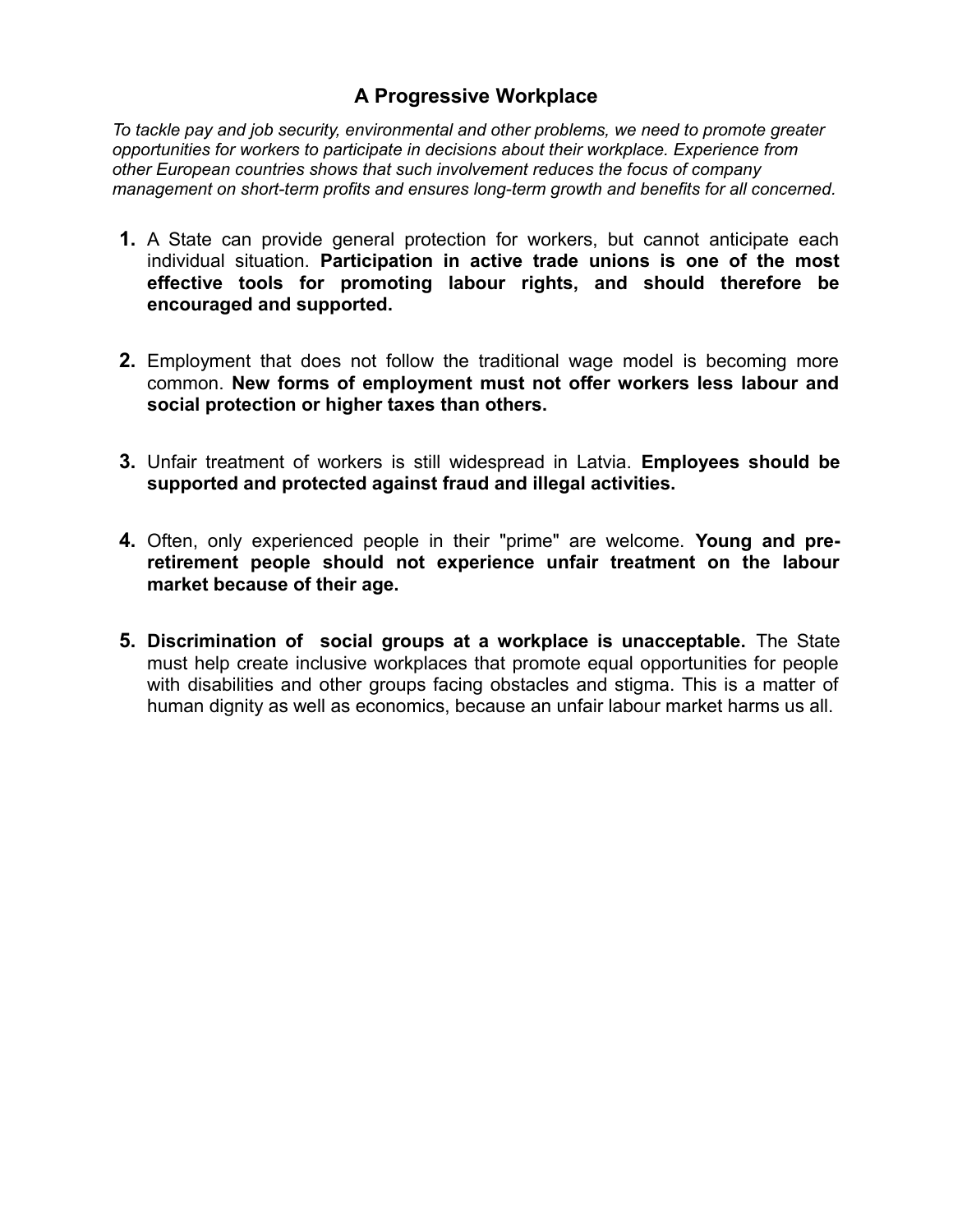#### **Home, the Foundation of Human Well-being**

*Housing policy is one of the foundations of a country's overall well-being. Housing is not just a market commodity; good housing provides everyday amenities, a place for relaxation, self-expression and family relationships.* 

- 1. No person in Latvia should live in poor conditions. **Everyone has the right to good housing that is safe, warm and hygienic.** Ensuring this right for everyone contributes to the well-being of society as a whole.
- 2. The experience of other European countries shows that a free market cannot deliver good housing for the general public. In Latvia too, reliance on the free market has not been as successful as planned. **The public sector needs to address the housing crisis and build both social and low-cost rental housing.** This approach will contribute to the development of human communities, business growth and access to social services.
- 3. Investment in the construction and management of housing must meet the longterm needs of society. The State has a role to play in **setting high standards for energy efficiency, construction quality and accessibility**. Renovation of buildings should be encouraged in order to drastically reduce energy consumption, improve the technical condition of buildings and create a pleasant living environment. These tasks are much more difficult if the responsibility for renovating apartment buildings is placed on the shoulders of its occupants.
- 4. **Housing costs must not place a disproportionate burden on people's wellbeing.** Situations in which rising housing costs create uncertainty about the future (e.g. due to short-term rental or other market trends) should be avoided.
- 5. **Housing policy should promote social cohesion and coexistence of various social groups.** The State must not allow territorial segregation by income, such as formation of rich and poor neighbourhoods. The infrastructure of any neighbourhood must provide easy access to jobs, education, and social services. Housing construction and renovation should be carried out in step with the development of public transport, educational, health and cultural facilities, utilities and shops. Residents should have parks or natural areas in close proximity to their homes.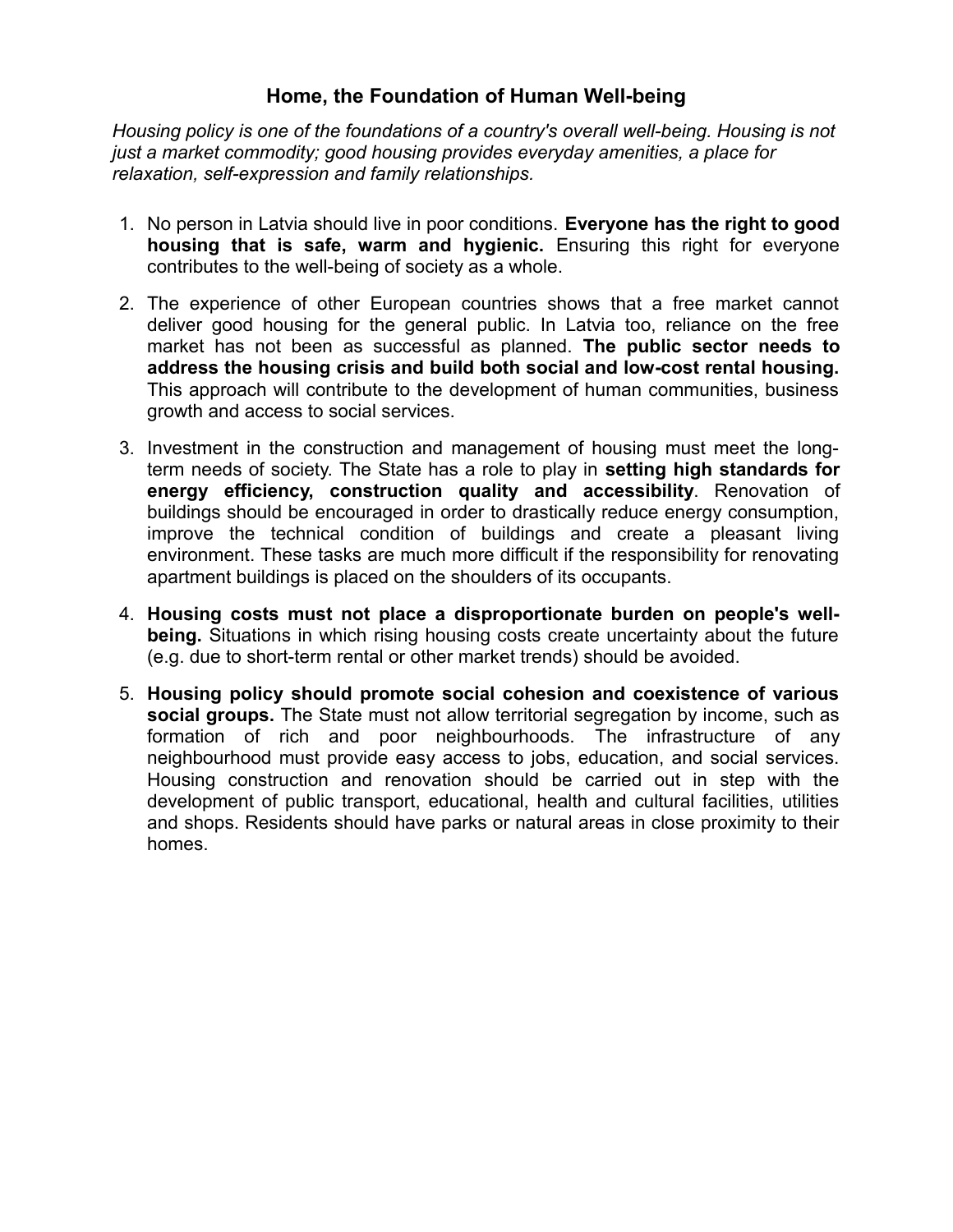## **Basic Principles of Environmental Policy**

*Everyone has the right to live in a healthy environment and to use our shared natural resources for their own well-being, without compromising the ability of others to do the same. The state has a duty to prevent pollution and to preserve our natural resources, placing the interests of society as a whole above the selfish interests of small groups.*

- **1. The PROGRESSIVES advocate for a science-based environmental policy.** Only such an approach will allow everyone, who values nature and a healthy environment, to protect these values in Latvia. **It is not acceptable for Latvian politicians to describe a policy as green or sustainable if it is not based on scientifically proven data.** We must also actively oppose the spread of such deception by polluting companies.
- **2.** Allowing the climate crisis to progress is a political choice. The road to a future without a climate crisis has been clearly outlined by scientists. **Climate policy must aim to prevent the planet from warming above the critical 1.5 degree level.**
- **3. Climate policy must be based on scientific knowledge and not on existing financial resources.** In the absence of funding, new tools need to be developed to meet critical goals.
- **4.** The public must be able to keep track of whether climate policy decisions made by politicians are within the critical limits of the planet. **Education must include sciencebased information on the climate crisis and its prevention.**
- **5. Public investment must ensure a rapid transition to cheap renewable energy and reduce average energy consumption, especially for heating buildings.** Energy poverty must be reduced by enabling everyone to live in a warm home and to pay lower heating bills.
- **6. Latvia needs a clear action plan to move away from natural gas in the energy sector.** Latvia's dependence on Russian gas is costly for both the climate and the country's national security and economy. With modern technologies, Latvia's resources can already fully meet our needs by creating well-paid jobs and significantly reducing imports.
- **7. Waste pollution does not have to be tackled individually. We need to tackle it together, demanding the most responsibility and adaptation from manufacturers, not each individual consumer.** A single deposit system reduces pollution more than hundreds of community organized cleanups.
- **8. Production of non-recyclable packaging should be phased out. This should lead to**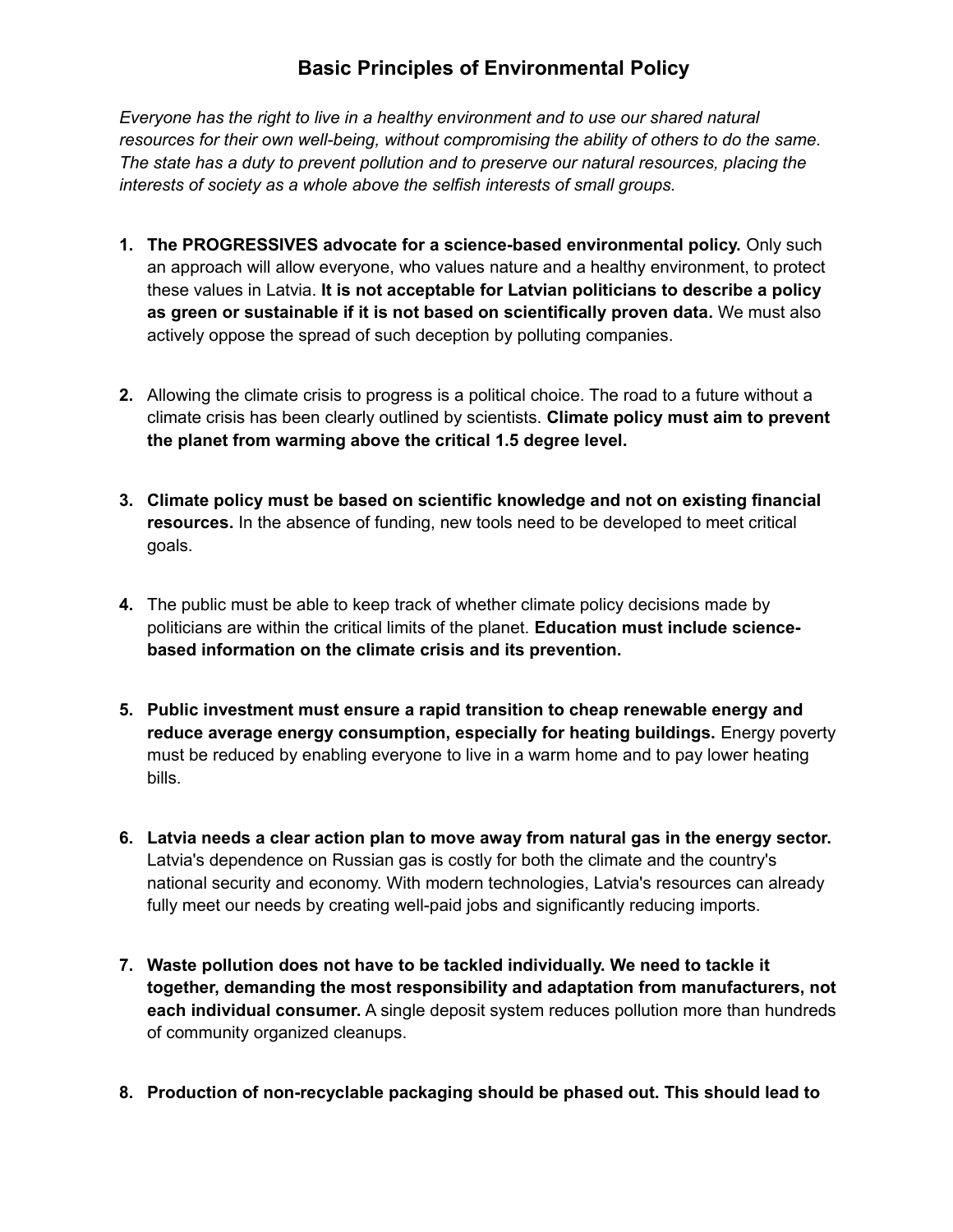**an ever-higher tax rate on natural resources, motivating the shift to sustainable materials. Without such changes, waste sorting alone will not be able to reduce pollution sufficiently.**

- **9.** Reducing waste must be a priority not only in words but also in actions. **The state and local governments must make it easier for everyone to produce less waste.**
- **10.** The rapid growth of clear-cutting is a serious threat to the natural value and landscape of Latvia's forests. **Forests owned by the state must be managed in such a way that it restores the balance between timber production, recreation and the preservation of natural value. Instead of clear-cutting, it is necessary to switch to random felling, while reducing the area of forests felled annually to a sustainable level.**
- **11. Latvia's nature is precious. The loss of biodiversity must be halted and natural values must be preserved for future generations.** Individuals cannot bear the costs for the protection of nature.That is why fair compensation must be provided to owners who maintain values that are important to society as a whole.
- **12.** Thus far, coping with pollution and its consequences on our health and the environment has been the political choice of the people in power. **The PROGRESSIVES advocate for a Latvia, where the polluter pays for the damage and does not receive government subsidies**. Particular attention needs to be paid to air pollution, nutrient pollution in water, pesticides, hazardous chemicals and microplastics.
- **13.** Current agricultural policy is unsustainable. It promotes the interests of some of the wealthiest landowners at the expense of the rest of society, depleting Latvia's soils and endangering natural value. **The PROGRESSIVES support the transition to a sustainable food system in Latvia and the rest of Europe, where agricultural subsidies are closely linked to benefits for society as a whole.**
- **14. Environmental policy must always be socially just.** The transition to modern technology and a sustainable lifestyle must be accessible to all and the costs must not be disproportionately passed on to middle- and low-income earners.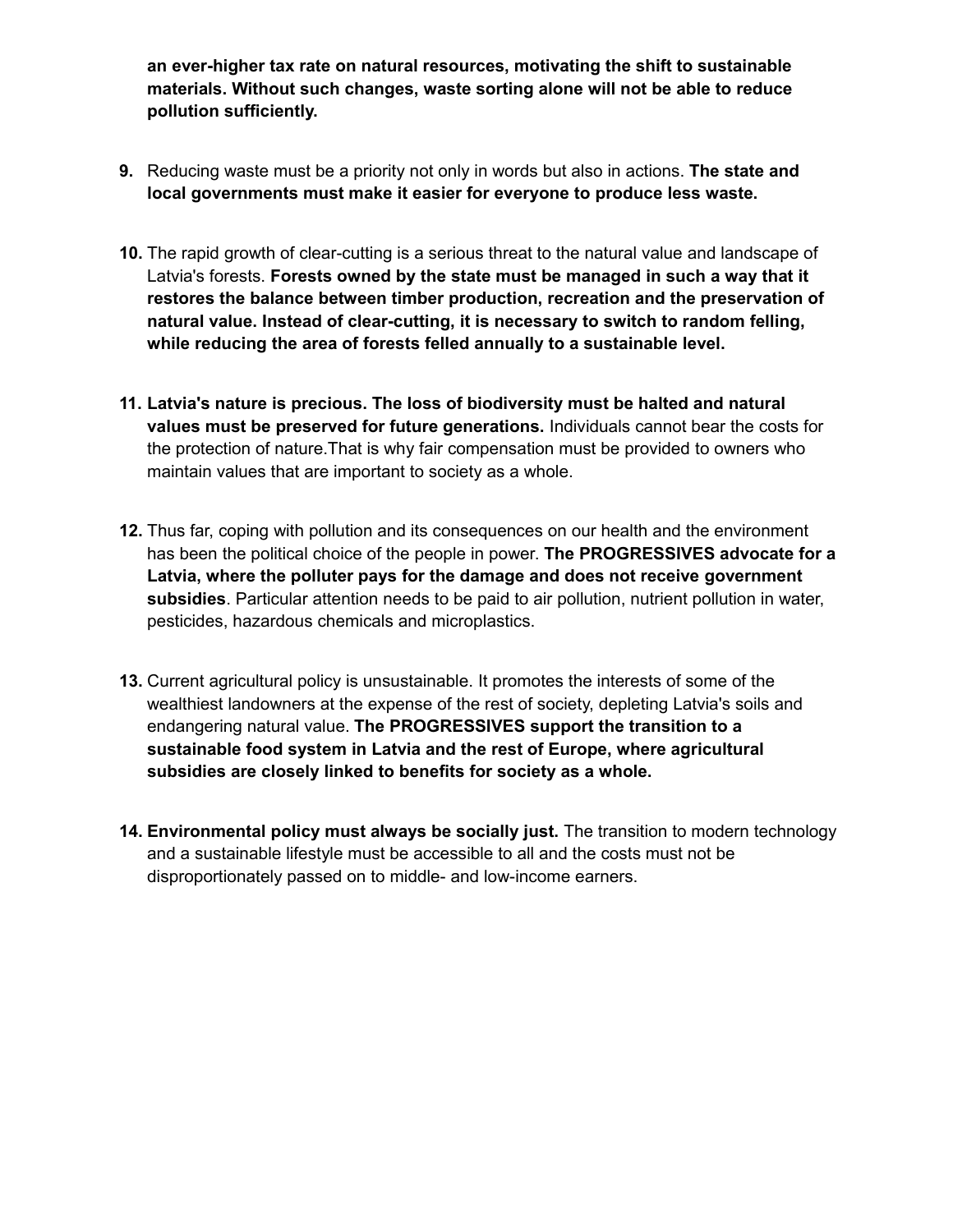## **Progressive Cultural Policy**

*Latvian culture belongs to the people of Latvia – it is rich in its diversity. Therefore, every citizen has the right to participate in culture and enjoy its achievements. At the same time, an important part of politics is to build a united, equal and just society.*

- **1.** Culture in Latvia must become more accessible. **It is necessary to provide a wide range of cultural services targeted at all sections of society, taking into account the financial situation and the availability of infrastructure.**
- **2.** Until now investments in cultural infrastructure have significantly exceeded investments in the people who create, research and maintain the culture of Latvia. **A support system must be set up to ensure adequate and stable pay and social guarantees for those working in the culture industry,** especially in the non-governmental sector.
- **3.** Support for culture in Latvia is largely carried out through projects, and that makes it unpredictable and irregular. In order to ensure the development of the cultural sector, **the funding for the State Culture Capital Foundation must be increased at least to the level of the other Baltic States.**
- **4.** The state has a responsibility to promote public participation in cultural processes. Therefore, culture must be seen as part of regional development resources, m**aking it physically and digitally available throughout Latvia, decentralizing support for cultural service providers, and strengthening cultural education initiatives.**
- **5.** Targeted state support is the best guarantee for the continued existence of Latvian culture and the Latvian language. **The Latvian language and its use in our lives must be strengthened by supporting the creation of cultural content.** Therefore, both creativity and specialized cultural media need systematic and long-term support.
- **6.** Latvian culture is an integral part of the world's cultural heritage and modern European culture, and we have a duty to preserve and develop it. **Resources must be provided for the preservation of the archaeological, industrial and intangible heritage, at the same time using the opportunities provided by culture to promote the country's international image .** Support must also be provided for the cultural activities of Latvia's minorities.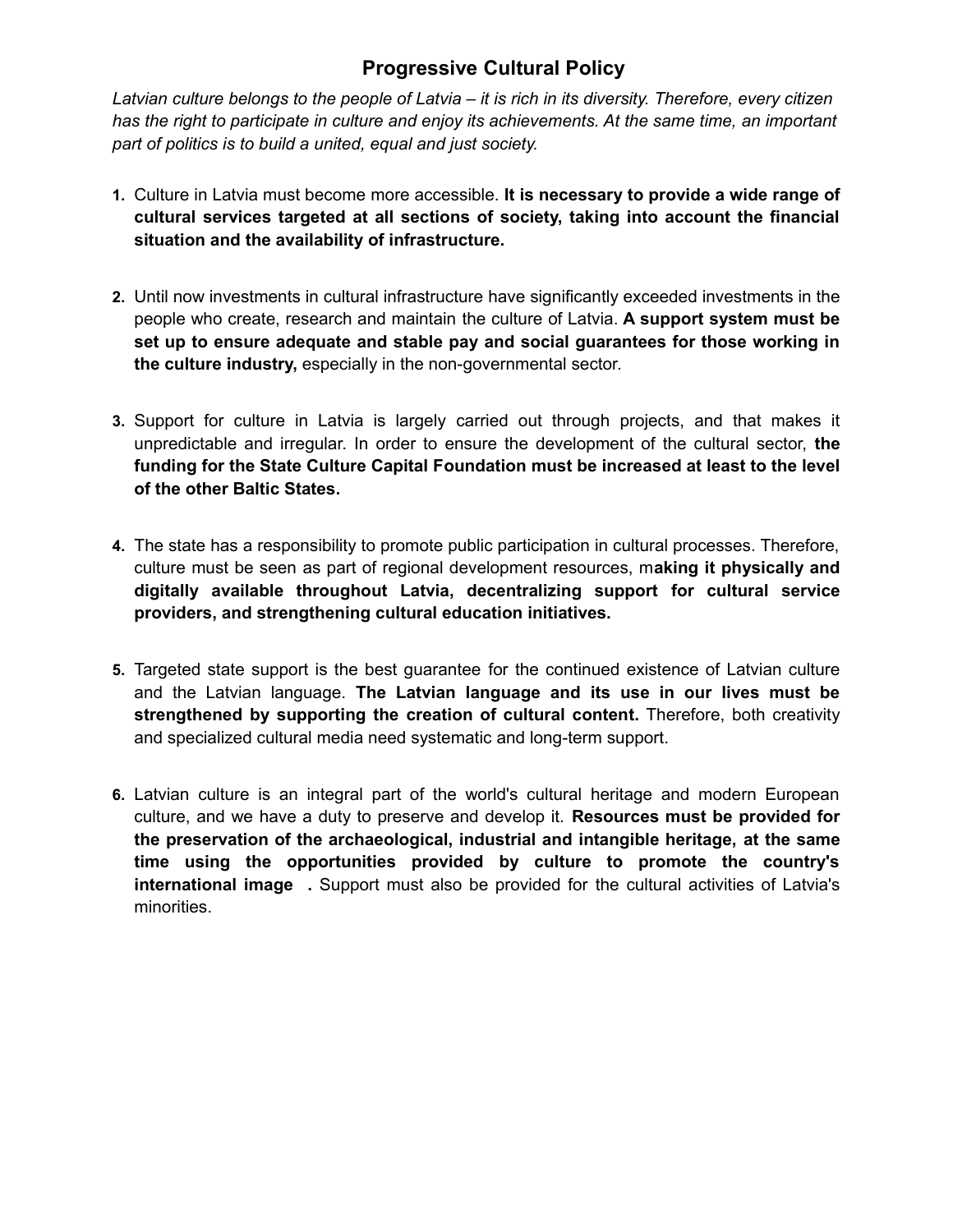#### **Progressive Education and Science**

*Support for education and science is the most important investment in Latvia's main wealth people. Higher prosperity will follow accessible quality education and science, not the other way around. Inclusive education at all levels is an opportunity for Latvia's citizens to become strong and creative personalities, as well as to ensure a prosperous life.*

- In the education system, the state has the most direct influence on the future of each individual child. At present, almost every tenth child in Latvia is at risk of poverty. **The school must be a place where inequalities between children are reduced and equal opportunities are provided.**
- An excellent preschool fosters an educated and independent person. **It is a high-quality preschool education that is the most effective way to develop knowledge and most important skills in the population of Latvia, along with improving the well-being of society as a whole.**
- **The school must become a place where everyone can meet. All schools in Latvia should be included in a unified educational space, which provides a good education, creates a sense of belonging and civic participation.** Every school must create a dignified, safe and inclusive environment so that no one drops out of school prematurely. Schools must be fully open to children with special needs.
- So far, the state has tried to save at the expense of teachers. **Teachers' remuneration should be tailored to their level of competence and should motivate them to choose this position. Quality training, greater trust in the work of teachers and less bureaucracy** are important conditions for a 21st century education.
- Widely available and high-quality higher education is the basis for a happier and healthier society. **In order to promote a high-wage economy, the state must create conditions that allow students to focus fully on their studies.**
- In science, Latvia has not made full use of its potential and has not provided adequate research opportunities. **Funding must be increased and conditions created, that would allow excellent and trusted scientific institutions to contribute to Latvia's development, strengthening its identity and international competitiveness.**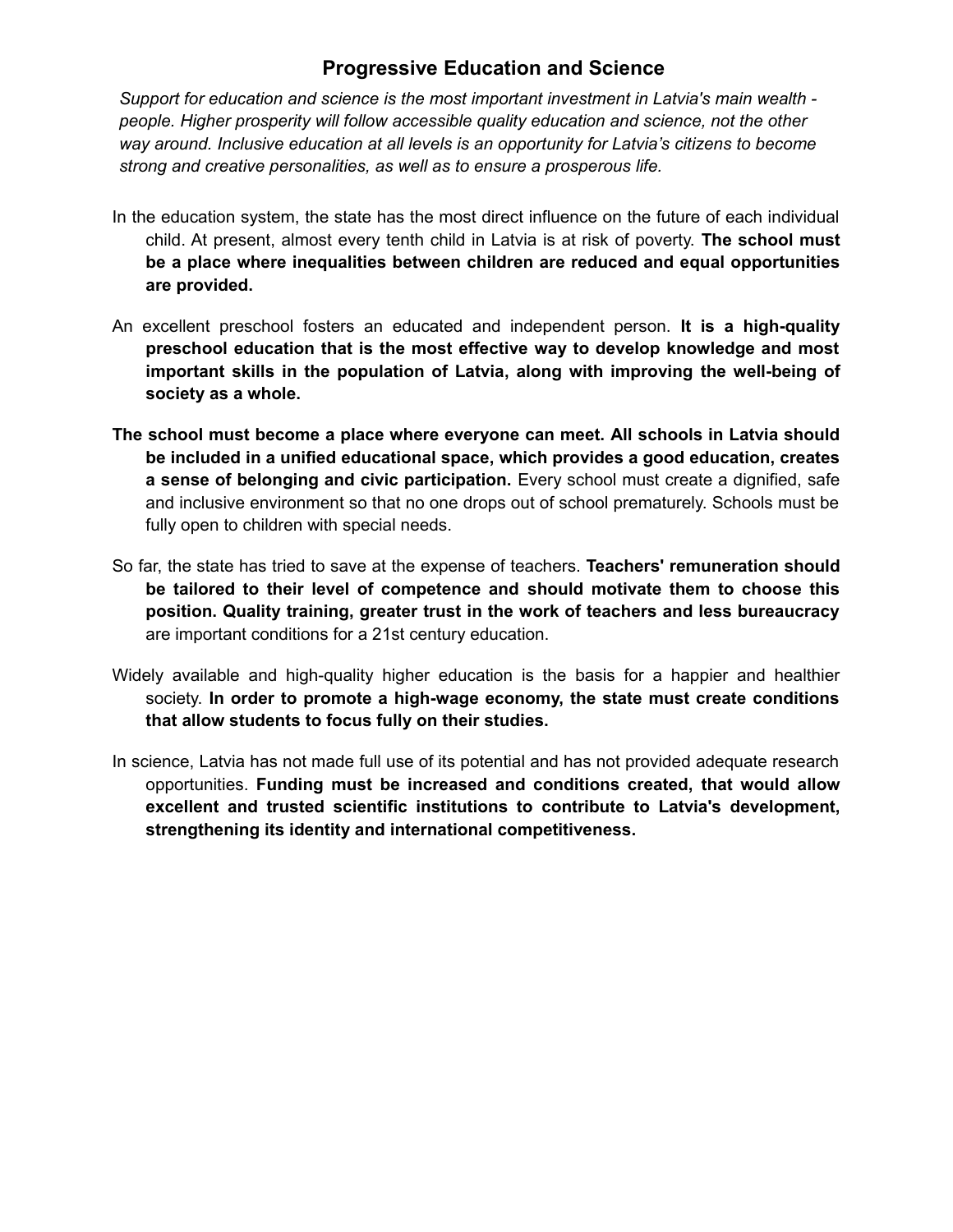## **Basic Principles of Traffic Policy**

- **1.** Everyone, regardless of age, health or income, must be able to move quickly and easily throughout the territory of Latvia. **The state must provide public transport that meets the needs of the people**.Transport must be available on request in places with low passenger flows. Cities need to make the most of public transport to reduce congestion.
- **2.** Everyone must be able to get to their destination alive and well. **The goal of traffic safety must be zero fatalities, following the principles of "***vision zero***".** All road users, and especially the most vulnerable (pedestrians, cyclists), must be provided with a secure infrastructure using solutions from leading countries in the field of road safety. **In order to improve safety, a progressive system of penalties must also be introduced, in which the amount of the fine depends on the offender's income.**
- **3.** The environmental damage caused by transport must be significantly reduced. At present, Latvia has around 2000 premature deaths annually that are associated with air pollution, and transport plays a major role in this. **Investment in infrastructure must remove all obstacles for the people who already want to move sustainably.**  Walking, cycling and public transport, electrification of transport, as well as the possibility to choose a job closer to home, should be supported.
- **4. The state must maintain the transport infrastructure and plan investments as a prudent owner, basing their decisions on long-term investment plans and assessing the necessary funding for their implementation.** We will promote opportunities provide input on the maintenance of local roads, allowing residents to decide for themselves what infrastructure improvements are needed.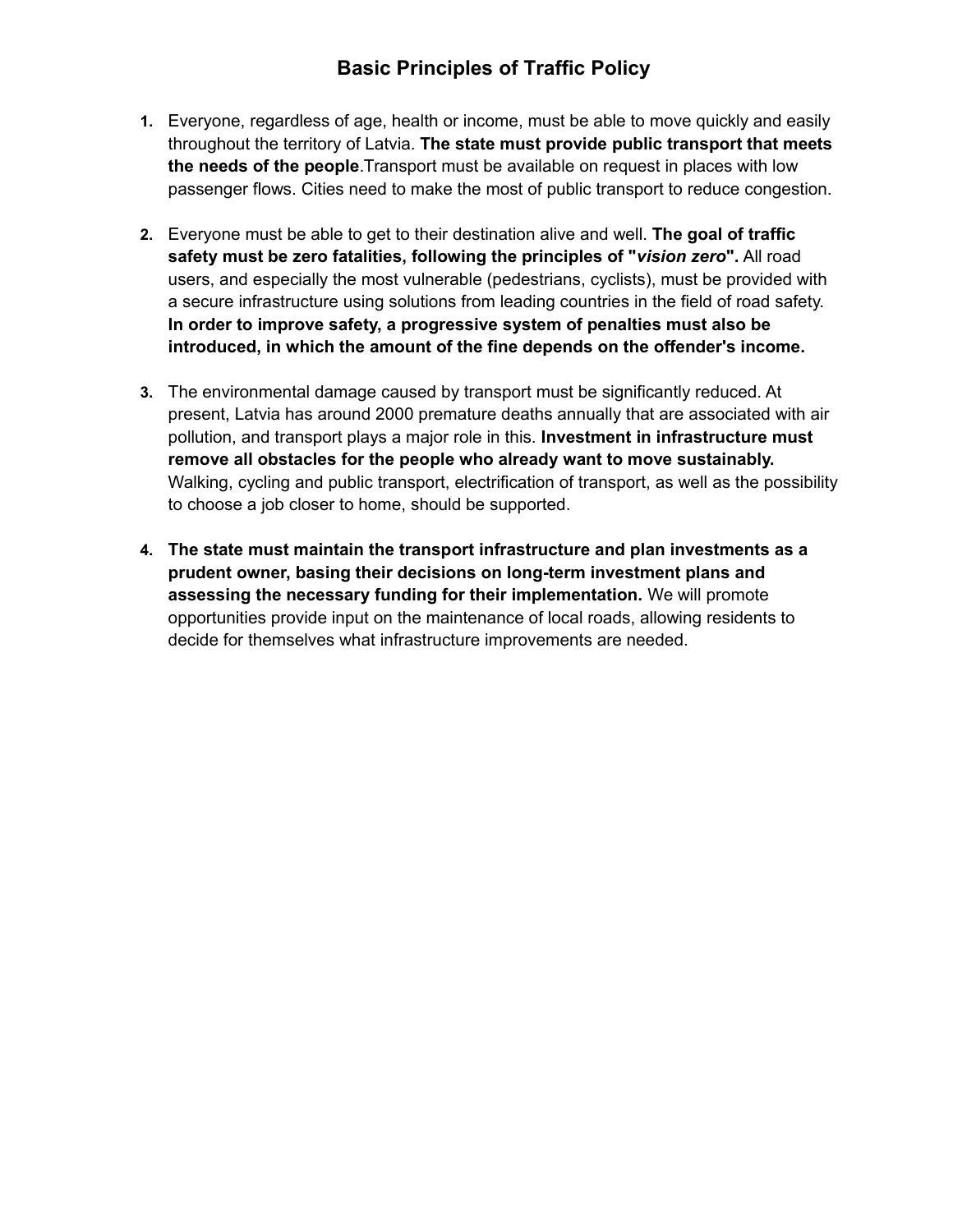## **Progressive Healthcare**

*Protecting human health and life with a modern, accessible healthcare system is the primary way to protect Latvia's society, the people of our country. Global experience shows that investing in healthcare has a significant payoff for improving the health of society, the Necessary funding must be ensured for the remuneration of doctors, other employees in the healthcare system and for the availability of services.*

- **1.** The health challenges of today and tomorrow call for the development of a patient-centered healthcarefit for the 21st century. **A high, evidence-based, common standard needs to be put in place for primary care (no non-vaccinated doctors).** This requires adequate longterm funding and human resource planning.
- **2. Successful development of the healthcare system is possible only with competent and motivated management.** Since 2008, the management of healthcare in Latvia has been significantly weakened, resulting in the inability to introduce high-quality e-health and other significant national projects. **A strategy for the modernization of the health system management needs to be developed with an emphasis on improving ICT capabilities.**
- **3. A basket of health services that meets today's challenges (multiple chronic diseases, mental health, palliative care and long-term care) needs to be managed effectively.** A network of integrated information systems needs to be set up.
- **4.** The amount of funding for healthcare in Latvia is insufficient. Long-term saving in this area has created a situation in which life expectancy in Latvia is significantly lower than in most other European countries.**The PROGRESSIVES advocate for a clear long-term goal - to gradually increase public healthcare funding to 8% of Latvia's GDP, which would allow for significant improvements in life expectancy and life quality.** Global experience shows that investing in healthcare has a significant payoff for society.
- **5.** Promoting health has to be more than just promoting medical services. **At least 5% of healthcare funding should go to preventive measures with the highest returns.** Schools shall require **comprehensive health lessons that also cover sexual and reproductive health.** An environment that promotes a healthy lifestyle should be created, including walking, cycling and sport, as well as the opportunity to buy fresh and healthy food. **A comprehensive strategy needs to be put in place to reduce alcohol abuse** and alcoholrelated problems in Latvia.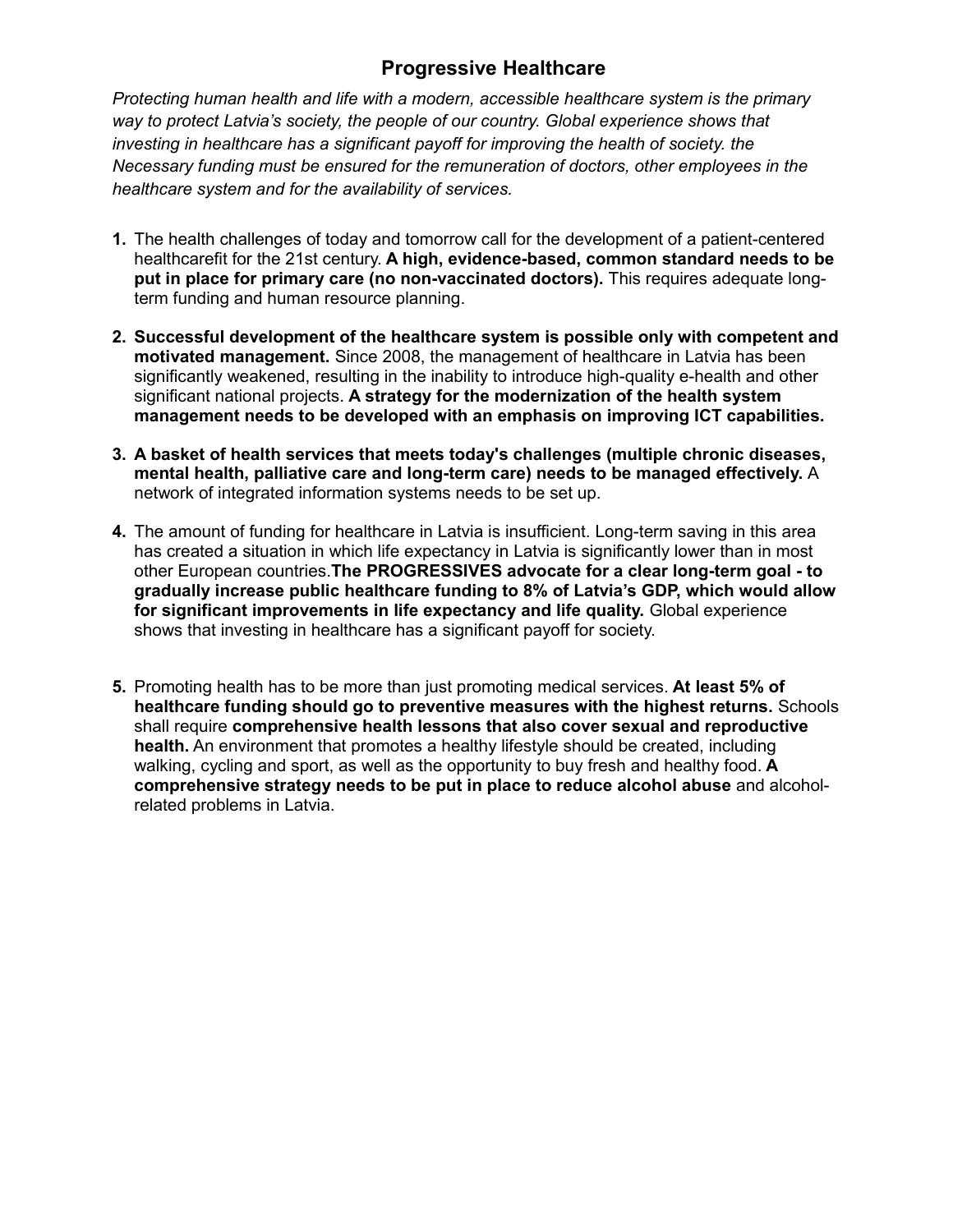### **LGBTQIA+ Rights Policy**

*In an inclusive and socially responsible democracy, everyone has the right to a prosperous and secure life, regardless of sexual or gender identity. No one has to hide or pretend, to get support and understanding from peers as well as legal protection from public authorities. Advocating for LGBTQIA+ rights means advocating for the best interests of society as a whole.*

**1. The prohibition of discrimination against a person on grounds of sexual or gender identity must be enshrined in the legal framework of Latvia.** Only an active response to discriminatory treatment in the labor market, education, healthcare or any other services or areas, will make it possible to correct the historically unfair treatment of the LGBTQIA+ community and achieve real equality.

2. In a country that values family bonds, same-sex families are also entitled to legal protection. Discriminatory policies against same-sex families must be stopped – a law on cohabitation must be adopted and fully applied. **In order to achieve full legal equality, same-sex marriage must also be legalized.**

**3. Society has a responsibility to protect the LGBTQIA+ community from violence** because it faces higher risks of violence than society as a whole. The fact that violence based on a person's sexual or gender identity is unacceptable should be promoted through education and awareness initiatives.

4. Young people who have identified themselves as part of the LGBTQIA+ community need to feel confident that they will be accepted by society. **Inclusive sexual and reproductive education, in which children and young people are provided with comprehensive, fact-based and unbiased knowledge, is particularly important.**

**5. The society of Latvia must respect the gender identity of each person and its social manifestations.** Particular attention must be placed on the protection of transgender people in order to prevent the increased risk of prejudice, discrimination and violence they face. The gender recognition process should be made accessible and the related institutional and legal procedures need to be facilitated.

**6. The LGBTQIA+ community should be able to receive quality social, health and emergency services** without fear of being discriminated because of their sexuality or gender identity. There is a need to ensure that various service providers – educators, doctors, social workers, police officers and others – are educated on LGBTQIA+ community-specific issues and accept people in the community as an equal part of society.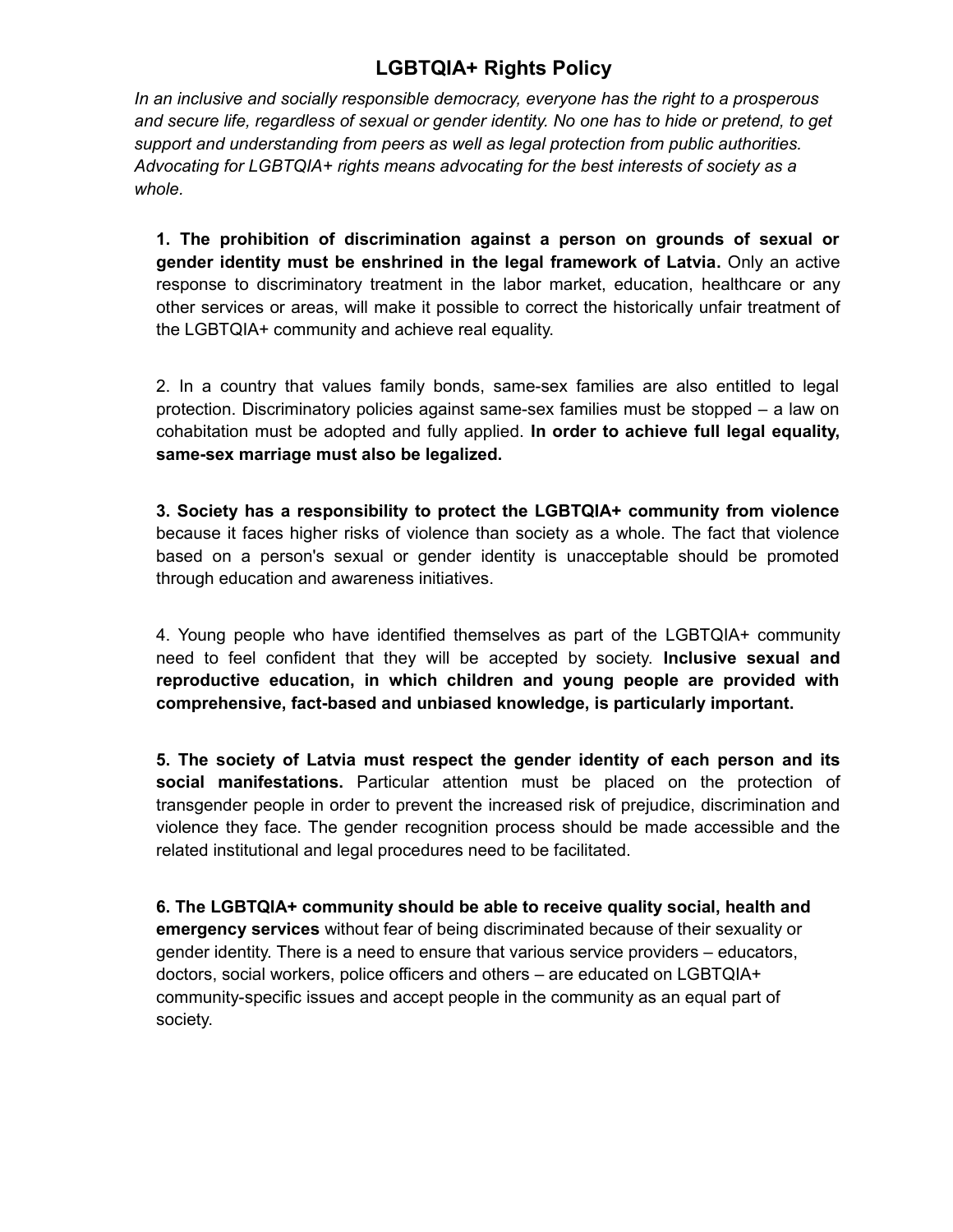## **Foreign Affairs, Europe, External Security**

*A progressive foreign policy helps to create a secure, co-operative, united, environmentally conscious Latvia, and an international space that strengthens Latvia's statehood, security, sustainability and a higher living standard.*

**1.The basis of Latvia's statehood is the world order established in international law and Latvia's active participation in international organizations in order to strengthen it.** In national policy decisions, we will consistently observe Latvia's international obligations and principles, including democracy and human rights.

**2.Latvia deserves to have global visibility and influence.** We will encourage international initiatives and form alliances of influence on matters important to the people and environment of Latvia. We will actively promote Latvia's representatives to decision-makers' positions in various international organizations.

**3.At the heart of PROGRESSIVE foreign policy are the equal rights and opportunities of every Latvian person**, regardless of place of residence, origin or identity, social or health status, or any other characteristics. **We place special attention on the rights of children. We are in favor of the immediate and binding implementation of the European Child Guarantee in Latvia and the rest of Europe**, providing affordable healthcare, education and childcare, decent housing and nutrition.

4.A progressive foreign policy promotes the joint implementation of climate policy. **Latvia must actively participate in international and regional initiatives that would promote more effective global climate action.**

**5.It is in Latvia's interests to have "more Europe"**. With the participation of European citizens and parliaments, Latvia will be able to address health and social challenges; create an area of freedom, justice, and security in Europe and neighboring regions; and play a global leadership role in environmental and climate policy. **We will promote the strengthening of the European Union's powers, standards, and support mechanisms in the fields of health, social affairs, justice, security, and climate.**

**6.Strengthening transatlantic ties is essential for Latvia's defense.** Concurrently, closer cooperation between the European Union's armed forces must be developed, particularly in the Baltic Sea region. NATO's capabilities to combat hybrid threats effectively by strengthening societal resilience must be enhanced. **The resilience of the European Union and transatlantic allies against disinformation and lobbying operations needs to be strengthened, especially on digital platforms.**

**7.Latvia must purposefully operate in various international and regional formats**, forming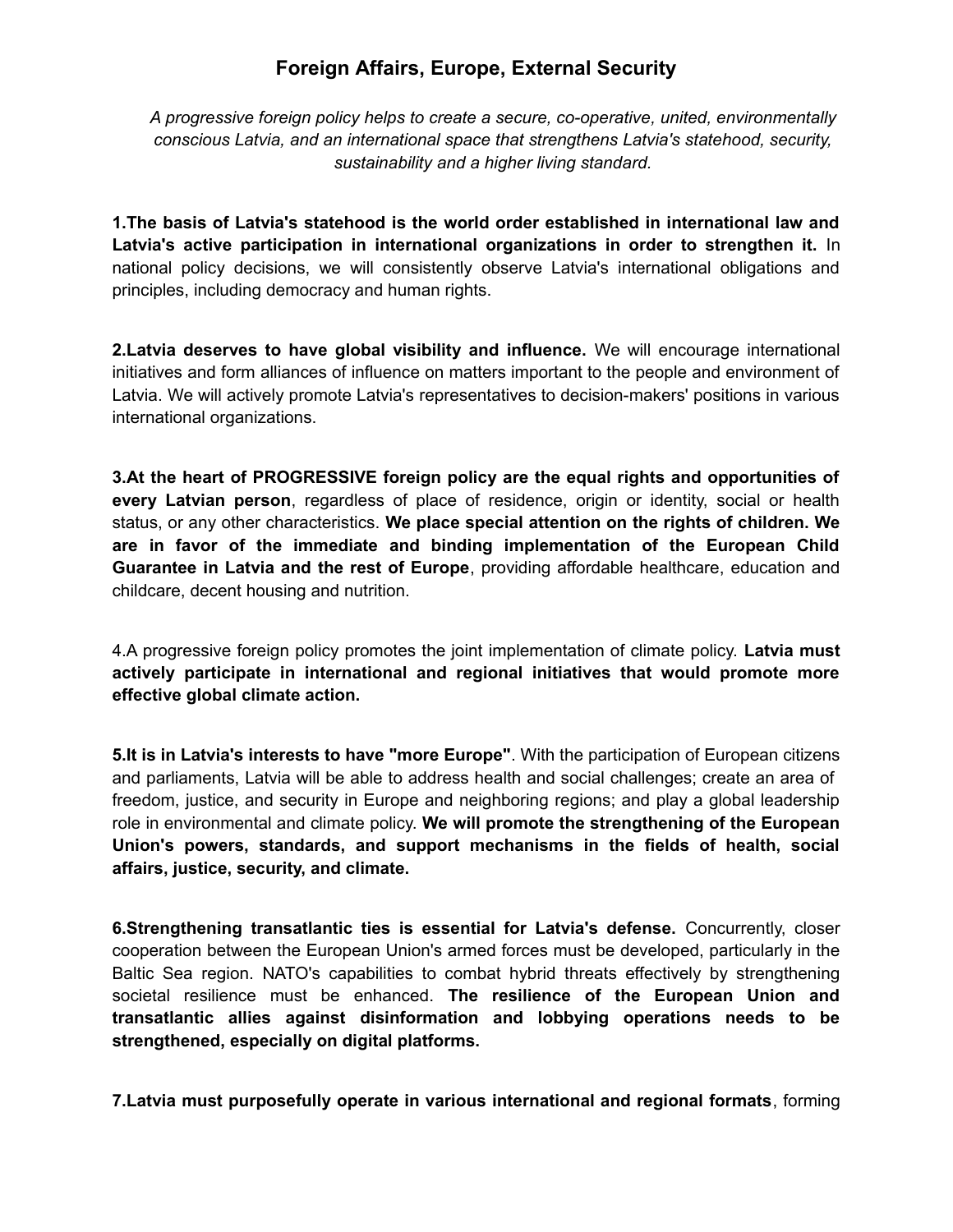alliances based on the principles of common values and interests. **Cooperation within the Nordic-Baltic group must be reinforced, and co-operation with all the Baltic Sea states must be developed, strengthening a community of common values and prosperity.** In the wider international environment Latvia must implement values-based pragmatism..**The PROGRESSIVES support the processes of democratic change in Russia, Belarus and elsewhere.**

8.International migration is a growing challenge for Latvia and Europe, which must be addressed in solidarity and foresight together with international partners. A clear distinction must be made between refugees and economically motivated migration. **In protecting the borders and security interests of Latvia and Europe, we must follow the norms of asylum, human rights, and humanitarian protection, especially in the case of children and other vulnerable people. It is important to reduce the causes of migration through climate, justice and development cooperation policies.**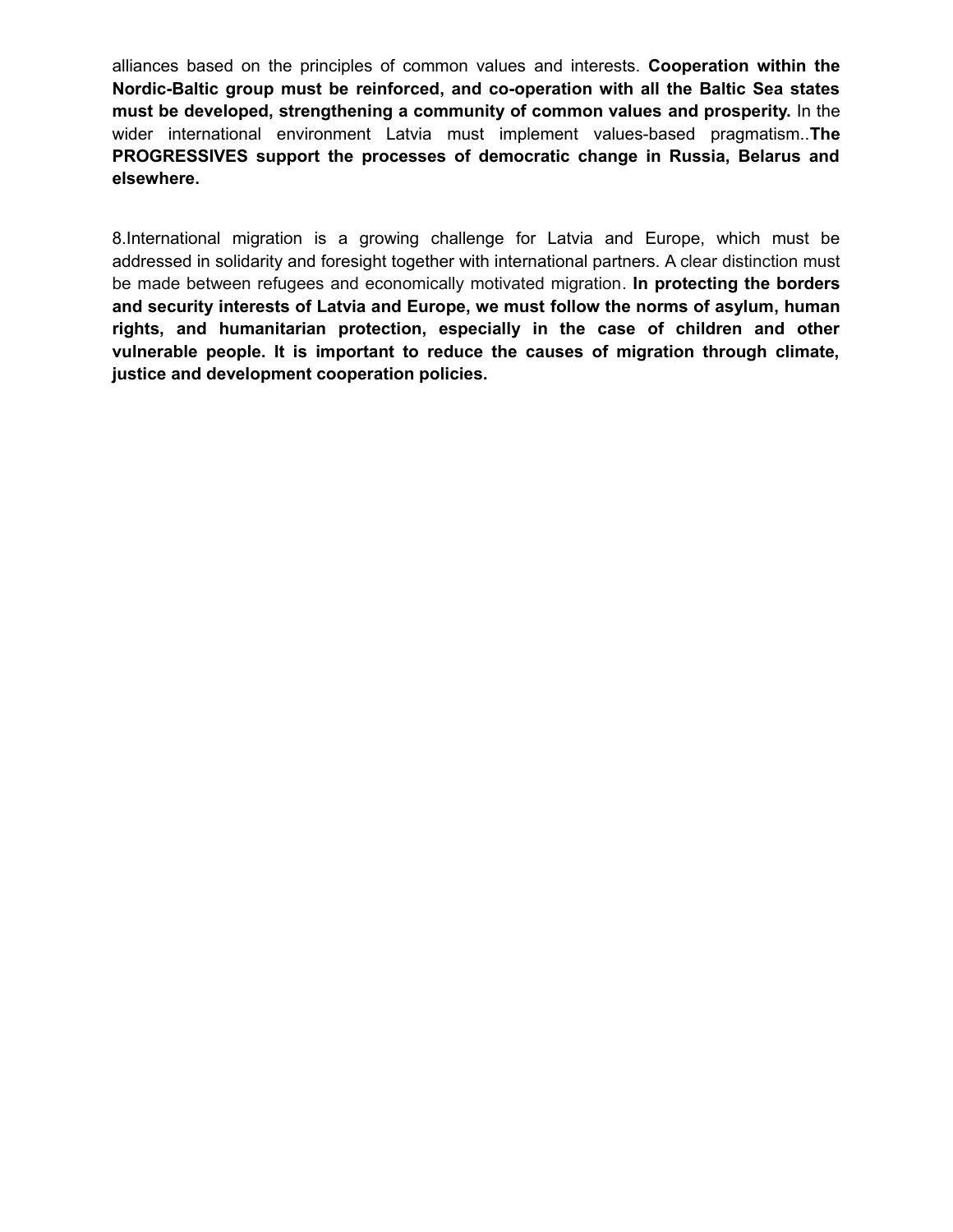# **A Democratic State, the Rule of Law and a Strong Society**

*The state is as strong and resilient as its people's trust in the state and in the law, as well as their say in matters of public importance. We also have a duty to protect democracy and the rule of law from various attacks and threats, as well as to promote the development of a cohesive, civic-minded and active society in Latvia.*

- 1. We stand for the human rights and fundamental freedoms of every citizen, including the right to privacy, freedom of thought, conscience and religion, without discrimination on the grounds of race, nationality, sex, sexual identity, health, age or other characteristics. All of these features must be included in the legal framework for protection against discrimination. **In joint decision-making the rights and interests of each member of society must be taken into account as far as possible.**
- 2. Corruption, and the influence of narrow, selfish interest groups, has long hindered Latvia's growth and undermined the belief that decisions are made in the public interest. **Corruption in Latvia must be eradicated through transparent and traceable decision-making, as well as professional and decisive action by law enforcement agencies in Latvia and internationally.** Everyone should be informed of the possibilities to report illegal actions and the protection mechanisms for whistleblowers provided under the Whistleblowing Law.
- 3. The catastrophically low confidence in decision-makers and the declining election turnout is a serious threat to Latvia's democracy. **In order to build trust in the state and its laws, it is necessary to introduce ways of co-decision making, which would be available to everyone, regardless of their material means or place of residence** – from neighborhoods and municipalities to state-level policies.
- 4. **The non-governmental sector and the participation of civil society organizations in decision-making must be strengthened.** This requires continued and politically unaffected support funding for initiatives of public interest. It is not acceptable for politicians, or narrow, selfish interest groups to turn against civil society organizations in order to silence critical views. Civic participation, media and the information space is the modern strategic infrastructure of statehood.
- 5. **Latvian is the only official language in Latvia. Its acquisition and use in Latvian schools, society, science, technology, media, and families must be**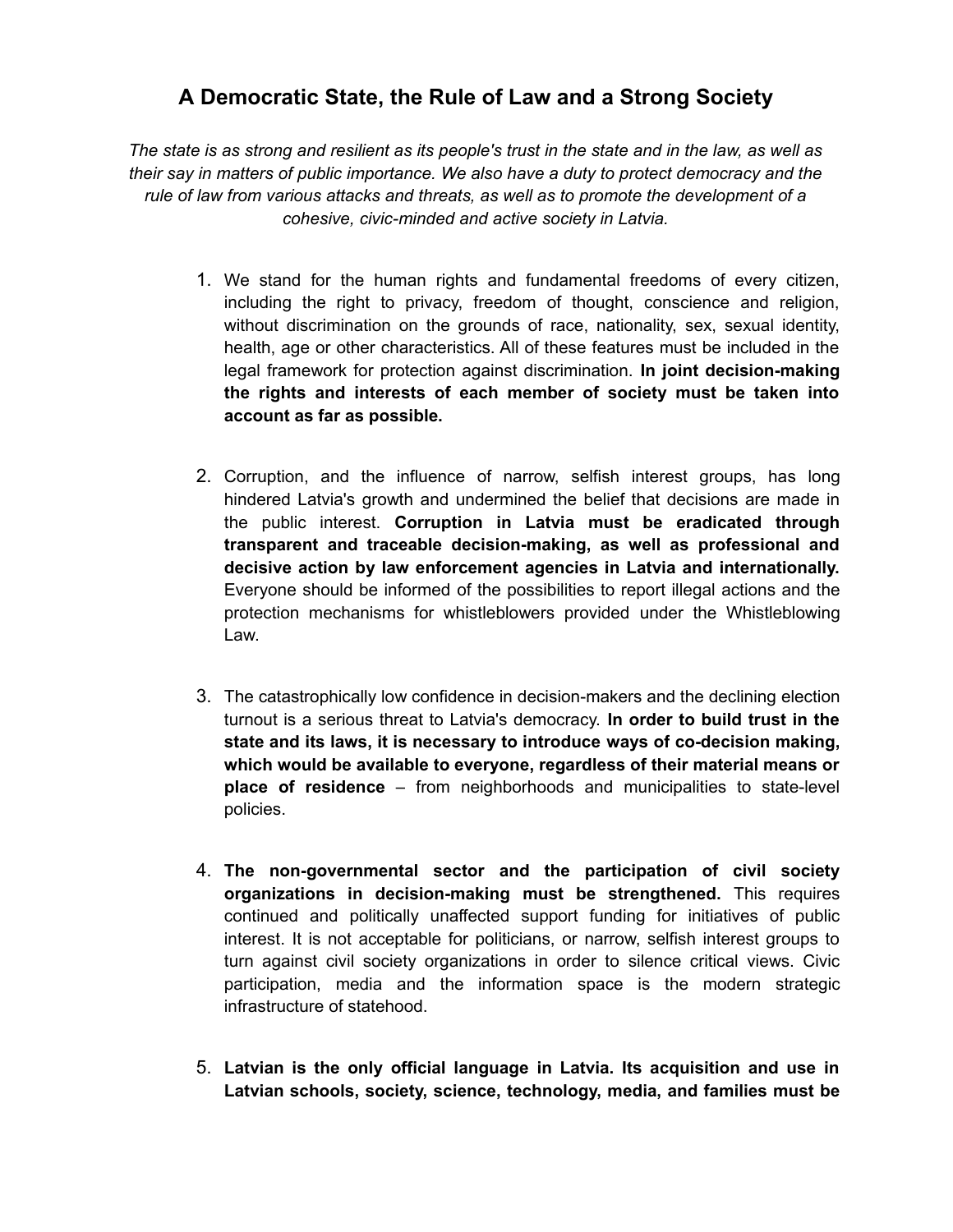**strengthened.** At the same time, national language policy must not disproportionately restrict the transmission of important information to the public in areas such as health or civil security.

- 6. **Independent, pluralistic and high-quality media need to be strengthened,** with a social media funding model that is not tied to politics and adequate support for content of public interest in commercial media. High-quality Russian-language public service media should also be supported in order to reduce the manipulative influence of Kremlin media in Latvia.
- 7. Critical thinking and media literacy must be encouraged in society. The Kremlin's information war is already ongoing against Latvian civil society. Therefore, we must be ready to **thoughtfully combat all attempts to divide and weaken the society of Latvia.**
- 8. **Equality and representation of women in various fields needs to be strengthened, especially in politics,** to ensure that political decisions better reflect the diversity and needs of society. Similarly, the proper involvement of all sections of society in decisions affecting their interests must be ensured.
- 9. It must not be ignored that the number of women and children victims of violence in Latvia is alarmingly high. **The causes of violence must be addressed and the victims must be properly supported, not blamed. The Istanbul Convention needs to be ratified** in order to effectively combat gender-based violence, especially domestic violence, through legal and other means.
- 10.Latvia's political environment must be open, and participation in elections must be one of the ways to ensure greater public involvement. **The diaspora's ties with Latvia and its participation in elections must be maintained and strengthened.** In municipal elections, the right to vote must be granted to young people from the age of 16. Through active policy, we must take care of the integration of non-citizens into the society of Latvia.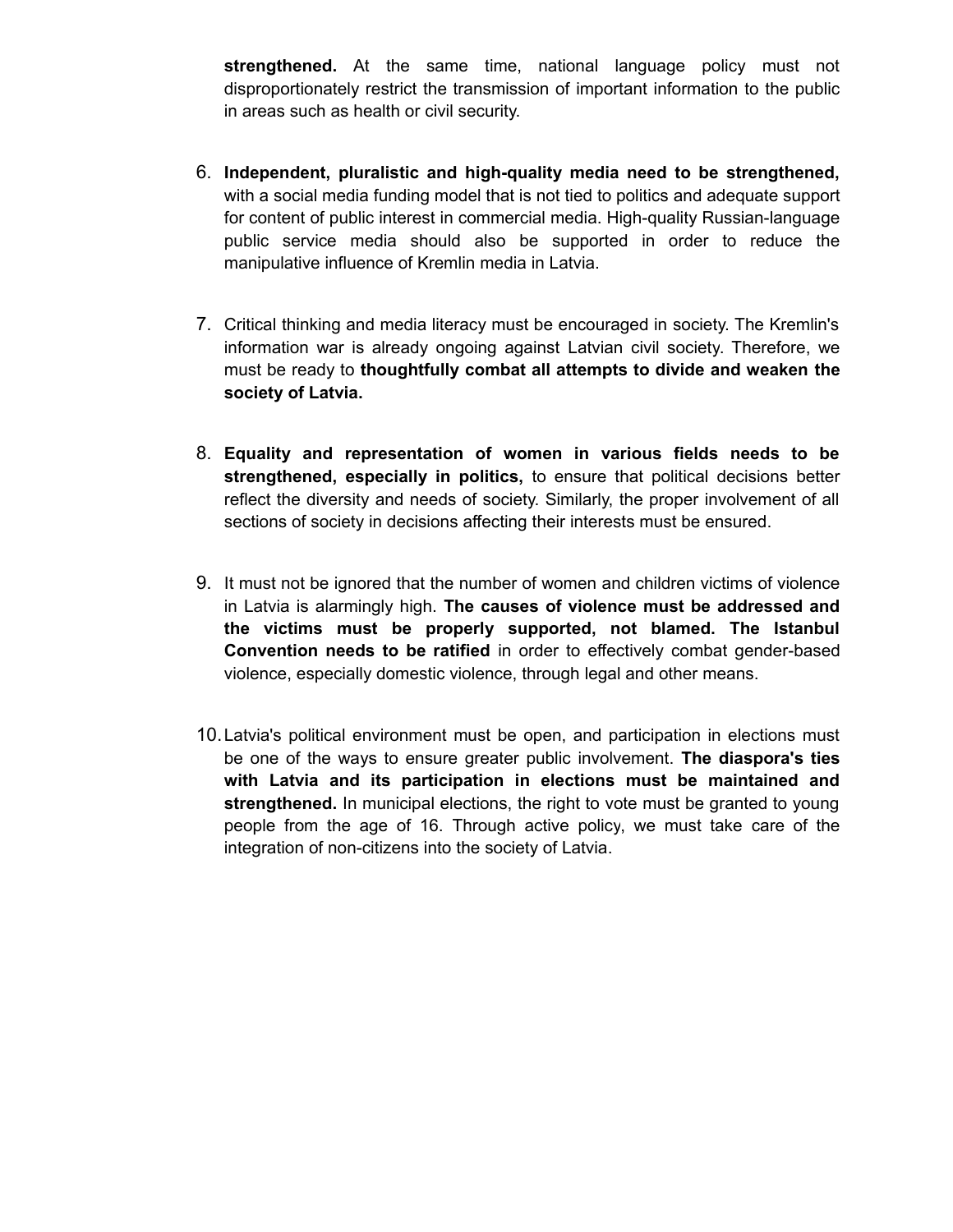**Statutes** 

# of the political party PROGRESSIVES

Riga, 4 September 2021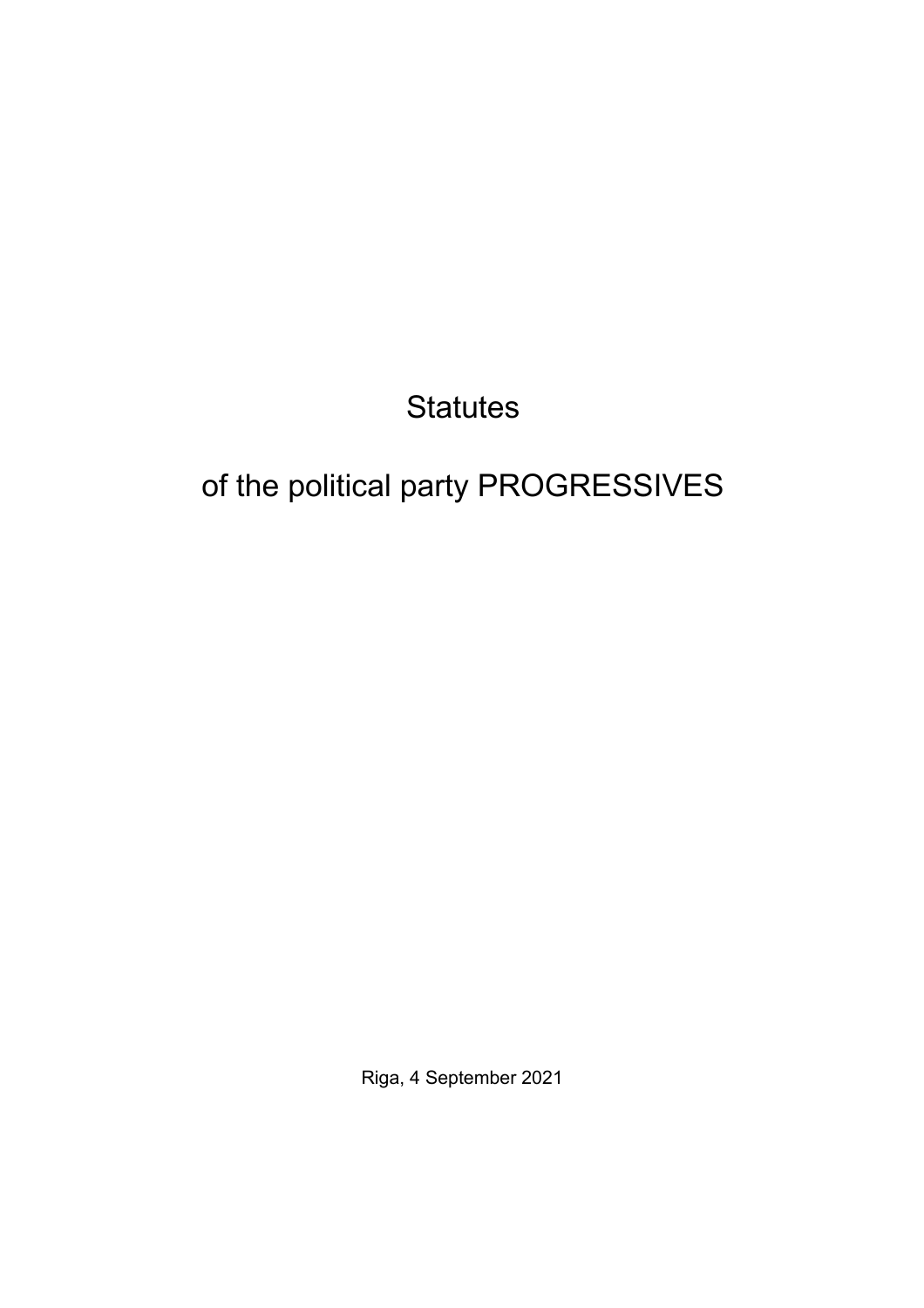- 1. General terms
- 1. The name of the political party is "Progressives" *("Progresīvie")* (hereinafter—the party).
- 2. The party operates under the rules and regulations in force in the Republic of Latvia, as well as under these statutes (hereinafter—the statutes), the party's program (hereinafter—the program), and the resolutions of the congress and the board.
- 3. The party is established for an indefinite amount of time.

2. Aims, objectives, and methods of the party

1. The aim of the party is to build a just and socially responsible policy, characterised by freedom of opinion, openness, care for nature, human equality, and solidarity.

- 2. The party's objectives are:
	- 2.1. introduction of a progressive tax and fee system;
	- 2.2. reducing shadow economy;
	- 2.3. fight against corruption;
	- 2.4. involvement of the state in a market economy;
	- 2.5. promoting access to publicly funded education;

2.6. improvement of the demographic situation and development of public social security system;

- 2.7. furthering access to health care;
- 2.8. changing the funding model of political parties to public funding;
- 2.9. public involvement in cultural life and sporting;
- 2.10. strengthening of Latvian as the only official state language;
- 2.11. strengthening the role of Latvia in international organisations;
- 2.12. promotion of small and medium-sized enterprises;
- 2.13. promotion of a green and resource-efficient economy.
- 3. To achieve aims and objectives, the party employs these methods:
- 3.1. performs public and political activities permitted by the law;
- 3.2. takes part in elections, nominating candidates for seats;
- 3.3. takes part in discussions on political topics;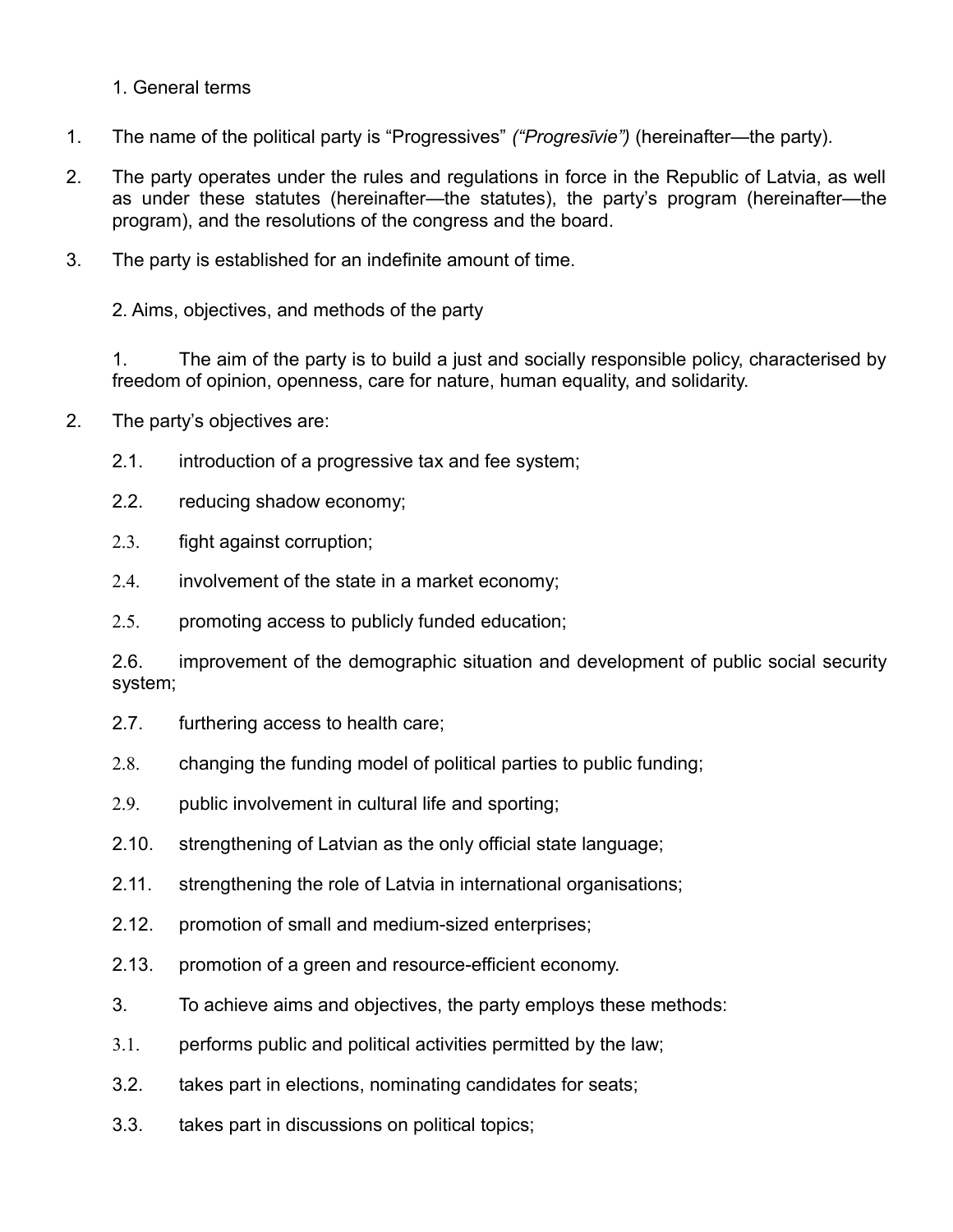3.4. involves the public in forming state policy and discussing processes of public interest.

3. Party members

1. Party members (hereinafter—the members) are founders of the party and persons accepted as members according to the procedures set forth in the statutes.

2. Persons who have reached the age of 18 and who are citizens of Latvia, non-citizens of Latvia, or citizens of the European Union, who are not citizens of Latvia, but who reside in the Republic of Latvia, may be members of the party.

3. It is forbidden for a party member to be a member of another party.

4. The decision to accept a member to the party shall be made by the party board (hereinafter—the board) at the next or the next but one regular board meeting on the basis of a completed application, the form of which and the list of documents to be attached thereto shall be determined by the board, of the person wishing to become a party member.

5. A person attains the status of a member with the moment of the according decision by the board.

6. In the case of a denied application, a candidate can reapply to be a member not sooner than after three months.

7. A member may withdraw from the party or suspend their activities at any time by notifying the board in writing.

8. The board can expel a member from the party in the following cases:

8.1. the member violates the law, the party's statutes, does not follow the program, does not comply with the decisions of the party's institutions, or has lost the trust of the board;

8.2. the member discredits or causes significant damage to the party with their behaviour;

- 8.3. the member has not paid the member's fee for over a year;
- 8.4. when joining the party, the member has provided false information about themselves.
- 9. Expulsion of a member may be proposed by:
- 9.1. a board member;
- 9.2. 20 (twenty) party members;
- 9.3. the Ethics Commission.

10. A decision of a member's expulsion can be contested only to the board. The person concerned shall be invited to the meeting where the proposal to exclude the member is considered.

11. The board shall notify the expelled member in writing by a motivated decision regarding the expulsion of the member from the party within five days.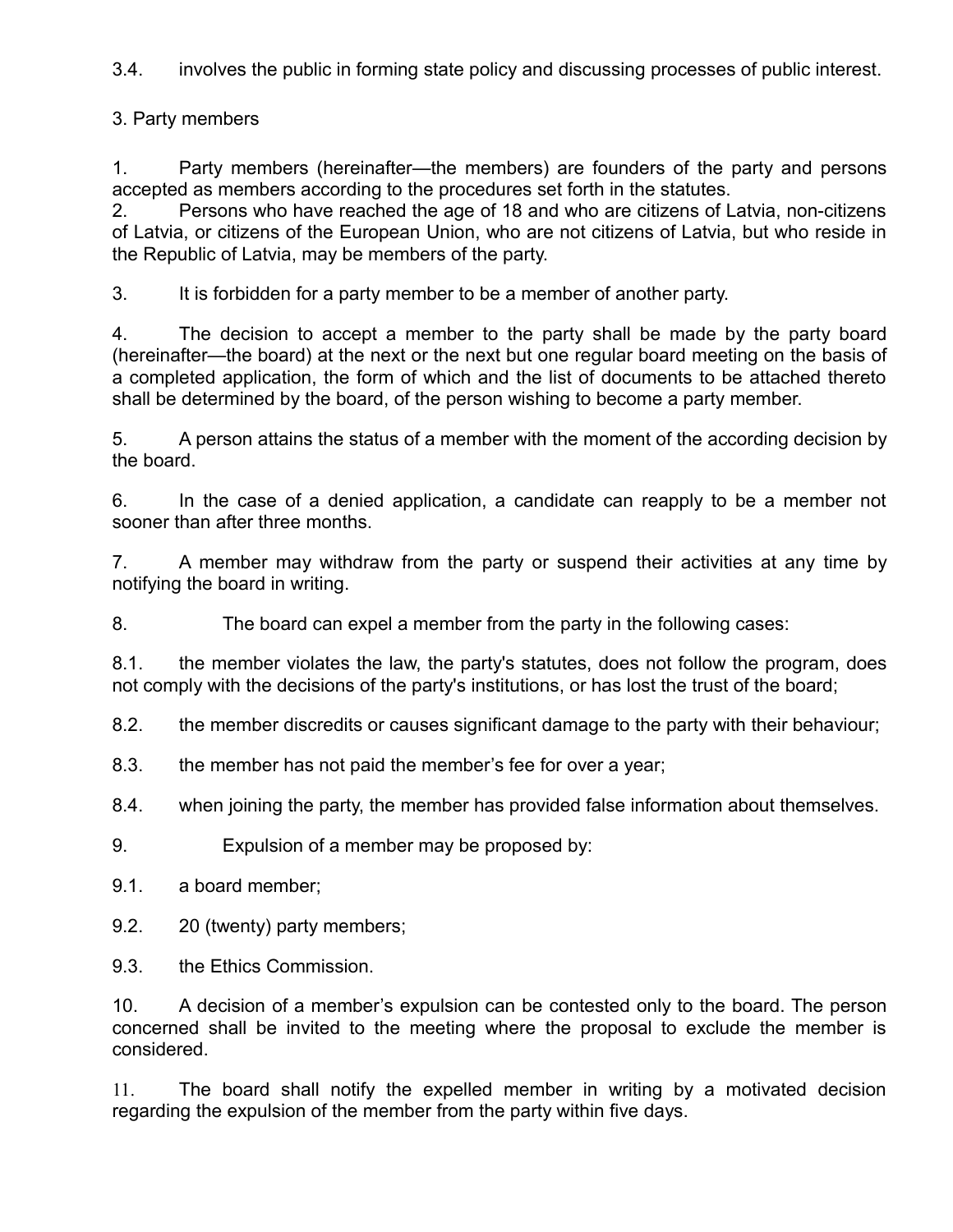12. A member has the right to:

12.1. participate in the party's decision-making, party work, working groups, meetings and events in accordance with the procedures specified in the statutes;

12.2. elect the board and other institutions in accordance with the procedures specified in the statutes;

12.3. stand for election as party official in accordance with the procedures specified in the statutes and to be nominated and included in the election lists of the Saeima, the European Parliament and local government councils;

12.4. receive information about the activities of the party, as well as to freely express their opinion;

12.5. contest the decisions taken by the party in accordance with the procedures specified in the statutes;

12.6. withdraw from the party.

13. At least 10 (ten) members have the right to request in writing to the board the inclusion of any proposal in the agenda of the congress.

14. A member has the responsibility to:

14.1. comply with the statutes and support the program;

14.2. take part in party work, meetings, and events;

14.3. pay a member's fee according to the procedures and amount specified in the statutes;

14.4. comply with the decisions of the party institutions;

14.5. act in accordance with the principles of fairness, justice, and responsibility in their activities within and outside of the party;

14.6. not take any action that could adversely affect the reputation of the party or other members.

4. Party supporters

1. Any individual who supports the goals and the program of the party can be accepted as a supporter of the party (hereinafter—a supporter) in accordance with the procedures specified by the board.

2. A decision to accept a supporter into the party is made by the board on the next regular board meeting on the basis of an application by the person wishing to become a supporter.

3. A decision on expulsion of a supporter is made by the board and it is not contestable.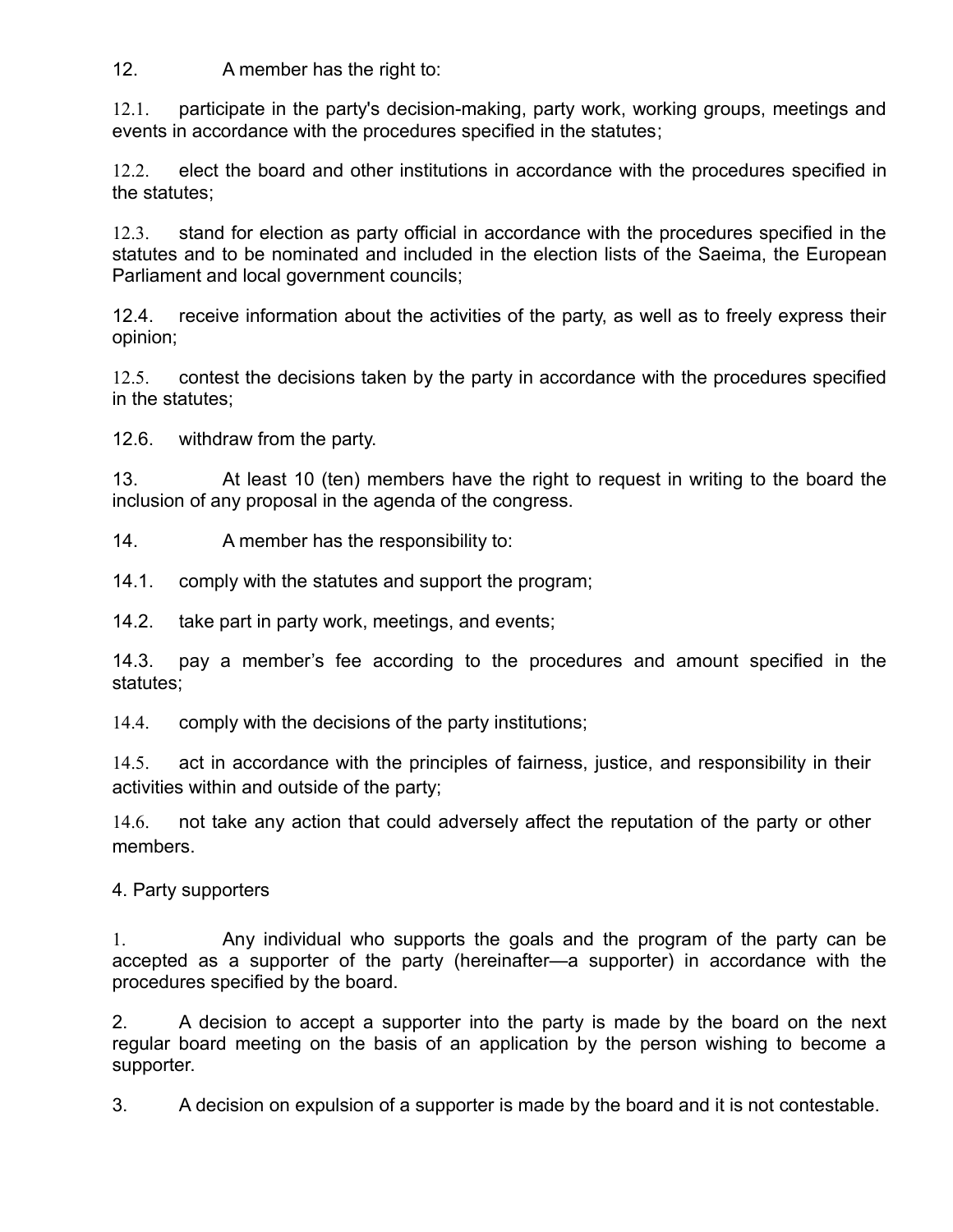4. Rights of a party supporter:

4.1. to participate without the right to vote in decision-making, party work, working groups, meetings and events, unless the board has set forth that only party members can participate in the aforementioned events;

4.2. to receive information about the activities of the party, unless it is intended for members only;

4.3. to freely express their opinion;

4.4. to withdraw as a party supporter at any time.

5. Party supporters are bound by the articles 3.15.1., 3.15.4., 3.15.5., and 3.15.6. of the statutes.

5. Organisational structure of the party

1. The governing bodies of the party are the congress (general meeting) and the board.

2. The responsibilities of the congress can be fully carried out by the meeting of representatives, elected from the total number of members. The norm of representation, the procedure for nomination and election of representatives shall be determined by the board.

3. The board of the party shall establish territorial structural units and approve their by-laws. Territorial structural units of the party are eligible to organise activities of the party, carry out public and political activities, and promote the ideology and values of the party in their respective territorial unit. They are bound by the decisions of the party's board.

6. Congress or meeting of representatives

1. The congress or the meeting of representatives is the highest decision-making body of the party.

2. The competence of the congress or the meeting representatives includes:

2.1. to approve the statutes and the program, as well as to amend them;

2.2. to elect party co-chairs, board members, members of the Ethics and Audit Commissions, as well as to recall them;

2.3. to decide on the party's participation in establishment of an association of parties;

2.4. to decide on the termination of operations, liquidation or reorganization of the party;

2.5. to decide on any proposal by the party's co-chair, the board, or that of not less than 10 party members;

2.6. consideration of other issues and decision-making, which in accordance with the law and the statutes is within the competence of the congress.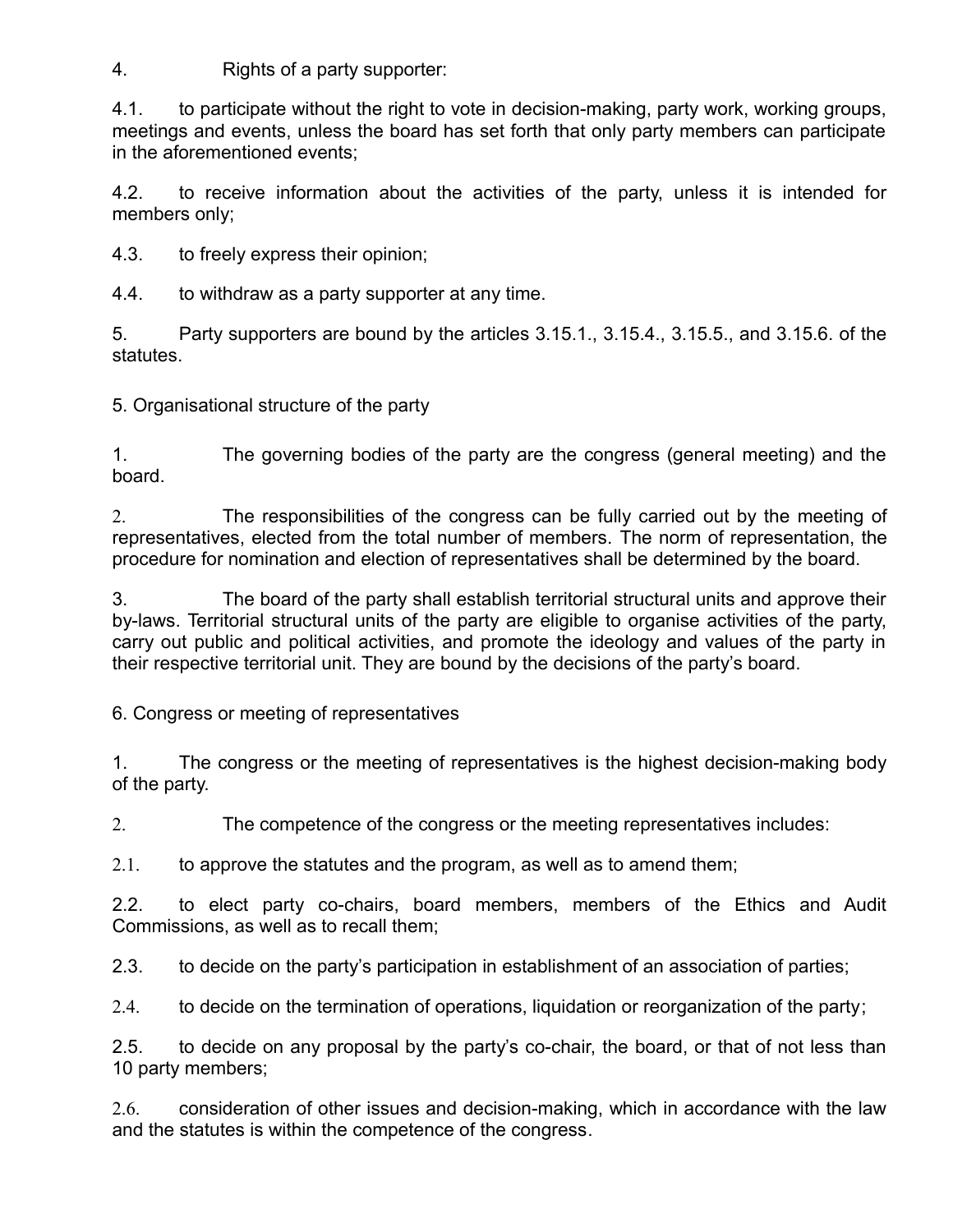3. The congress shall be convened at least once per a calendar year.

4. The annual congress shall be convened by the board at least 14 days before the congress takes place.

5. Extraordinary meeting of members shall be convened by the board immediately upon a written request of the co-chair of the board, the board, or not less than one tenth (1/10) of the party members.

6. The board announces the venue, time, and agenda of the meeting by e-mail or by sending a letter to the postal address provided by the member.

7. The board shall notify the members of the convening of a congress at least 14 days before the date of the meeting, if it is planned to decide on amendments to the statutes, election and removal of a co-chair, board member, Audit Commission member, Ethics Commission member, as well as termination of operations, continuation, or reorganization of the party.

8. The congress shall be chaired by one of the co-chairs (the co-chairs agree which of them will chair) unless the congress elects another chairperson of the meeting.

9. The congress shall be recorded. The minutes shall be signed by the chairperson of the meeting and the congress secretary.

10. The congress is held openly. The congress may decide to expel persons who obstruct its course.

11. A congress has the right to decide if more than half of the party members participate in it.

12. If the congress does not have a quorum due to the insufficient number of members present, the board shall convene a repeated congress with the same agenda not later than after 5 (five) weeks. The convened congress is entitled to make decisions regardless of the number of members present, but only if at least two members participate in the congress.

13. A resolution of the meeting shall be adopted if more than a half of the present party members vote for it, except for decisions regarding the reorganization or termination of the party's activities, which require more than two-thirds of the votes of the present members.

14. Only the congress has the authority to approve the statutes and the program of the party, as well as amend them.

15. Not less than 10 (ten) party members may propose amendments to the statutes and the program. The board, upon receipt of a written application, shall include the issue of amending the statutes and the program in the agenda of the next congress.

7. Board of the party

1. The board is the party's executive body that manages and represents the party.

2. The board consists of 9 (nine) members of the board: 2 (two) co-chairs nominated by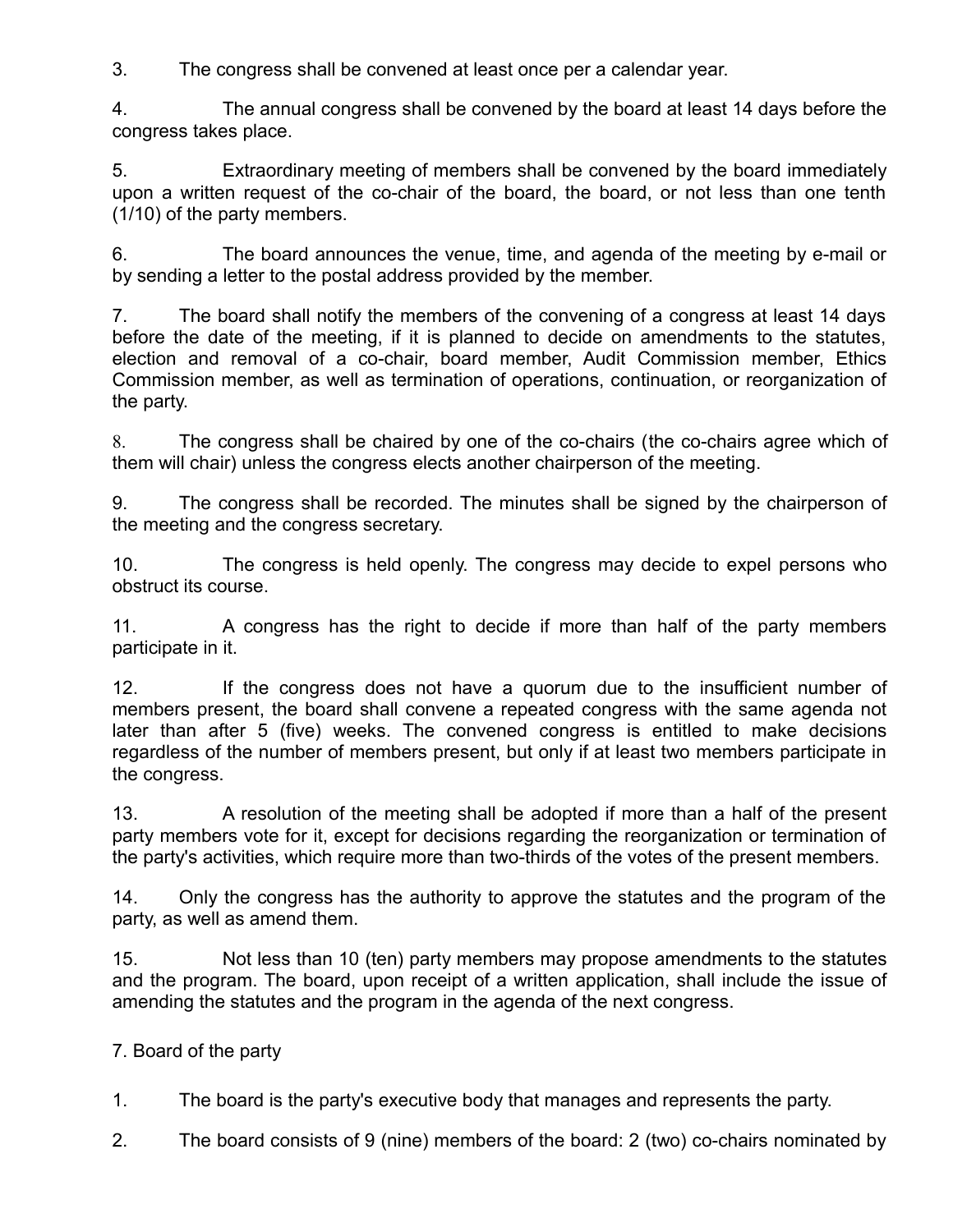the board and elected by the congress, and 7 (seven) members of the board.

3. The co-chairs of the board shall have a separate right of representation. At least three members of the board jointly have the right to represent the party.

4. The co-chairs of the board are simultaneously the co-chairs of the party.

5. The co-chairs of the board are equal and shall decide independently on the division of their responsibilities and duties. If the co-chairs are unable to reach agreement on an issue, it shall be decided by a vote of the board.

6. Board members are elected for 2 years.

7. A board member may be recalled only by the congress or the meeting of representatives.

8. A member of the board may resign from the position of a board member by submitting a written notice to the board. If a member of the board resigns, they shall be replaced by the next candidate who has received the largest number of votes and at least half plus one vote of the members present at the previous congress but has not been elected to the board.

9. The board is eligible to decide if more than half of the board members are present at a meeting.

10. Decisions of the board shall be taken by a simple majority of the members present. In the event of a tie, the chair of the meeting shall have the casting vote.

11. Meetings of the board are convened by the co-chair of the board at their own initiative or at the request of 4 members of the board. Board meetings shall be convened by the co-chair of the board at the request of the board members within 48 hours.

12. Board meetings are open to party members. Only in special cases, with separate justification, may the board decide that a meeting or part of a meeting shall be held in secret.

13. The board may invite persons who are competent in the issues under consideration, but who are not members of the board, to attend the board meetings or parts of the meeting.

14. The board shall have the right to take decisions without convening a meeting if all board members vote in writing in connection with the adoption of a decision.

15. The competence of the board includes:

15.1. to oversee and manage party affairs. The board manages the party's property and handles its funds in accordance with the laws, statutes, decisions of the congress or other institutions;

15.2. to organize the party's accounting in accordance with the rules and regulations;

15.3. to ensure the implementation of the party's program and take political decisions;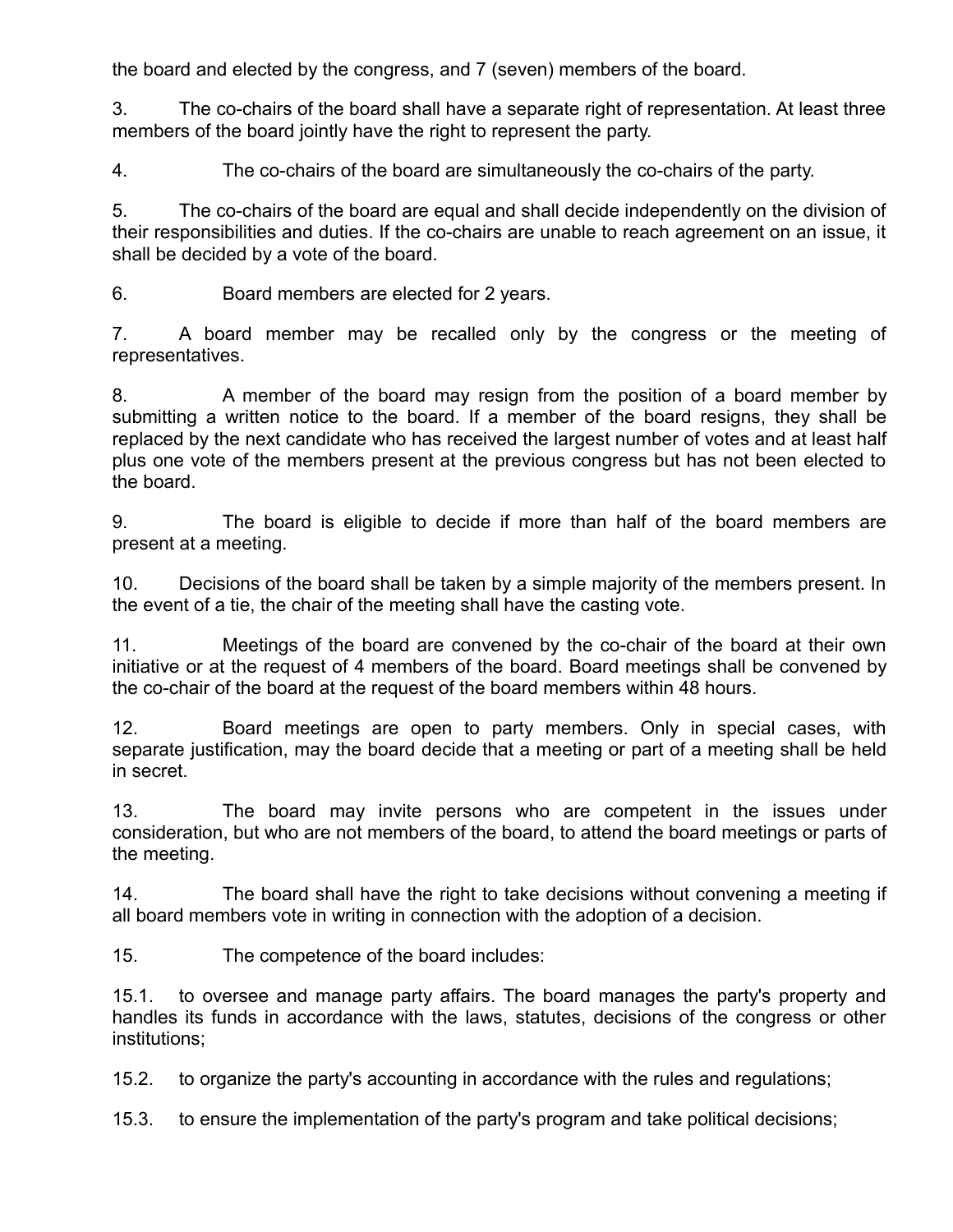15.4. to decide on any electoral strategy and tactics and approve the relevant pre-election programs;

15.5. to decide on the admission and expulsion of party members;

15.6. to nominate and approve the lists of candidates nominated by party members and units for the elections to the Saeima, the European Parliament, and local government councils;

15.7. to nominate party representatives in negotiations regarding the formation of a government coalition, to decide on the party's involvement in the formation of the Cabinet of Ministers or to resign from it, as well as to decide on the nominable ministerial candidates;

15.8. to approve and dismiss the secretary general of the party, as well as to determine their remuneration;

15.9. approve the rules of procedure of the working groups, if such are created;

15.10. approve the party's code of ethics;

15.11. to approve the procedure by which the party hires employees.

16. The co-chairs of the board shall organize and chair the work of the board, convene and chair meetings, represent the party without special authorization, express the opinion of the party publicly, sign decisions of party institutions, authorize party members to perform certain tasks; co-chairs shall have the right to sign bank documents, agreements, powers of attorney, and all the other documents necessary for ensuring the operation of the party.

17. The co-chairs of the board shall inform the board of their absence, and the board shall appoint another board member to perform their duties for the duration of the cochair's absence. If the party's board has not appointed a secretary general, their duties shall be performed by one of the co-chairs.

18. If the co-chair of the board is unable to perform their duties for any reason, including if the co-chair of the board resigns, the board shall take a decision appointing a board member to perform these duties until an extraordinary or the next ordinary congress.

19. Decisions of the party's board adopted in accordance with the statutes shall not be contested, unless otherwise provided in these statutes and laws and regulations.

20. Decisions of the board, except for decisions of secret board meetings, shall be published online within 21 working days, where they are available to all members.

8. Procedure for election and removal of board members and co-chairs of the board

1. The members of the board shall be elected by a decision of the congress.

2. Candidates for the position of a board member shall be nominated by at least 5 party members.

3. The election of the board members shall be by secret ballot. At the founding meeting of the party the election of the board members is held openly.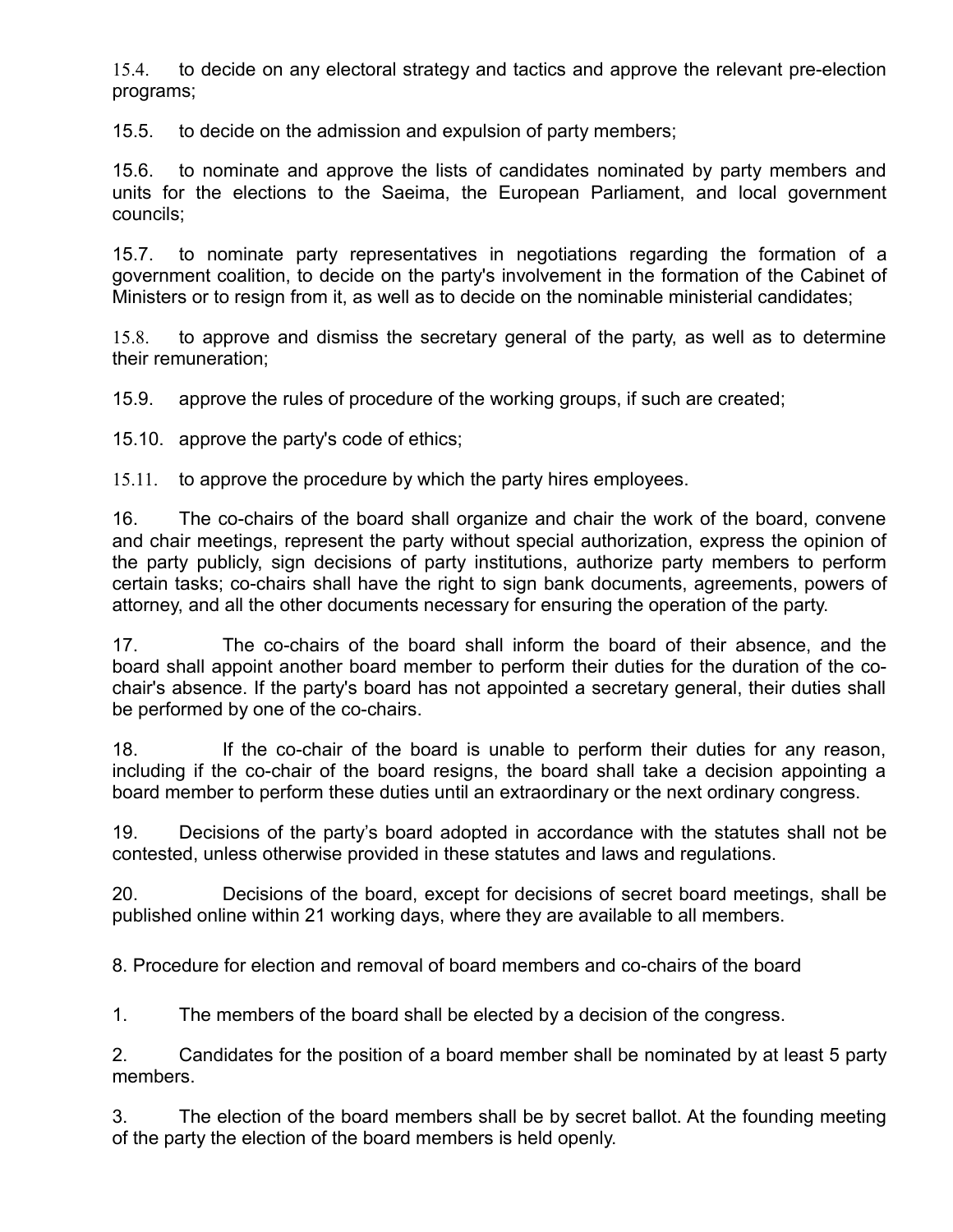4. The election of the board members shall take place by means of marking a list of all the candidates nominated who have agreed to run in the order in which they have been nominated.

5. The candidates who have received the largest number of votes and at least half plus one of the members present at the congress shall be elected in the board. If several candidates have received the same number of votes and the total number of elected board members is exceeded, these candidates shall be re-voted at the congress. If not all nine candidates with the largest number of votes receive the number of votes required for election to ensure the full composition of the board, a second ballot shall be held for those candidates who did not receive at least half plus one vote of the members present at the meeting. The candidates who receive the largest number of votes and at least half plus one vote of the number of members present shall be elected. If the election of the full board fails in the second round, new board elections shall be held. The previous board shall remain in office until the election of a new board.

6. The two candidates for co-chairs of the board shall be nominated by the newly elected board from among the members of the board and they shall be elected by secret ballot by the congress.

7. A member of the board who has been voted in favour by at least 5 members of the board shall be considered as nominated for a co-chair.

8. A candidate who has received not less than half plus one vote from the number of members present at the congress shall be elected as the co-chair of the board.

9. The co-chairs shall be voted on in turn by the congress, which shall vote on the second co-chair when the results of the vote on the first are announced, in the order in which the co-chairs have been nominated by the board. This voting order shall be determined to allow members to make their choice, taking into account the principle of equality.

10. If the candidates nominated by the board or one of them is not elected, the board shall nominate the next two candidates for the co-chair or one candidate if one candidate has not been elected.

11. If none of the candidates for co-chairs nominated by the board are elected and there are no other candidates from among the board members, new board elections shall be held. The previous board shall remain in office until the election of a new board.

12. A board member, including a co-chair of the board, may be removed only by the congress.

13. If a board member resigns or is removed from the position of a board member, the next party member who has received the most votes at the meeting shall take their place. If several members have received the same number of votes or none of the next candidates for the position of a board member has received at least half plus one vote from the number of members present, the board shall continue to work in an incomplete composition until the next congress.

9. Party office

1. The day-to-day running of a party shall be ensured by the party office (hereinafter the office).

2. The office shall be headed by a secretary general approved by the board of the party.

3. The other staff of the office shall be recruited by the secretary general.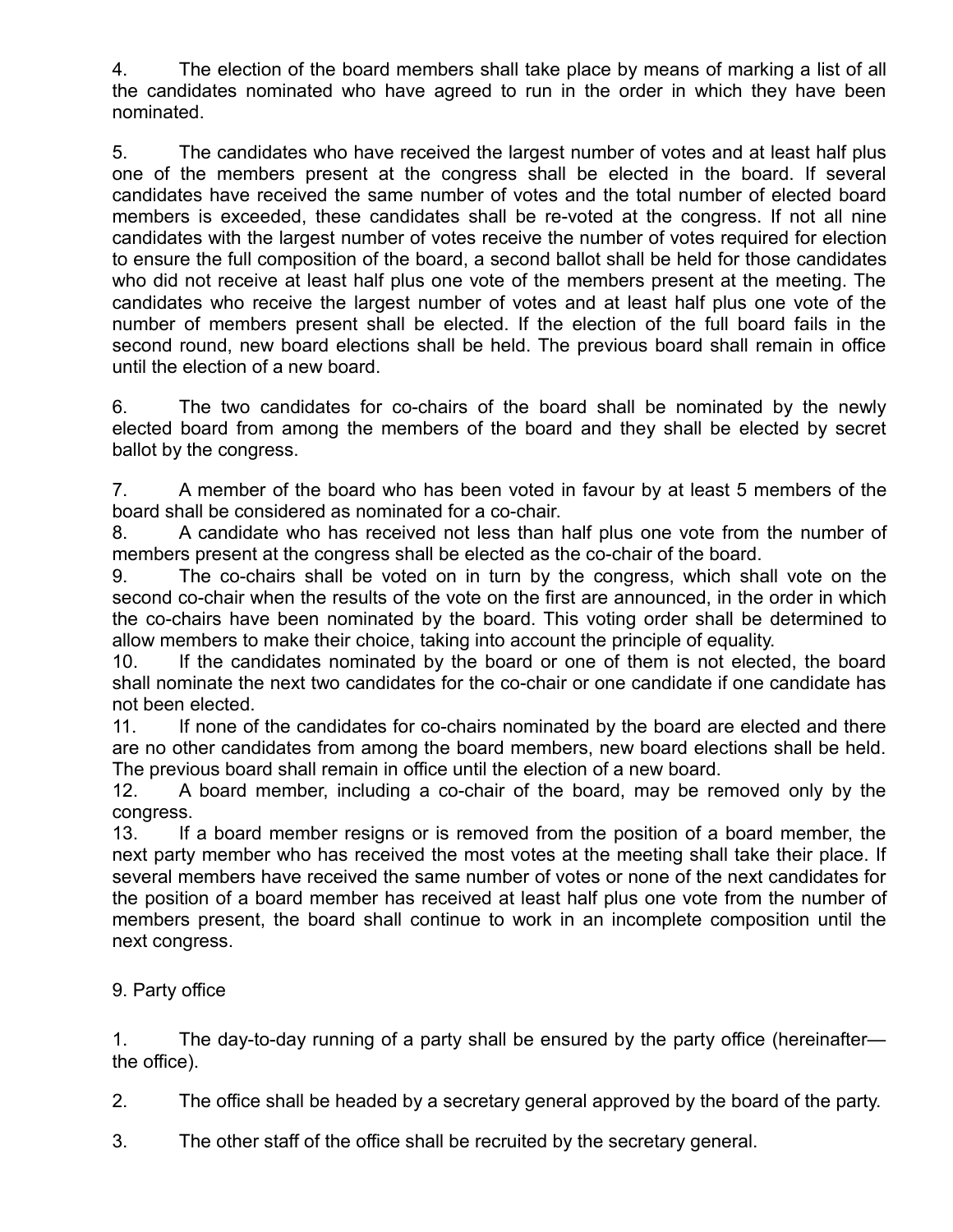4. In the absence of the secretary general, their duties shall be carried out by a staff member designated by the secretary general.

10. Party divisions

1. A party division (hereinafter also—a division) is a territorial structural unit of a party.

2. One division shall be established in one administrative territory. The board may also authorize the establishment of several divisions in one administrative territory.

3. The department may be established by at least 3 (three) party members by submitting a written application to the board.

4. The establishment of a division, the division board, and the head of the division shall be approved by the party board.

5. The head of the division shall be elected from among the board of the division by a simple majority.

6. The department shall operate in accordance with the by-law of the division approved by the board.

7. 7. Rights and obligations of divisions:

7.1. to submit proposals to the board;

7.2. to nominate candidates for the elections of the Saeima, the European Parliament, and local councils;

7.3. to implement the party program in counties and cities;

7.4. to inform the public about the party's aims and activities;

7.5. to elect the board of the division, which has not less than 3 (three) members, including the head of the division.

11. The Audit Commission of the party

1. The party Audit Commission (hereinafter—the Audit Commission) shall control the compliance of the decisions taken by the party institutions and the financial activities of the party with the statutes.

2. The Audit Commission consisting of 3 (three) members shall be elected by the congress or the meeting of representatives for a period of 2 (two) years.

3. The election of the members of the Audit Commission shall be by secret ballot.

4. The election of the members of the Audit Commission shall take place by marking a list of all the candidates nominated who have agreed to run as candidates, in the order in which they were nominated.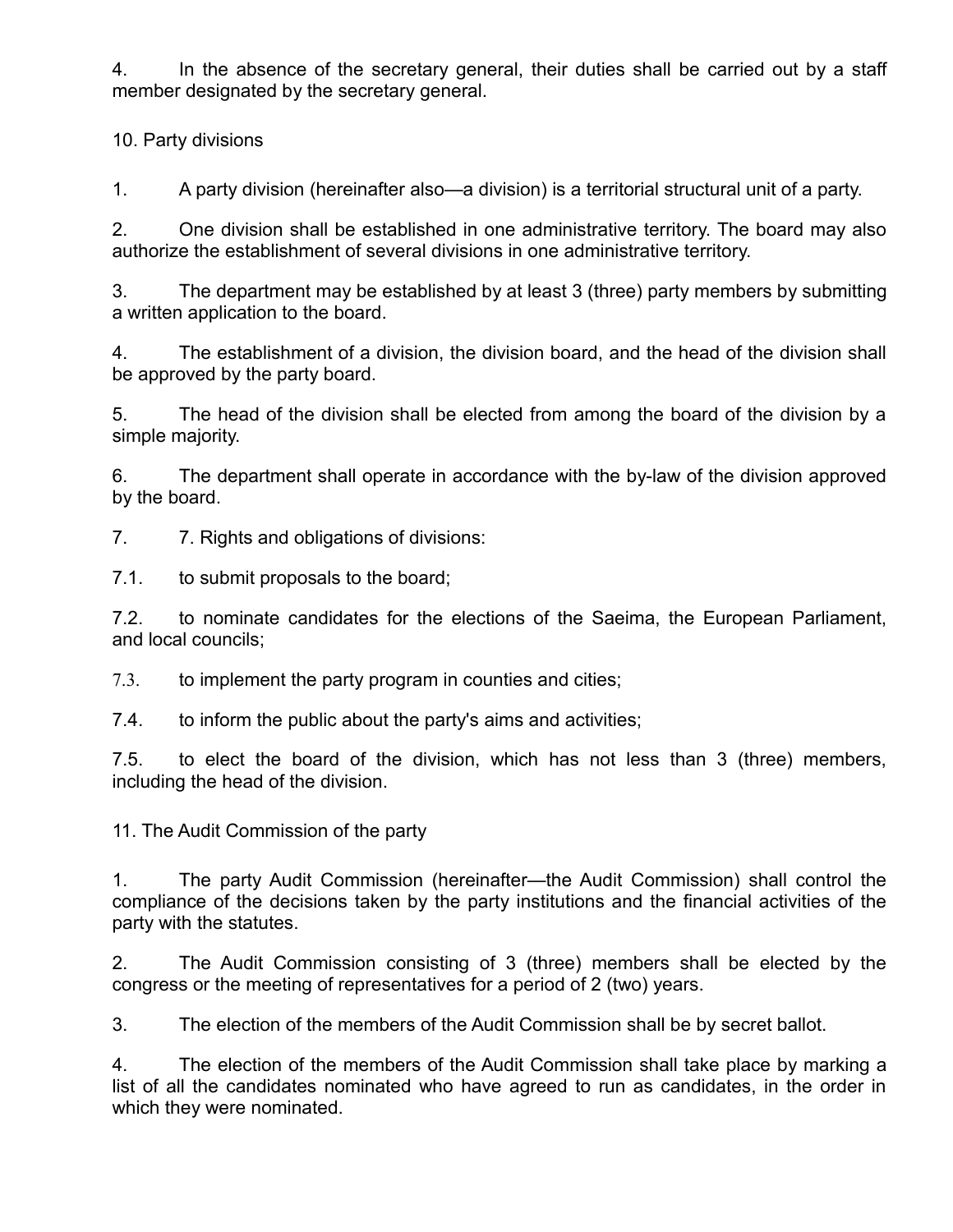5. The candidates who have received the largest number of votes and at least half plus one vote of the members present at the meeting shall be elected to the Audit Commission. If several candidates have received the same number of votes and in total exceed the number of members of the Audit Commission to be elected, these candidates for members of the Audit Commission shall be re-voted at the congress or the meeting representatives. If not all three candidates with the largest number of votes receive the number of votes required for election to ensure the full composition of the Audit Commission, those who did not receive at least half plus one vote of the members or representatives present at the meeting shall be revoted. The candidates who receive the largest number of votes and at least half plus one vote of the number of members present shall be elected. If the full election of the Audit Commission fails in the second round, new elections to the Audit Commission shall be held. The previous Audit Commission shall retain its powers until the election of a new Audit Commission.

6. The members of the Audit Commission shall elect the chair of the Audit Commission from among themselves.

7. The members of the Audit Commission shall be nominated by at least 3 (three) party members.

8. A member of the Audit Commission may be removed only by the congress or the meeting of representatives.

9. A member of the Audit Commission may resign by submitting a written notice to the board.

10. A decision shall be made at a meeting of the Audit Commission if not less than two Audit Commission members vote for it.

11. The Audit Commission of the party:

11.1. is entitled to request from the party board and other party institutions any decisions taken by them, and documents related to financial activities. The information requested to the relevant institutions must be provided to the Audit Commission without delay;

11.2. is entitled to perform a financial audit if there are doubts about the useful or lawful use of funds;

11.3. is entitled to check the compliance of a decision or activity of any party institution with the statutes, if there are reasonable doubts about it;

11.4. reports the results of the inspection to the party board;

11.5. before the annual meeting of the party members, performs a financial audit and prepares a report for the party's congress on the financial situation of the party. The Audit Commission is also entitled to report to the congress on any other matter within its competence.

12. The decisions of the Audit Commission shall be published online not later than within 21 working days, where they are available to all members. Decisions containing information that the Audit Commission has found to be restricted for justified reasons may not be published online in full, but only in a general summary.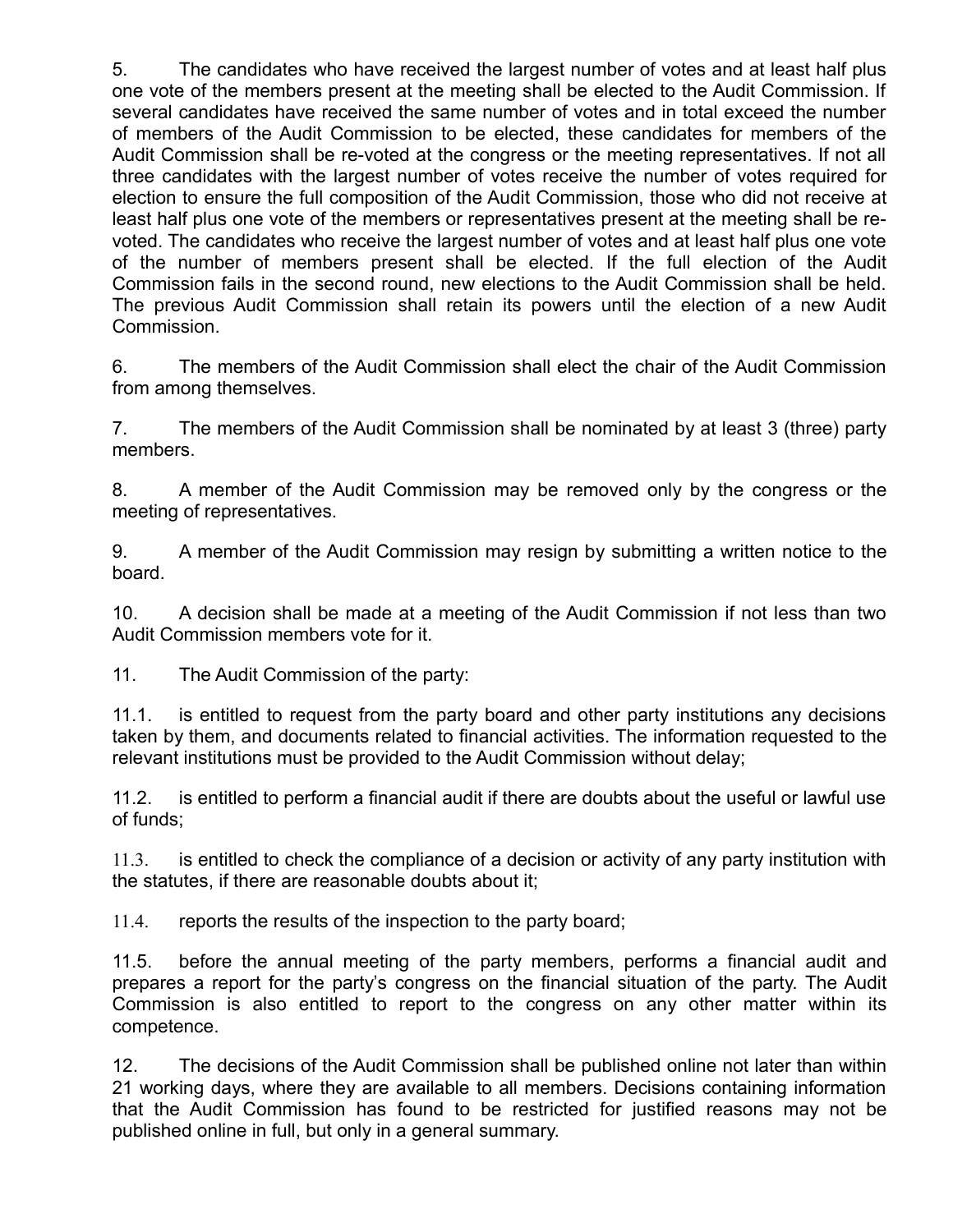12. The Ethics Commission of the party

1. The party Ethics Commission (hereinafter—the Ethics Commission) is an independent consultative body of the party.

2. The Ethics Commission consisting of 3 (three) members shall be elected for 2 (two) years by the congress or the meeting of representatives.

3. The election of the members of the Ethics Commission shall be by secret ballot.

4. The election of the members of the Ethics Commission shall take place by marking a list of all the candidates nominated who have agreed to run as candidates, in the order in which they were nominated.

5. The candidates who have received the largest number of votes and at least half plus one vote of the members present at the meeting shall be elected to the Ethics Commission. If several candidates have received the same number of votes and in total exceed the number of members of the Ethics Commission to be elected, these candidates for members of the Ethics Commission shall be re-voted at the congress or the meeting representatives. If not all three candidates with the largest number of votes receive the number of votes required for election to ensure the full composition of the Ethics Commission, those who did not receive at least half plus one vote of the members or representatives present at the meeting shall be revoted. The candidates who receive the largest number of votes and at least half plus one vote of the number of members present shall be elected. If the full election of the Ethics Commission fails in the second round, new elections to the Ethics Commission shall be held. The previous Ethics Commission shall retain its powers until the election of a new Ethics Commission.

6. The members of the Ethics Commission shall elect the chair of the Ethics Commission from among themselves.

7. The members of the Ethics Commission shall be nominated by at least 3 (three) party members.

8. A member of the Ethics Commission may be removed only by the congress or the meeting of representatives.

9. A member of the Ethics Commission may resign by submitting a written notice to the board.

10. A decision shall be made at a meeting of the Ethics Commission if not less than two Ethics Commission members vote for it.

11. The Ethics Commission shall develop a code of ethics and submit it to the board for approval.

12. The Ethics Commission of the party:

12.1. at the request of the party board, on its own initiative, or on the basis of a submission from a party member, shall examine possible violations of the code of ethics or the statutes of the party members from an ethical point of view;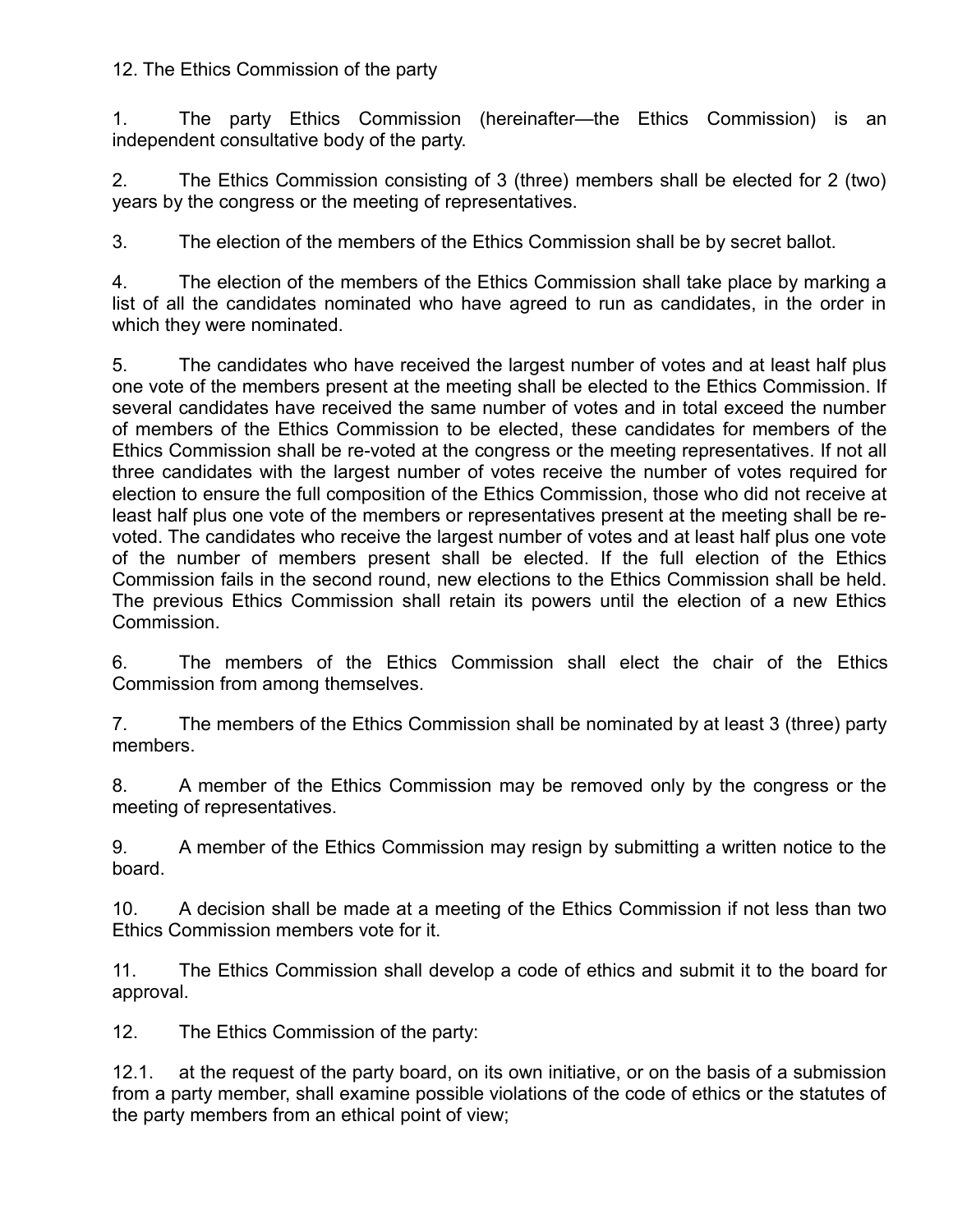12.2. upon the request of the party board, on its own initiative, or on the basis of a submission from a member, shall provide an opinion to the party board regarding the ethical justification for the expulsion of a party member;

12.3. shall settle the disputes and complaints between party members by hearing the parties involved and trying to reconcile them;

12.4. shall submit the developed opinions and reports on the results of activities to the party board.

13. The decisions of the Ethics Commission shall be published online no later than within 21 working days, where they are available to all members. Decisions containing information that the Ethics Commission has found to be restricted for justified reasons may not be published online in full, but only in a general summary.

13. Economic and financial activities of the party

1. The economic and financial activities of a party shall be carried out in accordance with the rules and regulations in force. The economic and financial activities of the party (acquisition, use, use or disposal of funds) are organized by the board and the secretary general.

2. The financial resources of the party shall consist of:

2.1. membership fees;

2.2. gifts (donations) of natural persons permitted by the rules and regulations;

2.3. income generated by the economic activity of the party;

2.4. payments received from the state budget in the cases specified by the law;

2.5. other sources of funding, except those from which the law prohibits the funding of political organizations (parties).

3. A party member shall pay the membership fee in the amount and in accordance with the procedure specified by the board, which shall be published on the party's website, taking into account their financial capabilities.

4. Payment of membership fees shall be made at least once every six months by transferring it to the party's account within a credit institution.

5. The inspection and audit of the economic and financial activities of a party shall be performed at least once a year by a sworn auditor, with whom the board of the party shall enter into an agreement for a term not exceeding three years, in accordance with the sworn auditor inspects the party's economic and financial activities and provides conclusions specified in the rules and regulations and other necessary audit services.

14. Termination of operations or reorganization of the party

1. The decision on termination of operations or reorganization of the party shall be taken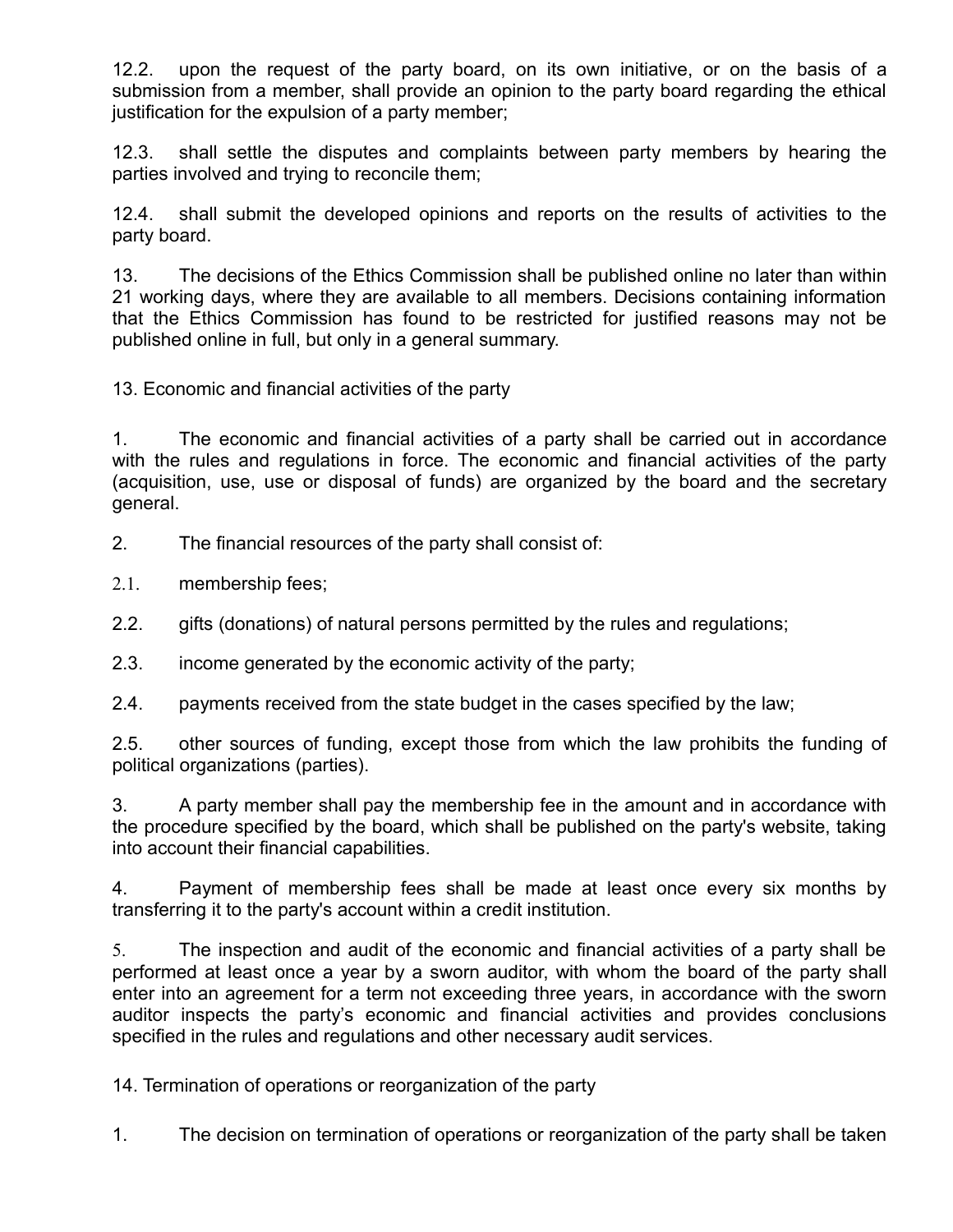by the congress or the meeting of representatives.

2. A decision to terminate operations or to reorganize the party shall be valid if more than two-thirds of the party members present vote in favour.

Chairperson of the meeting's presidium

\_\_\_\_\_\_\_\_\_\_\_\_\_\_\_\_\_\_\_\_\_\_\_\_\_\_\_\_\_\_\_\_\_\_\_ /*Antoņina Ņenaševa/*

The statutes have been approved by the Meeting of Representatives of the political party PROGRESSIVES on 4 September 2021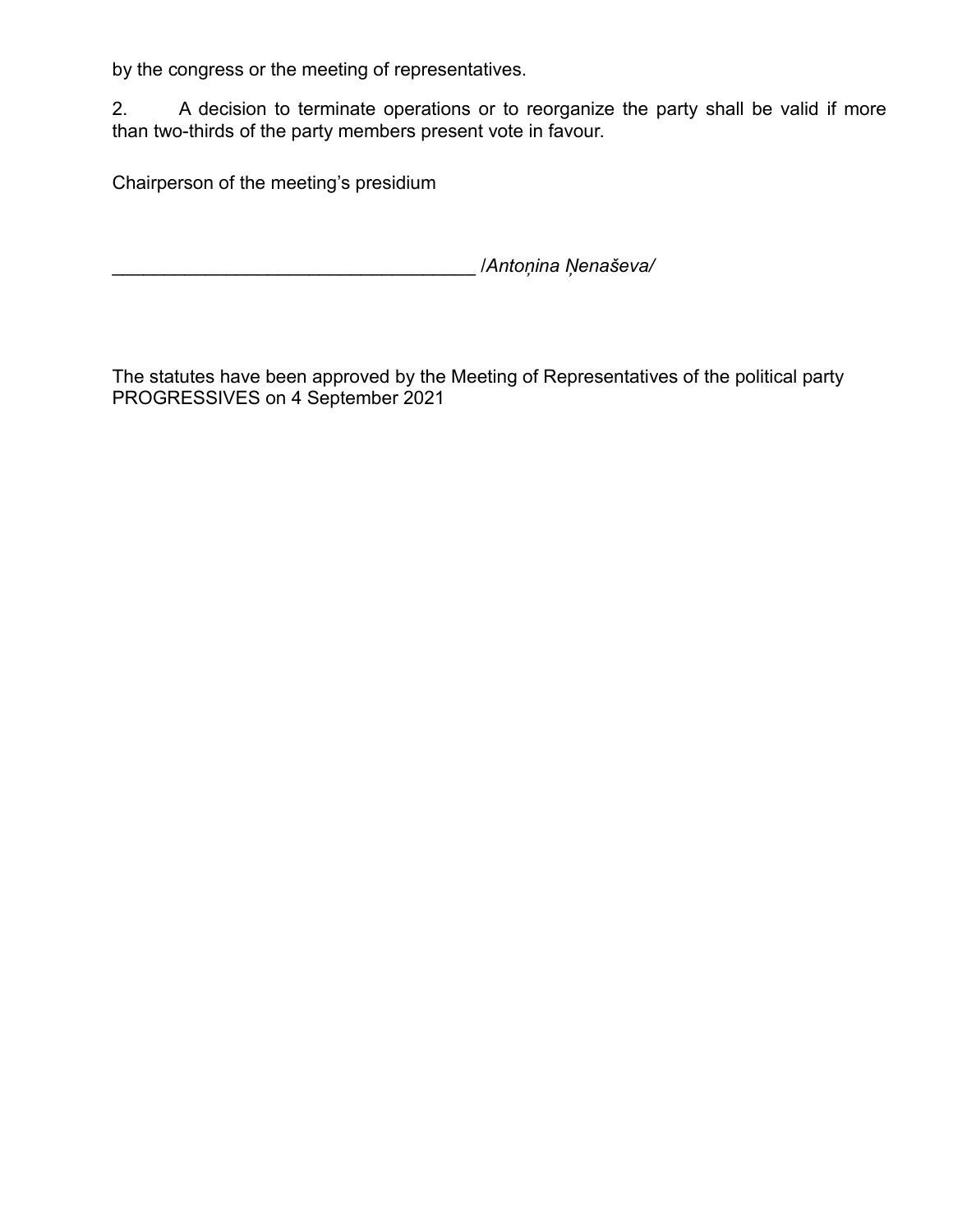# **Financial information Budget 2022**

| Title                                                     | Planned<br>01.01.2022 | Planned<br>01.01.2022 01.02.2022 01.03.2022 01.04.2022 01.05.2022 01.06.2022 | Planned    | Planned    | Planned                 | <b>Planned</b> | Planned    | Planned<br>01.07.2022 | <b>Planned</b><br>01.08.2022 | Planned<br>01.09.2022 01.10.2022 | Planned    | Planned<br>01.11.2022 | Planned<br>01.12.2022 |
|-----------------------------------------------------------|-----------------------|------------------------------------------------------------------------------|------------|------------|-------------------------|----------------|------------|-----------------------|------------------------------|----------------------------------|------------|-----------------------|-----------------------|
|                                                           | 31.12.2022 31.01.2022 |                                                                              | 28.02.2022 | 31.03.2022 | $30.04.2022$ 31.05.2022 |                | 30.06.2022 | 31.07.2022            | 31.08.2022                   | 30.09.2022                       | 31.10.2022 | 30.11.2022            | 31.12.2022            |
| <b>CORE OPERATIONS</b>                                    | 32 088.13             | 3 162.11                                                                     | 468.11     | 1 384.00   | 1 182.00                | 1 162.00       | 1 874.00   | 2 804.00              | 1424.00                      | 1404.00                          | 1 404.00   | 6909.96               | 6909.96               |
| 500 Salaries (including taxes)                            | 11 195.92             |                                                                              |            |            |                         |                |            |                       |                              |                                  |            |                       |                       |
| 5001 Digital communication manager                        | 3 633.55              |                                                                              |            |            |                         |                |            |                       |                              |                                  |            | 1816.77               | 1816.77               |
| 5002 Digital communication<br>specialists                 | 3 460.52              |                                                                              |            |            |                         |                |            |                       |                              |                                  |            | 1 730.26              | 1 730.26              |
| 5003 Secretary-general                                    | 3 584.11              |                                                                              |            |            |                         |                |            |                       |                              |                                  |            | 1792.06               | 1792.06               |
| 5004 Office administrator                                 | 517.74                |                                                                              |            |            |                         |                |            |                       |                              |                                  |            | 258.87                | 258.87                |
|                                                           | 0.00                  |                                                                              |            |            |                         |                |            |                       |                              |                                  |            |                       |                       |
| 501 Author fees                                           | 0.00                  |                                                                              |            |            |                         |                |            |                       |                              |                                  |            |                       |                       |
| 701 Office rent, utilities                                | 6 800.00              | 600.00                                                                       | 600.00     | 550.00     | 550.00                  | 550.00         | 550.00     | 550.00                | 550.00                       | 550.00                           | 550.00     | 600.00                | 600.00                |
| 702 Online services                                       | 1 680.00              | 120.00                                                                       | 120.00     | 120.00     | 120.00                  | 150.00         | 150.00     | 150.00                | 150.00                       | 150.00                           | 150.00     | 150.00                | 150.00                |
| 703 Communication services<br>(phone, internet, mail etc) | 840.00                | 70.00                                                                        | 70.00      | 70.00      | 70.00                   | 70.00          | 70.00      | 70.00                 | 70.00                        | 70.00                            | 70.00      | 70.00                 | 70.00                 |
| 704 Computer hardware, software,<br>equipment             | 400.00                |                                                                              |            |            |                         |                |            |                       |                              |                                  |            | 200.00                | 200.00                |
| 705 Accounting, audit, fees                               | 6 534.00              |                                                                              |            |            |                         |                |            |                       |                              |                                  |            |                       |                       |
| 705A Accountant                                           | 4 598.00              | 242.00                                                                       | 484.00     | 484.00     | 242.00                  | 242.00         | 484.00     | 484.00                | 484.00                       | 484.00                           | 484.00     | 242.00                | 242.00                |
| 705B Audit                                                | 1936.00               | 1936.00                                                                      |            |            |                         |                |            |                       |                              |                                  |            |                       |                       |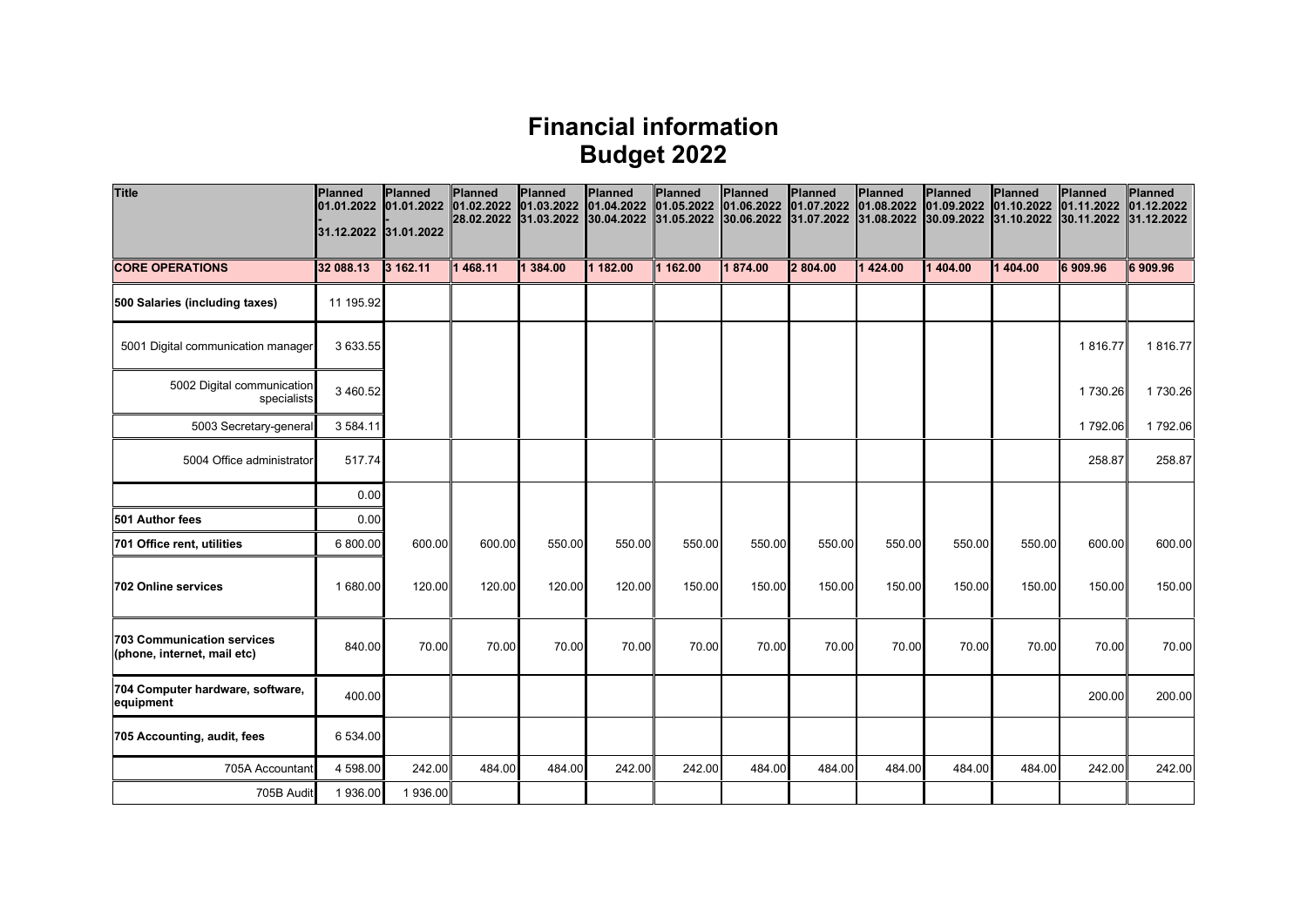| <b>Election fees</b>                                     | 1 400.00   |           |           |           |           |           |           | 1 400.00  |           |           |           |        |        |
|----------------------------------------------------------|------------|-----------|-----------|-----------|-----------|-----------|-----------|-----------|-----------|-----------|-----------|--------|--------|
| 706 Bank expenses                                        | 600.00     | 50.00     | 50.00     | 50.00     | 50.00     | 50.00     | 50.00     | 50.00     | 50.00     | 50.00     | 50.00     | 50.00  | 50.00  |
| 707 Insurance                                            | 0.00       |           |           |           |           |           |           |           |           |           |           |        |        |
| 708 International cooperation                            | 450.00     |           |           |           |           |           | 450.00    |           |           |           |           |        |        |
| 709 Events                                               | 0.00       |           |           |           |           |           |           |           |           |           |           |        |        |
| 7093B Party Congress                                     | 0.00       |           |           |           |           |           |           |           |           |           |           |        |        |
| 710 Stationery                                           | 100.00     |           |           | 10.00     | 50.00     |           | 20.00     |           | 20.00     |           |           |        |        |
| 711 Advertising expenses                                 | 0.00       |           |           |           |           |           |           |           |           |           |           |        |        |
| 7110 Party advertising expenses                          | 0.00       |           |           |           |           |           |           |           |           |           |           |        |        |
| 7111 Other advertising expenses                          | 0.00       |           |           |           |           |           |           |           |           |           |           |        |        |
| 7112 Social media advertising<br>expenses - Facebook etc | 0.00       |           |           |           |           |           |           |           |           |           |           |        |        |
| 713 Services (consultations,<br>content development)     | 2 088.21   |           |           |           |           |           |           |           |           |           |           |        |        |
| 713A Video development                                   | 0.00       |           |           |           |           |           |           |           |           |           |           |        |        |
| 713B Consultation fees                                   | 1 088.21   | 144.11    | 144.11    | 100.00    | 100.00    | 100.00    | 100.00    | 100.00    | 100.00    | 100.00    | 100.00    |        |        |
| Other fees                                               | 1 000.00   |           |           |           |           |           |           |           |           |           |           |        |        |
| Webpage                                                  | 0.00       |           |           |           |           |           |           |           |           |           |           |        |        |
| <b>ELECTION CAMPAIGN</b>                                 | 310 598.71 | 28 261.45 | 30 683.25 | 30 899.20 | 33 899.20 | 34 769.76 | 31 349.20 | 30 899.20 | 30 769.76 | 30 769.76 | 28 297.96 | 500.00 | 500.00 |
| 901 2022 Parliamentary election<br>campagn               |            |           |           |           |           |           |           |           |           |           |           |        |        |
| Salaries (current team)                                  | 56 324.31  |           |           |           |           |           |           |           |           |           |           |        |        |
| 5001 Digital communication manager                       | 17 994.70  | 1 730.26  | 1 730.26  | 1816.77   | 1816.77   | 1816.77   | 1816.77   | 1816.77   | 1816.77   | 1816.77   | 1 816.77  |        |        |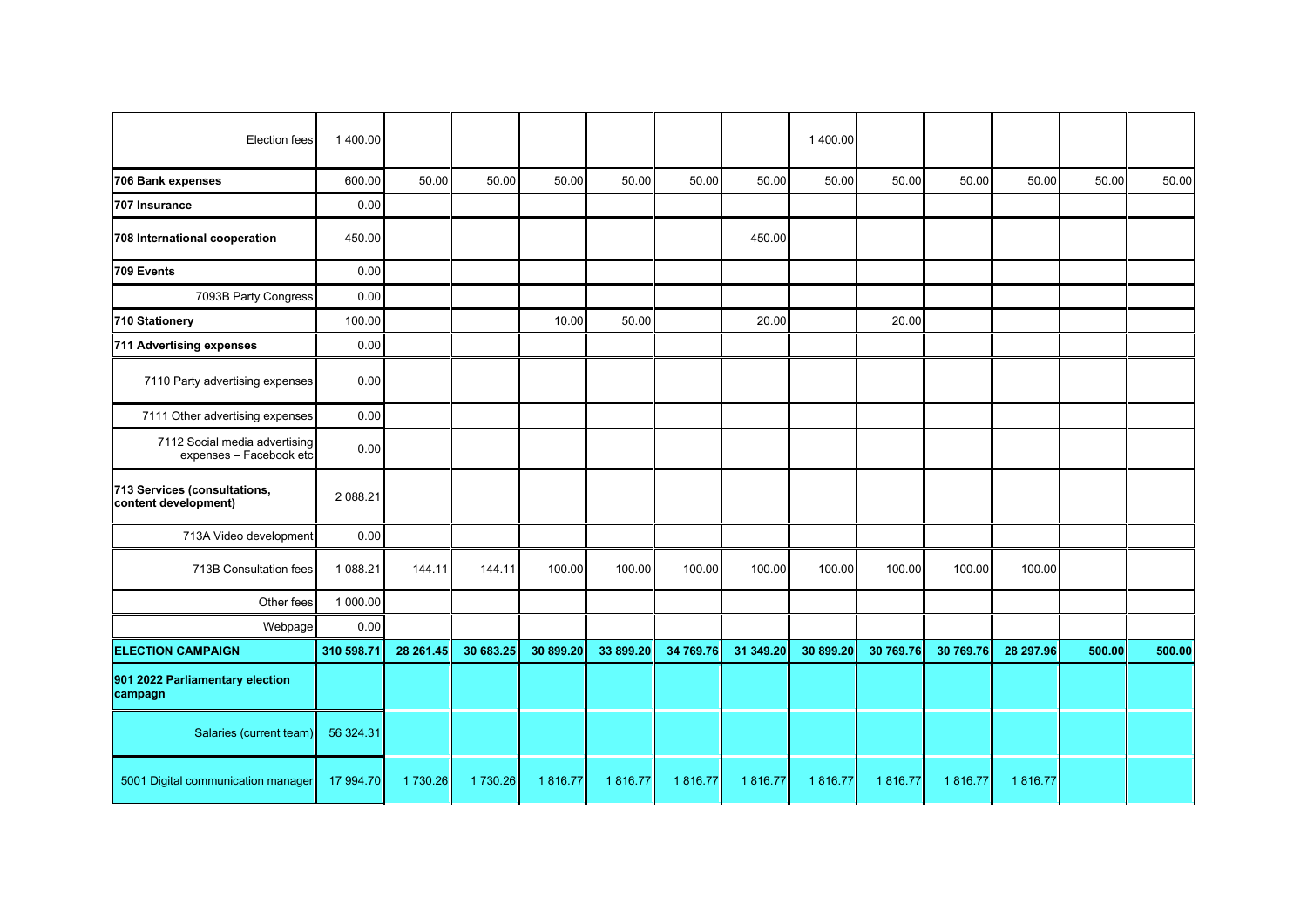| 5002 Digital communication<br>specialists                    | 17 302.60  | 1 730.26  | 1 730.26  | 1 730.26  | 1 730.26  | 1 730.26  | 1 730.26  | 1 730.26  | 1 730.26  | 1 730.26  | 1 730.26  |        |        |
|--------------------------------------------------------------|------------|-----------|-----------|-----------|-----------|-----------|-----------|-----------|-----------|-----------|-----------|--------|--------|
| 5003 Secretary-general                                       | 17 920.55  | 1792.06   | 1 792.06  | 1 792.06  | 1792.06   | 1 792.06  | 1792.06   | 1792.06   | 1792.06   | 1 792.06  | 1 792.06  |        |        |
| 5004 Office administrator                                    | 3 106.46   | 258.87    | 258.87    | 388.31    | 388.31    | 258.87    | 388.31    | 388.31    | 258.87    | 258.87    | 258.87    |        |        |
| 5005 Campaign manager                                        | 19 774.40  |           | 2 471.80  | 2 471.80  | 2 471.80  | 2 471.80  | 2 471.80  | 2 471.80  | 2 471.80  | 2 471.80  |           |        |        |
| 704 Computer hardware, software,<br>equipment                | 2 050.00   | 250.00    | 200.00    | 200.00    | 200.00    | 200.00    | 200.00    | 200.00    | 200.00    | 200.00    | 200.00    |        |        |
| 708 International cooperation                                | 450.00     |           |           |           |           |           | 450.00    |           |           |           |           |        |        |
| Webpage                                                      | 4 000.00   |           |           |           |           | 4 000.00  |           |           |           |           |           |        |        |
| Other campaign expenses                                      | 228 000.00 |           |           |           |           |           |           |           |           |           |           |        |        |
| 7112 Social media advertising<br>expenses - Facebook etc     | 6 000.00   | 500.00    | 500.00    | 500.00    | 500.00    | 500.00    | 500.00    | 500.00    | 500.00    | 500.00    | 500.00    | 500.00 | 500.00 |
| 7093B Party Congress                                         | 3 000.00   |           |           |           | 3 000.00  |           |           |           |           |           |           |        |        |
| Other expenses (agency, video<br>operators, advertising etc) | 219 000.00 | 22 000.00 | 22 000.00 | 22 000.00 | 22 000.00 | 22 000.00 | 22 000.00 | 22 000.00 | 22 000.00 | 22 000.00 | 22 000.00 |        |        |
| <b>DEVELOPMENT</b>                                           | 1 467.63   | 0.00      | 432.00    | 0.00      | 172.61    | 172.61    | 172.61    | 172.61    | 172.61    | 172.61    | 0.00      | 0.00   | 0.00   |
| Communication team training                                  | 432.00     |           | 432.00    |           |           |           |           |           |           |           |           |        |        |
| Paid communications internship                               | 1 035.63   |           |           |           | 172.61    | 172.61    | 172.61    | 172.61    | 172.61    | 172.61    |           |        |        |
|                                                              |            |           |           |           |           |           |           |           |           |           |           |        |        |
|                                                              |            |           |           |           |           |           |           |           |           |           |           |        |        |
|                                                              | 0.00       |           |           |           |           |           |           |           |           |           |           |        |        |

**TOTAL** 344 154.48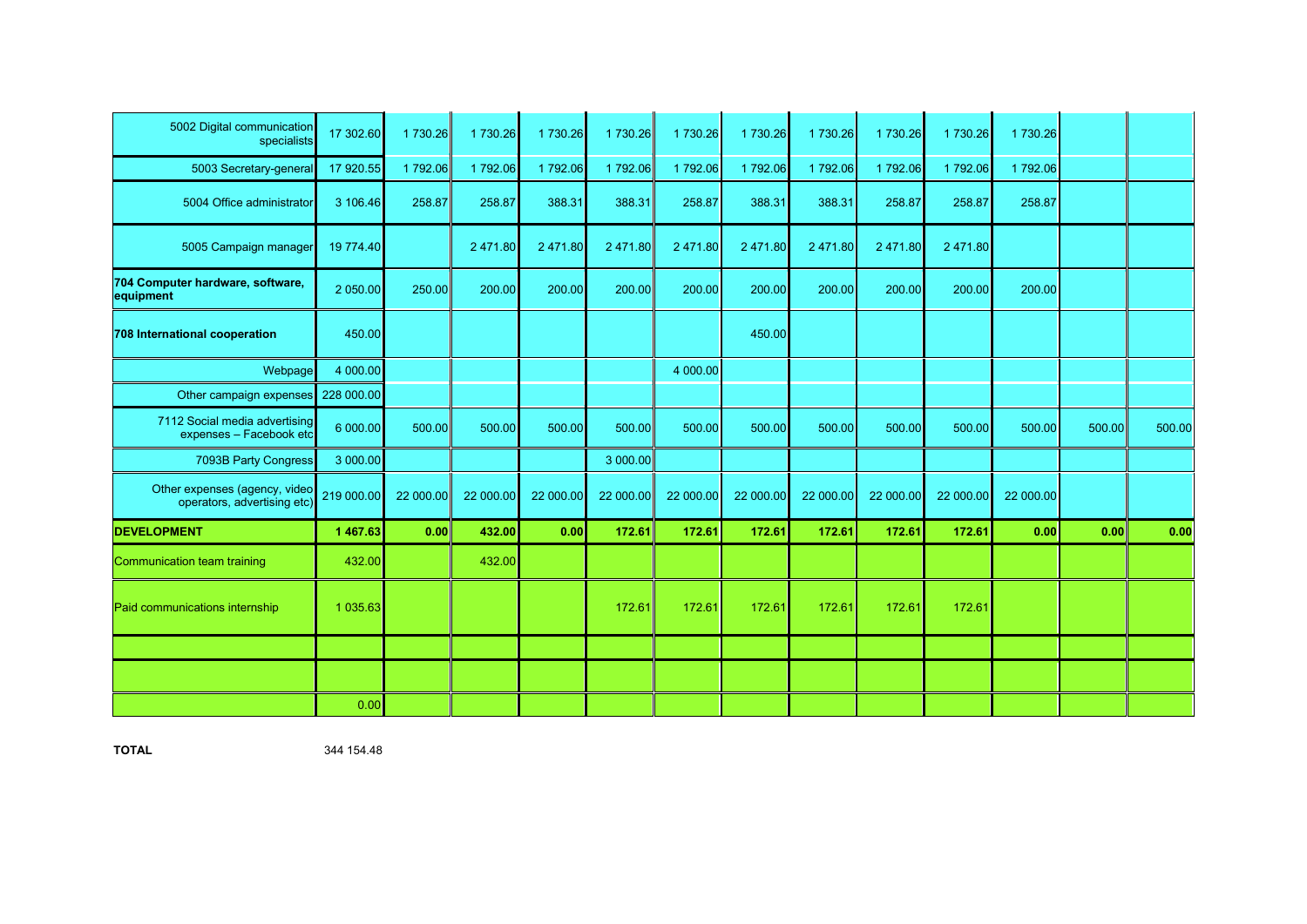# **Accounts 2021**

#### **PROGRESSIVES ( Reg. No. 40008262104) FINANCIAL ACCOUNTS BALANCE SHEETS FOR DECEMBER 31, 2020. AND DECEMBER 31, 2021.**

|                                                           | 2021           | 2020         |
|-----------------------------------------------------------|----------------|--------------|
| <b>ACTIVES</b>                                            | <b>EUR</b>     | <b>EUR</b>   |
|                                                           |                |              |
| <b>LONG-TERM INVESTMENTS</b>                              |                |              |
| Intangible assets                                         |                |              |
| Other fixed assets                                        | 1462           | 2185         |
| <b>Total long - term investments</b>                      | 1462           | 2185         |
| <b>CURRENT ASSETS</b>                                     |                |              |
| Savings                                                   |                |              |
| 1. Materials                                              |                |              |
| 2. Goods                                                  | 545            | 445          |
| <b>Debtors</b>                                            | 1194           | 845          |
| Money<br><b>Total current assets</b>                      | 32997<br>34736 | 6131<br>7421 |
|                                                           |                |              |
| <b>TOTAL ASSETS</b>                                       | 36198          | 9606         |
| <b>LIABILITIES</b>                                        |                |              |
| <b>FUNDS</b>                                              |                |              |
| Reserve fund of previous years                            | $-3538$        | 7836         |
| Reserve fund for the reporting year                       | 37176          | $-11374$     |
| <b>Total funds</b>                                        | 33638          | $-3538$      |
| <b>SHORT-TERM CREDITORS</b>                               |                |              |
| Taxes and compulsory state social insurance contributions |                | 2831         |
| Other creditors                                           | 2560           | 10313        |
| <b>Total short - term creditors</b>                       | 2560           | 13144        |
| <b>TOTAL LIABILITIES</b>                                  | 36198          | 9606         |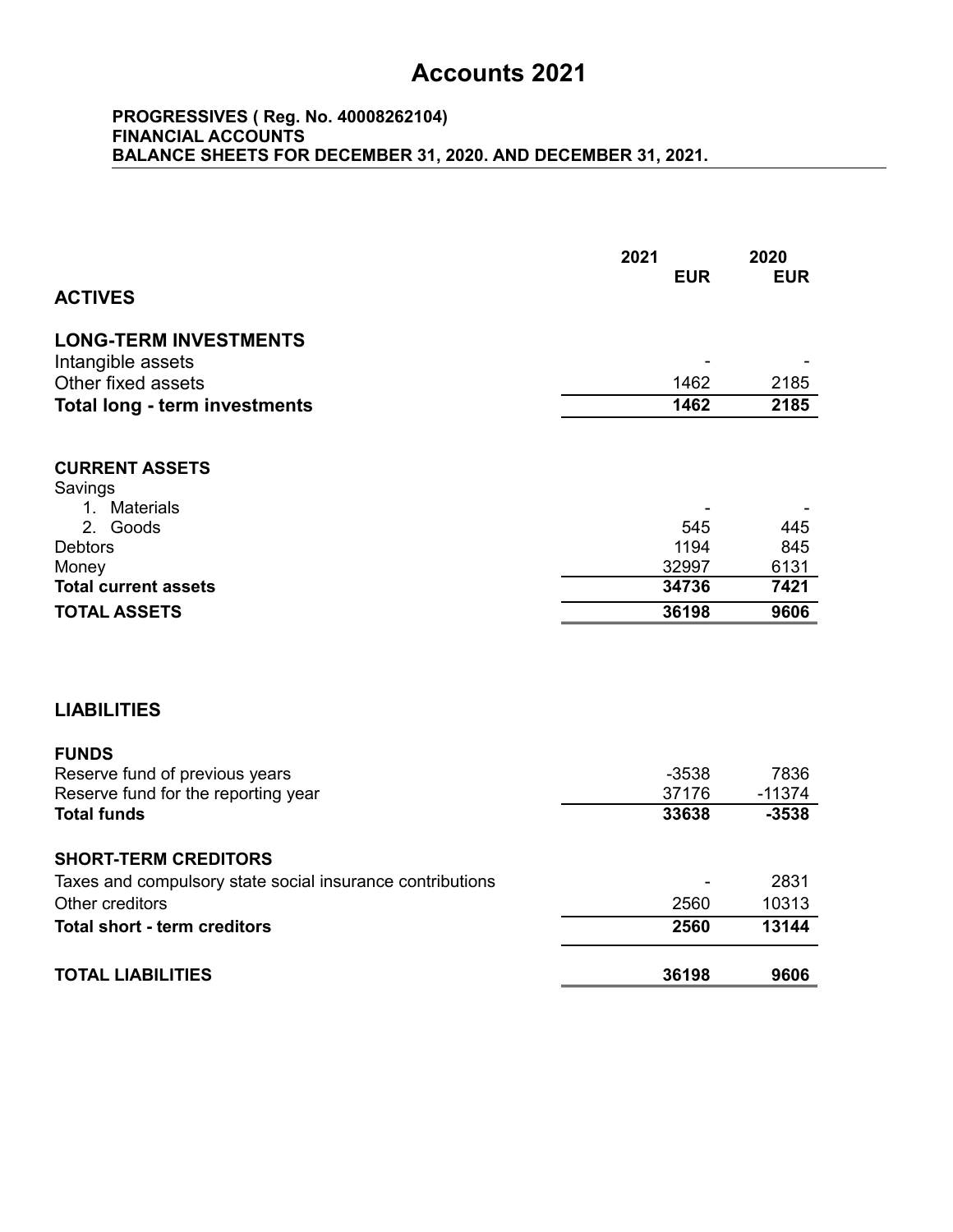#### **PROGRESSIVES ( Reg. No. 40008262104) STATEMENT OF REVENUE AND EXPENDITURE FOR FINANCIAL YEARS ENDED DECEMBER 31, 2020 AND DECEMBER 31, 2021**

|                                                                                         | 2021              |          |
|-----------------------------------------------------------------------------------------|-------------------|----------|
|                                                                                         | <b>EUR</b>        |          |
| I Membership fees and enrolment fees<br>II Gifts received (Donations)                   | +28525<br>+67532  |          |
| III Inheritances received                                                               |                   |          |
| IV Revenue from economic activities<br>V Other revenue                                  | $+420$<br>+106204 |          |
| <b>VI Total revenue</b>                                                                 | +202681           |          |
| <b>VII Expenditure:</b>                                                                 |                   |          |
| Premises rental and services related to premises rental                                 | $-6542$           | $-11246$ |
| Renting of other real estate or movable property                                        | -340              | $-245$   |
| Communication and internet services                                                     | $-1134$           | $-773$   |
| <b>Transportation services</b>                                                          | -249              | $-184$   |
| <b>Advertising services</b>                                                             | $-18558$          | $-54438$ |
| Other services                                                                          | -30525            | $-21207$ |
| Salaries and other payments to natural persons                                          | -67544            | -56775   |
| Expenditure on printing                                                                 | -547              | $-6815$  |
| Expenditure on organising public events                                                 | $-2965$           | $-2998$  |
| Expenditure on organising charity events, gifts (donations)                             |                   |          |
| Expenditure on materials                                                                | -1450             | $-1556$  |
| Depreciation and amortization of property, plant and equipment and<br>intangible assets | $-723$            | $-675$   |
| Other expenses                                                                          | $-19462$          | $-11846$ |
| <b>VIII Taxes</b>                                                                       | $-15466$          |          |
| IX Total expenditure                                                                    | $-165505$         |          |
| X Difference between revenue and expenditure                                            | 37176             |          |